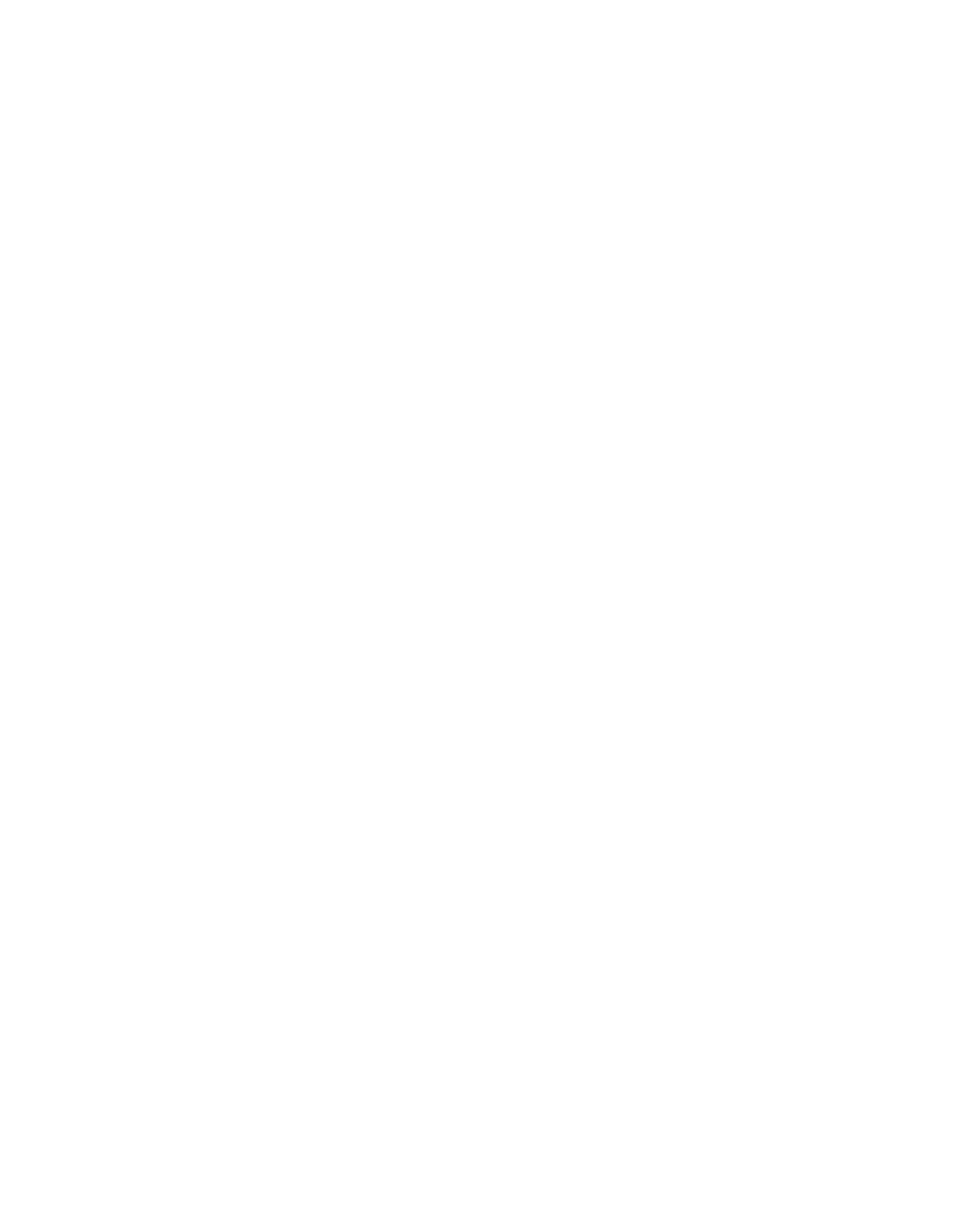# What's Working for Bed Bug Control in Multifamily Housing:

Reconciling best practices with research and the realities of implementation

February 2010

The U.S. Environmental Protection Agency's Office of Pesticide Programs funded the preparation and publication of this report.

What's Working for Bed Bug Control in Multifamily Housing: Reconciling best practices with research and the realities of implementation i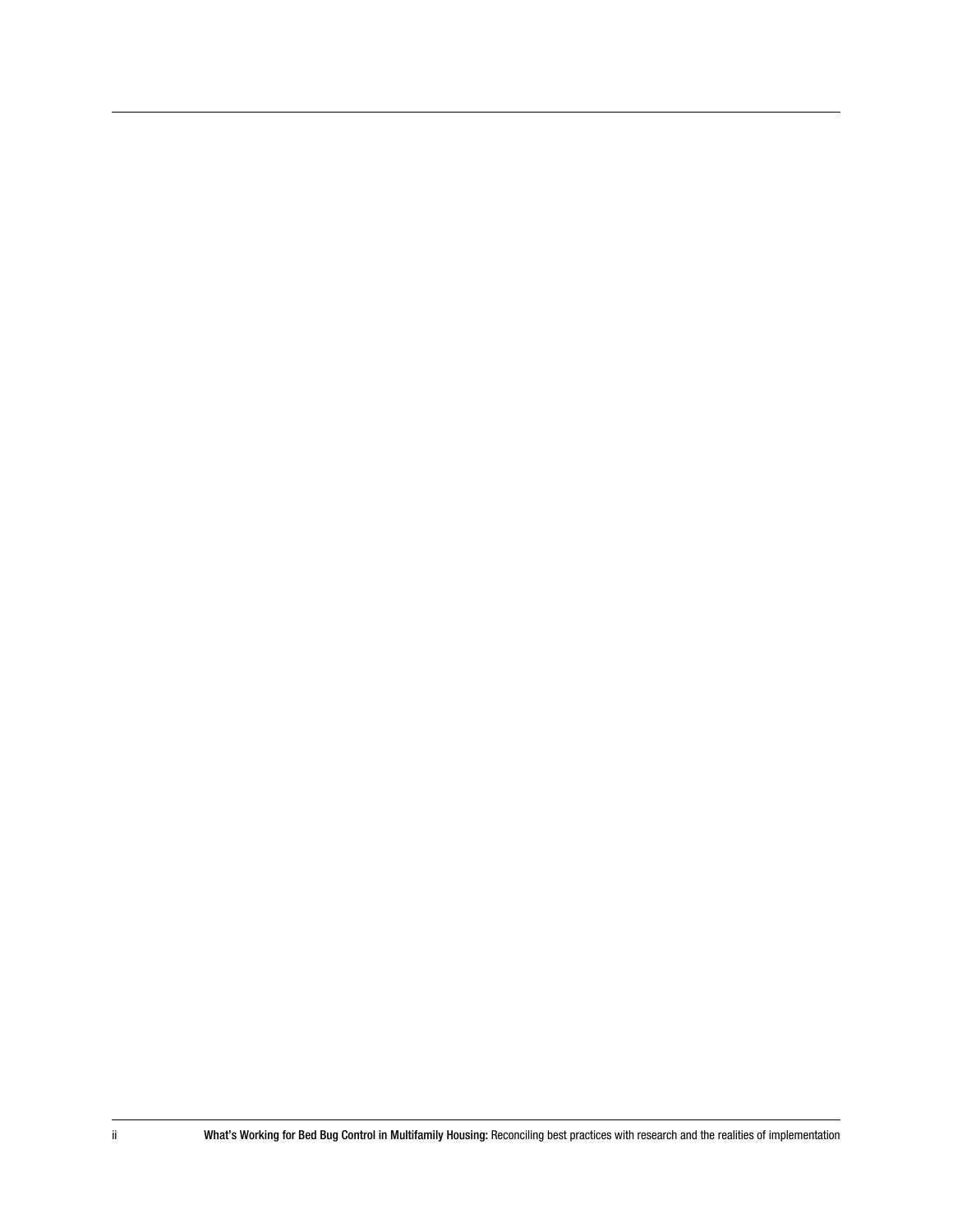## **Table of Contents**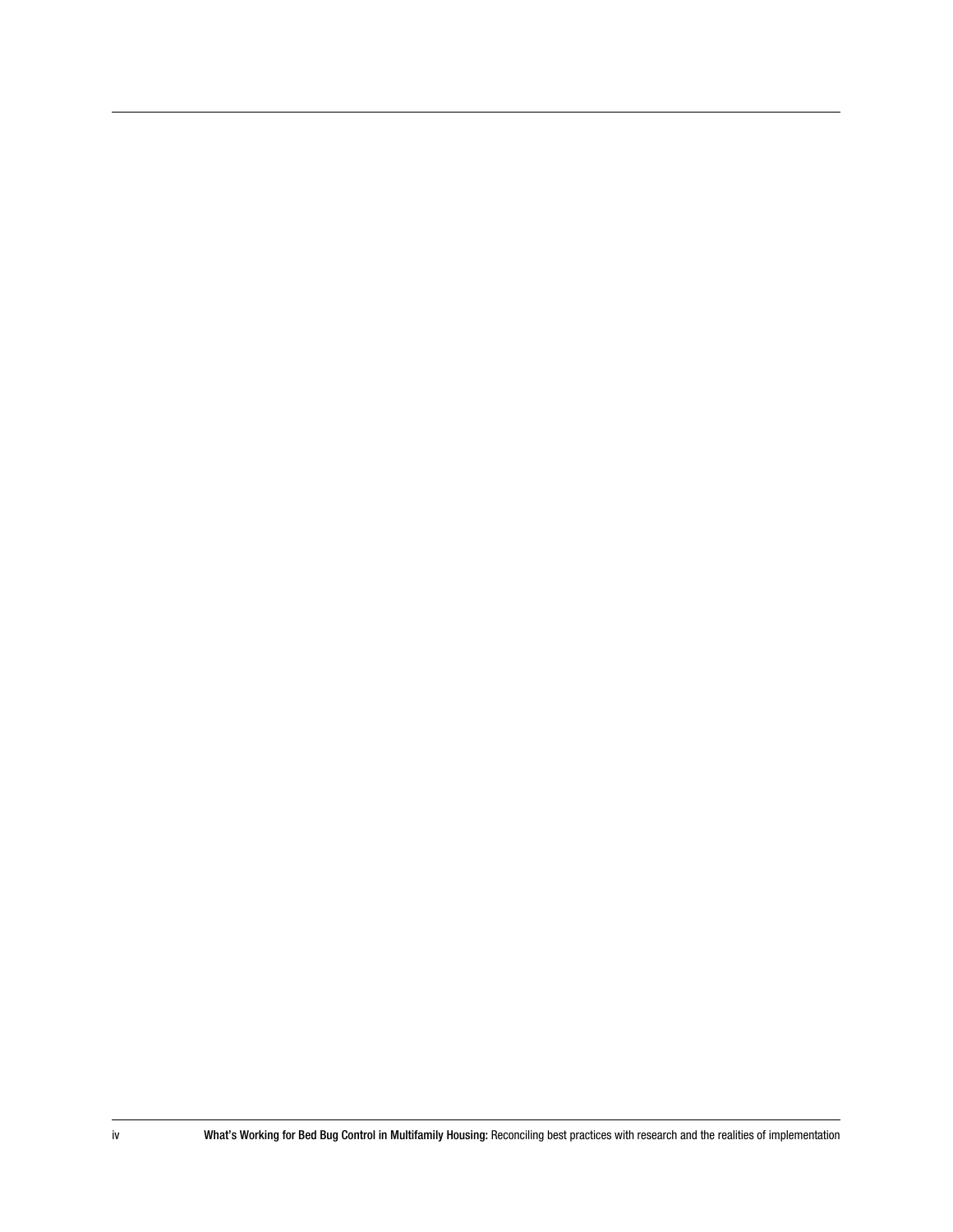## Executive Summary

There is no silver bullet for eliminating bed bugs. They present a challenge to modern pest control that the industry is still struggling to meet. To make up for the lack of chemical power we have for battling this insect, additional people and tools must be involved. Bed bug success stories usually involve people who live and work in a building (including a pest management professional) coming together as a team to battle this pest. Throughout this paper you will see how communication and cooperation among residents, staff, and the pest control service provider are keys to success.

This report is designed for health professionals, housing professionals, and pest management professionals seeking to plan for or respond to a bed bug infestation in multi-family housing. It is not a best management practices document and does not comprehensively address the biology, behavior, or health implications of this pest. For information on these topics, contact your local cooperative extension program, university entomology department, or department of health.

It is a summary and evaluation of the methods used to control bed bugs based on published research, trade magazine articles, and interviews with practitioners and



*Bed bugs at various stages of growth.*

researchers. See the Acknowledgements and References sections for the lists of people and works consulted. This document covers what they have found actually works. The body of the document covers the Pros, Cons, and Recommendations for each management method. References to peer reviewed and non-peer reviewed research are included as footnotes.

The following table is a summary of considerations for IPM methods for bed bugs. Each method is discussed in more detail in this paper.

| <b>Management</b><br>Method | Primary<br>Responsibility | <b>Retail Cost</b><br>per System | Commentary                                                                                                                                                                                                                            | <b>Compatibility with</b><br>other methods                                                                          |
|-----------------------------|---------------------------|----------------------------------|---------------------------------------------------------------------------------------------------------------------------------------------------------------------------------------------------------------------------------------|---------------------------------------------------------------------------------------------------------------------|
| Laundering                  | Resident                  | Dissolvable<br>Bag: \$22 for 10  | Laundered fabrics will be free of<br>bed bugs as long as they are kept<br>isolated from infested areas.                                                                                                                               | Include in every control<br>effort.                                                                                 |
| Unit Preparation            | Resident                  | Varies                           | Poor housekeeping, sanitation,<br>etc., are not necessarily conducive<br>to bed bug infestations, but bed<br>bugs are more likely to remain<br>undetected and pest control<br>efforts are more likely to fail in a<br>cluttered home. | Include in every area so<br>that the Pest Management<br>Professional (PMP) can<br>properly inspect the<br>property. |

#### Summary of Bed Bug Management Methods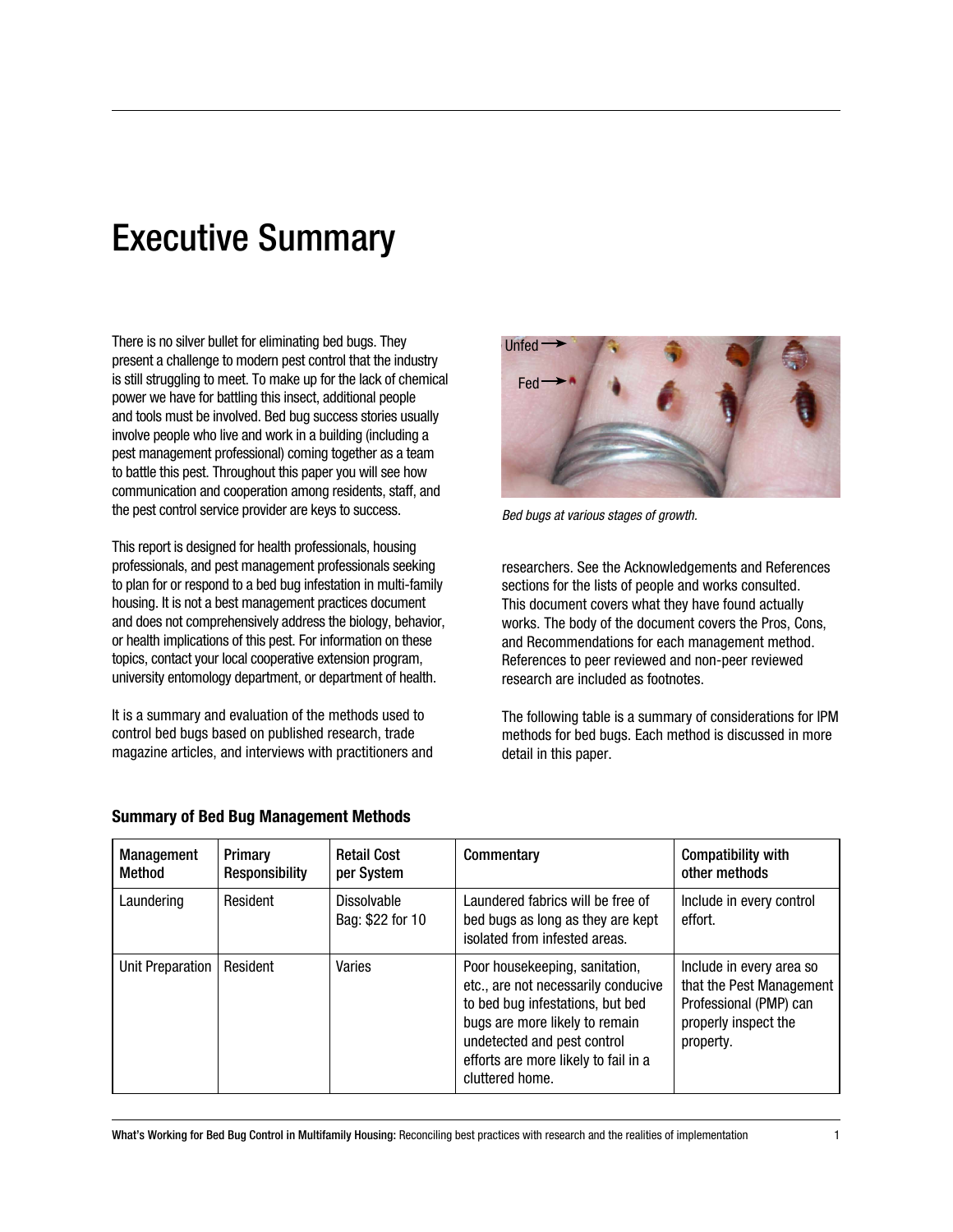| Management<br><b>Method</b>                                   | Primary<br>Responsibility                     | <b>Retail Cost</b><br>per System                                                                                         | Commentary                                                                                                                                                                                                                        | <b>Compatibility with</b><br>other methods                                                                                                                           |
|---------------------------------------------------------------|-----------------------------------------------|--------------------------------------------------------------------------------------------------------------------------|-----------------------------------------------------------------------------------------------------------------------------------------------------------------------------------------------------------------------------------|----------------------------------------------------------------------------------------------------------------------------------------------------------------------|
| Encasements                                                   | Resident                                      | \$80 for<br>mattress<br>and \$50 for<br>box spring                                                                       | Bed bugs that are trapped in an<br>encasement designed for use in<br>bed bug control will not be able to<br>feed or escape and will eventually<br>die. Encasements keep bed bugs<br>from infesting mattresses and box<br>springs. | Use encasements either<br>after treatment or before<br>an infestation is found.                                                                                      |
| <b>Monitors</b>                                               | PMP, resident,<br>or staff                    | 4 interceptors for<br>\$8. Carbon<br>dioxide attractant<br>attractant devices<br>\$15-\$950 initial<br>cost.             | Monitors will catch bed bugs, but<br>are not meant to control<br>infestations.                                                                                                                                                    | Monitors can be used<br>alone or in combination<br>with other detection and<br>control methods to<br>confirm active bed bug<br>infestations.                         |
| Vacuuming                                                     | PMP, trained<br>staff, or trained<br>resident | <b>HEPA Vacuum for</b><br>\$250-\$500                                                                                    | Vacuuming is not reliable as an<br>exclusive control method.                                                                                                                                                                      | PMPs, staff, and residents<br>should use a vacuum to<br>remove bed bugs during<br>inspections and unit<br>preparation.                                               |
| <b>Steam</b>                                                  | PMP or trained<br>staff                       | \$500-\$1500                                                                                                             | Steam wand must be moved at a<br>rate that heats the area to a lethal<br>temperature.                                                                                                                                             | Use with other methods<br>such as insecticidal dust<br>for voids that steam can-<br>not penetrate. Mattresses<br>and box springs must be<br>dry prior to encasement. |
| <b>Thermal</b><br>Remediation<br><b>Using Ambient</b><br>Heat | PMP or trained<br>staff                       | \$330 for luggage-<br>sized container.<br>\$90,000 for whole<br>unit heater. \$800-<br>\$2,000 to treat an<br>apartment. | Lethal temperatures must<br>penetrate all items for the<br>treatment to kill all stages of bed<br>bugs.                                                                                                                           | Heat treatment is a good<br>option for cluttered homes<br>where preparation is a<br>struggle.                                                                        |
| <b>Bed Bug</b><br>Detecting<br>Canine                         | <b>PMP</b>                                    | \$10,000 to<br>purchase. \$1,300<br>per team per day.                                                                    | Dogs are effective and effecient<br>for large-scale (multi-unit)<br>inspections.                                                                                                                                                  | Use with visual inspection.<br>Treat in areas where the<br>dog alerts.                                                                                               |
| Pesticides                                                    | <b>PMP</b>                                    | Varies by product.                                                                                                       | See analysis in the following<br>report. Consider the residual and<br>ovicidal properties of each product<br>before selecting it.                                                                                                 | Pesticides are used as<br>needed in combination<br>with other treatment<br>methods.                                                                                  |
| <b>Freezing Using</b><br>Dry Ice                              | <b>PMP</b>                                    | \$6,900 for a<br>machine                                                                                                 | Not widely used in the US, but<br>widely used in Europe. Insufficient<br>information to assess at this time.                                                                                                                      | More research is needed<br>comparing the penetration<br>of both heat and cold.                                                                                       |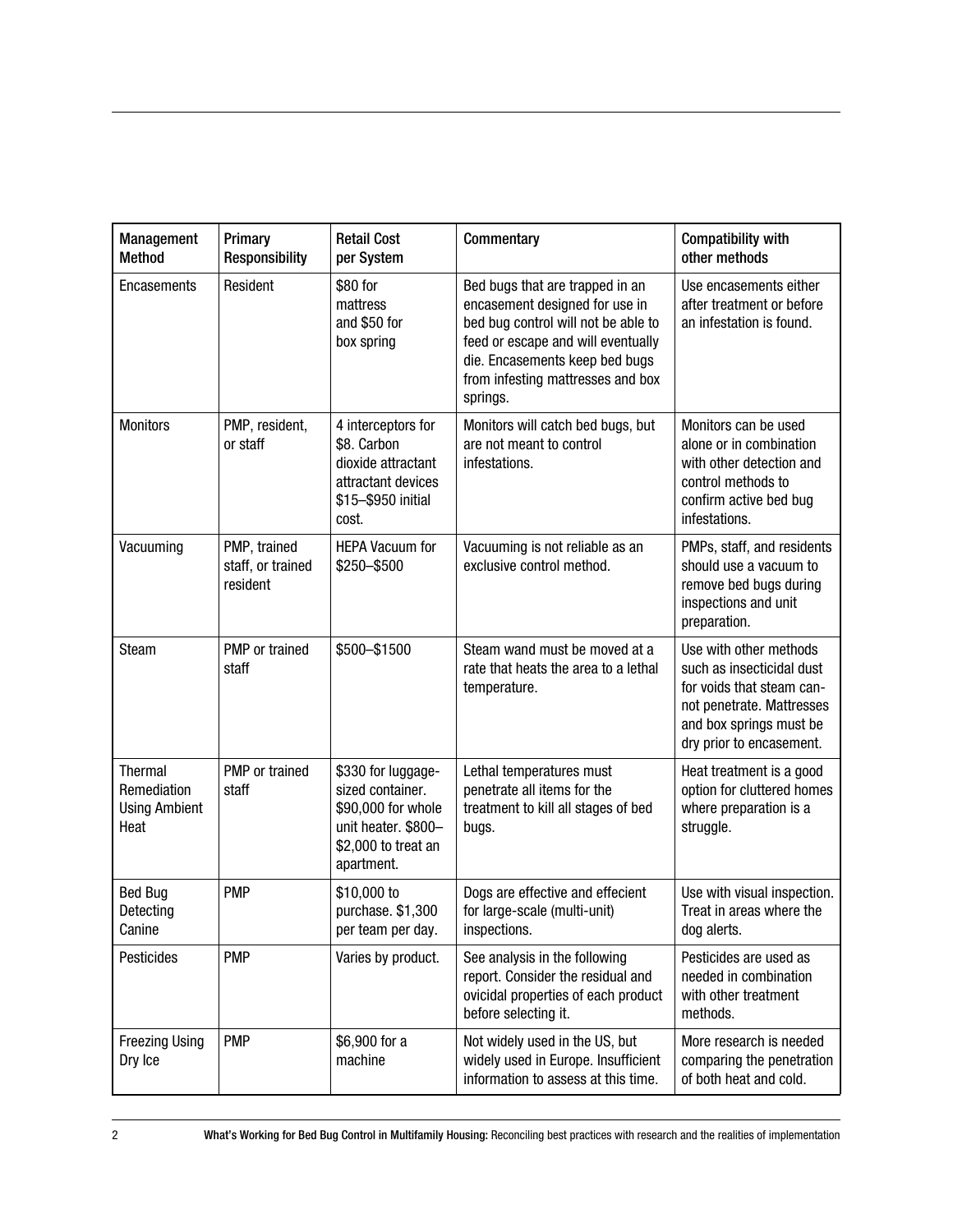## Acknowledgements

| <b>Principal Author:</b> | Allison A. Taisev                           |
|--------------------------|---------------------------------------------|
|                          | bedbugworks@gmail.com                       |
|                          | On behalf of <i>The National Center for</i> |
|                          | Healthy Housing                             |
|                          |                                             |

Supporting Author: Tom Neltner Director of Training and Education *National Center for Healthy Housing*

Funding and Project Direction: Funding for this document was provided by the US EPA, as a collaborative effort between the Office of Pesticide Programs and the Office of Children's Health Protection and Environmental Education, under the direction of Katherine J. Seikel, Project Manager.

Thanks to the following individuals for sharing their insights:

Luis Agurto, *Pestec* Greg Baumann, *National Pest Management Association* Gil Bloom, *Standard Pest Management* Jonathan Boyar, *Ecologic Entomology* Richard Berman, *Waltham Services, Inc.* Renee Corea, *New York vs. Bed Bugs* Jody Gangloff-Kaufmann, *Cornell University* Lyn Garling, *Penn State IPM Program* Tom Green, *IPM Institute of North America, Inc.* Doug Hayes, *Watch All Pest Management* 

Kathleen Heinsohn, *National Pest Management Association*

Leonina Heringer, *Heringer Cleaning* Dave Hickok, *Public Health—Seattle and King County* Craig Hollingsworth, *University of Massachusetts* Susan Jennings, *Environmental Protection Agency* Jan Kasameyer, *Portland Oregon Housing Authority* Elizabeth Kasameyer-Bartsch, *Baltimore City Health Department* Steven Kells, *University of Minnesota* Bill Klein, *Milwaukee Housing Authority* Marc Lame, *Indiana University* Kitty Lee, *Residex* Lori Luce, *Boston Housing Authority* Frank Meek, *Orkin Inc.* Mike Merchant, *Texas A&M University* Dini Miller, *Virginia Tech* Mike Peaslee, *Modern Pest Services* Shelley Peterson, *Franklin County Housing Authority* Bill Petersen, *Seattle Housing Authority* Michael Potter, *University of Kentucky* Don Rivard, *Rivard's Resources: IPM* Bill Siegel, *Orkin Inc.* Changlu Wang, *Rutgers University* Curtis Wegener, *Yonkers Housing Authority* Jeff White, *Bed Bug Central* Matt Zacarian, *Minuteman Pest Control Co. Inc*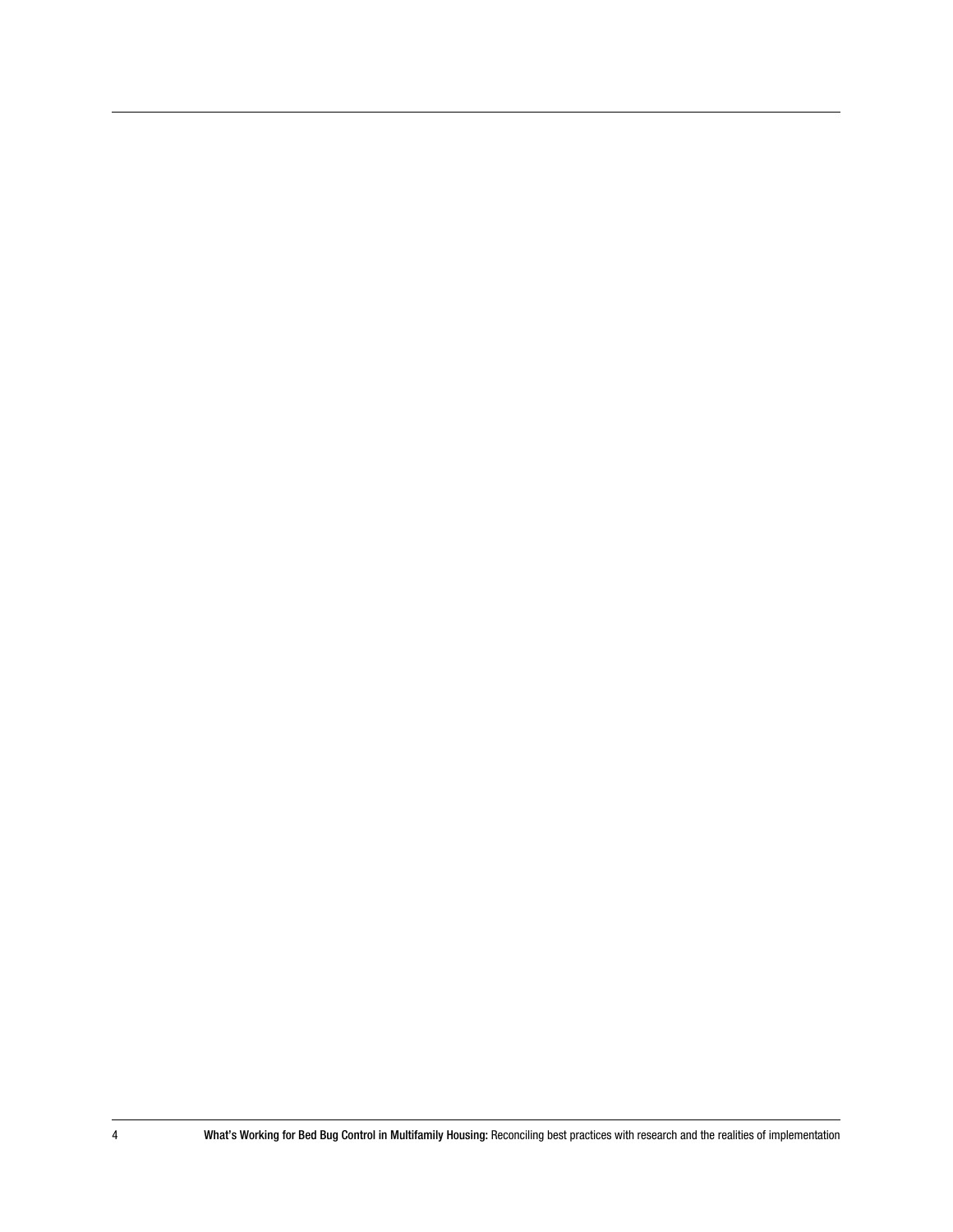## What's Working for Bed Bug Control? An Evaluation of Methods

### 1. Inspections

#### 1.1 Visual Inspections

#### *Pros*

All pest control is about site-specific problem solving. The pest management professional (PMP) doesn't need to locate every bed bug to treat successfully, but the PMP needs to look for bed bugs in various locations to determine the extent of the infestation. In addition, a visual inspection is essential for understanding site-specific limitations and preparation needs. Conversations with the residents during inspection may also identify where the bed bugs came from and is an opportunity for educating the residents about preventing further introduction. Both of these are important to propertywide control efforts. Early detection and prompt professional treatment is the most time- and cost-effective solution for bed bugs, and knowing the scope helps the PMP plan for effective treatment. Checking hot spots for signs of bed bugs (e.g., the bugs themselves, eggs, and blood spots) does not take a long time, and a quick inspection for signs of all household pests is already part of many pest control companies' routine service.

#### *Cons*

Visual inspections may miss bed bugs in an infested area and often severely underestimate the actual number of bed bugs in apartments (Wang et al., 2009a† ). Clutter in homes is a significant impediment to finding all bed bug harborages.

#### *Recommendations*

Regardless of how the PMP plans to control bed bugs, whoever is responding to a bed bug report should start with visual inspection to understand the extent of the infestation. PMPs, cleaning contractors, landlords, and residents alike should look for all life stages of bed bugs in the hot spots. Research shows that the locations where bed bugs are most often found (in order of most to least often infested) are beds, bedding, baseboard/carpet edges, furniture such



*Bed bug crawling into a screwhole to hide.*

as nightstands and dressers, upholstered furniture such as couches and chairs, walls and ceilings, clothing, and appliances (Potter et al., 2008a‡ ; Gangloff-Kaufmann et al., 2006a‡ ). These areas should be inspected monthly in a building that has a history or high risk of infestation (e.g., buildings with frequent turnover or high visitor traffic). If monthly inspection is not feasible, quarterly inspection may be substituted, with residents taking a higher responsibility for detecting and reporting bed bugs. Management's commitment to educating residents about pests and fronting the costs of all components of preparation and treatment helps ensure resident cooperation.

When the PMP finds bed bugs, he should perform a thorough inspection<sup>1</sup>. At a minimum, the PMP must have access and

† = *source has undergone peer review* ‡ = *source is not peer reviewed*

What's Working for Bed Bug Control in Multifamily Housing: Reconciling best practices with research and the realities of implementation 5

<sup>1</sup>  *Inspecting the infested residence is a must, but inspection should go beyond the infested unit (Wang et al., 2010*† *). Adult bed bugs can travel over 16 feet in five minutes (Haynes et al., 2008*‡ *), and adult female bed bugs tend to disperse from clusters (Pfiester et al., 2009*† *). Early instar nymphs often cluster (Benoit et al., 2007*† *), increasing the likelihood of detection. These nymphs also tend to stay close to food sources, which increases the likelihood of detection.*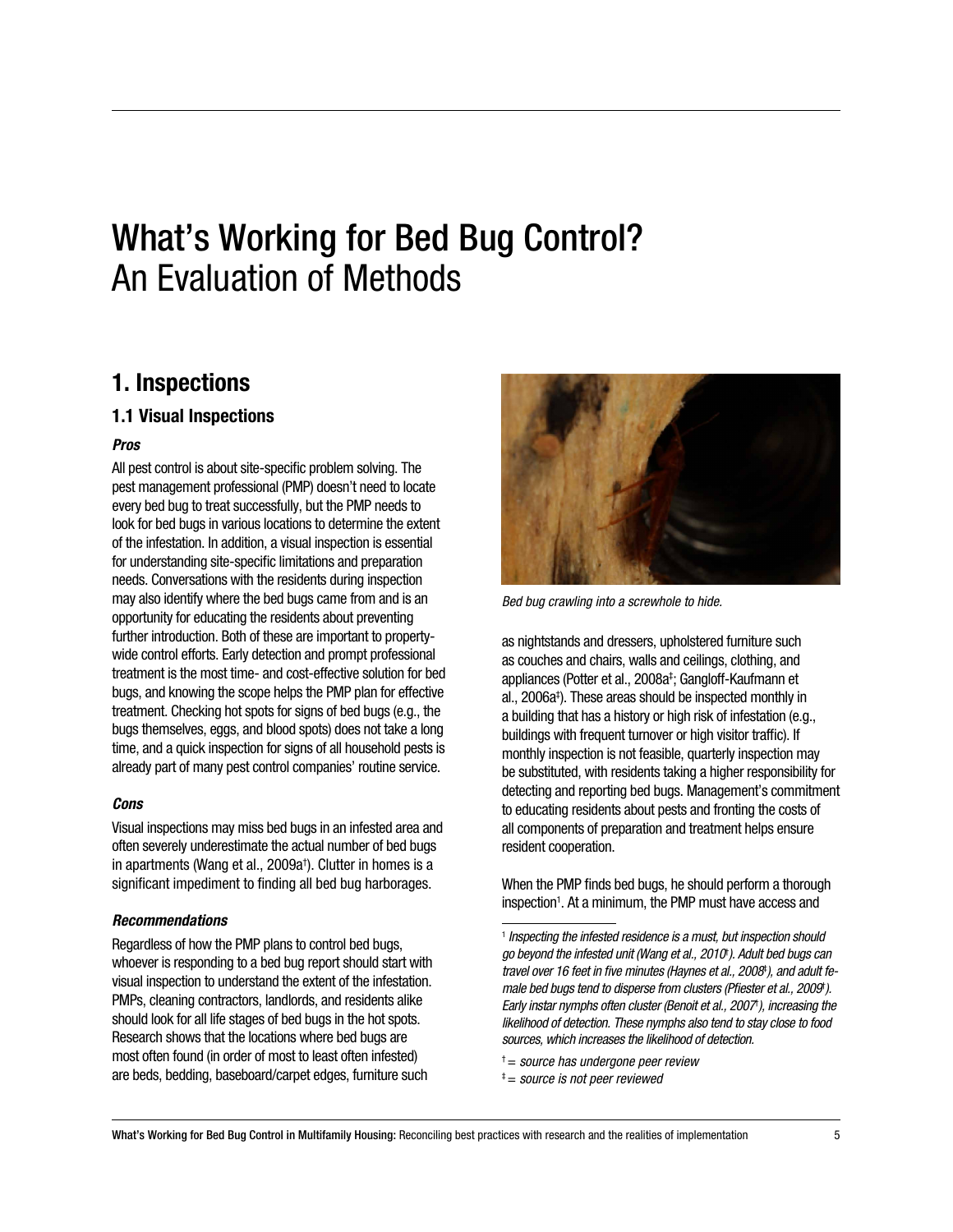inspect all units—above, below, and on all sides (including across the hall)—adjoining infested units. An adjacent unit is often an unreported reservoir of bed bugs<sup>2</sup>.

If the inspection finds bed bugs only in or around a bed, the infestation is most likely light to moderate. In this case, an infested bed can be isolated from the rest of the room by pulling it away from walls and other furniture, keeping any bedding from touching the floor, and putting all bed frame legs in an interceptor (See Section 2.1). PMPs call this process making the bed into an island. If the resident can make the bed into an island, a PMP can potentially resolve a light infestation with two professional treatments and minimal preparation of the area.

When a resident reports bed bugs in a building with no history of bed bugs, management should call a PMP to perform a building-wide bed bug inspection. In response, the PMP will briefly inspect each unit within the building to determine the scope of the infestation and plan treatment accordingly. See Section 4: Unit Preparation. Even if bed bugs are only found in the reported unit, the immediate building-wide response can be used to educate other residents about inspection and prevention.

#### 1.2 Inspections Using Bed Bug Detection Canine

#### *Pros*

Well-trained dogs are useful for the following tasks:

- Building-wide inspections to identify the scope of the infestation (with the intention of treating every site where the dog finds bed bugs);
- Initial inspections to confirm whether an infestation is present when visual inspection cannot find a bed bug;
- Post-treatment verification that no live bed bugs or viable eggs are present; and

• At trainings or door-to-door talks as a motivator for residents to find out more about bed bug control.

The last of these is worth highlighting since lack of adherence to the PMP's instructions on the part of either management or residents is often the cause for treatment failures. If a trainer brings a dog to a meeting, it can serve as an icebreaker for discussing the responsibilities of residents and management vis-à-vis bed bug control.

#### *Cons*

While bed bug detection canine providers report 98% accuracy, some PMPs remain concerned with false positives (e.g., the dog alerting to an area where bed bugs are not found). The dogs stay most effective with daily tuning and routine check-ups from the original trainer. Controlled training minimizes the chance of false positives. Options for check-ups from the original trainer include inperson visits, video conferencing, and blind test kits that are completed and mailed back to the trainer for scoring.

Dogs have bad days, just like people. If the handler or the dog is having a bad day, the dogs may not perform at their highest levels. An uncomfortable or stressful environment also can affect the dog's performance (Cooper, 2007a‡ ). Like other service dogs, bed bug detection canines are not pets. They are living tools of the trade. PMPs serving as canine handlers must not forget this distinction at all times.

#### *Recommendations*

Inspections using a bed bug detection canine are especially useful in two scenarios. The first is when a person reports bed bugs but the PMP can't find any with visual inspection. The second is when a PMP wants to confirm that the area is bed bug-free, for example posttreatment. Canine inspections for bed bugs can identify emerging infestations in their earliest stages, helping property managers gain building-wide control before an infestation spreads to other units, saving considerable time and money.

Inspection with canines is useful for detection, but as with inspection by humans, there is potential for error. The dog's effectiveness depends upon the quality of its

<sup>2‡</sup> *PMPs report migration resulting from dense bed bug infestations and the use of foggers. Building-wide policies against the use of foggers can prevent both migration and the risk of an explosion. At minimum, property management should offer information on proper label use and product selection.*

<sup>† =</sup> *source has undergone peer review*

<sup>‡ =</sup> *source is not peer reviewed*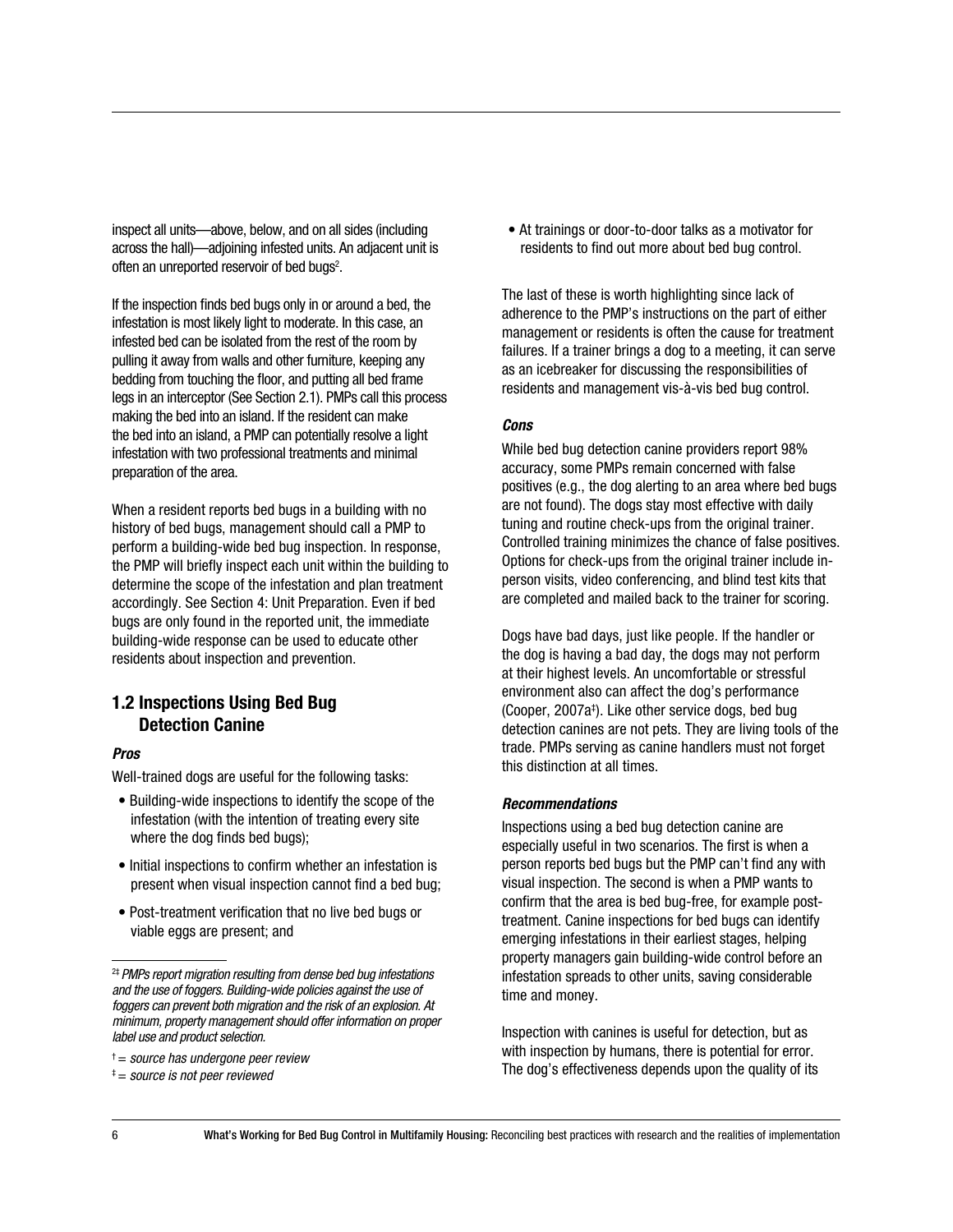training, the ability and consistency of its trainer, and the conditions in the area of inspection. In addition, companies should know exactly what their dog can and cannot be expected to do. For instance, not every dog is trained to detect viable versus unviable eggs. If trained and handled properly, bed bug-sniffing dogs can inspect much more effectively and in a much shorter time than a human $^3\!\!$  .

The National Pest Management Association (NPMA) is starting a canine scent detection division to bring together stakeholders such as the National Entomology Scent Detection Canine Association (NESDCA) to develop national standards and procedures. Properties looking to use a canine for inspection should consult recommendations put forth by this group.

### 2. Monitors

Monitors are an important tool for bed bug control, which pest control companies may offer as a detection option in place of a visual inspection<sup>4</sup>. Currently, PMPs use two types of bed bug-specific monitors: moatstyle interceptors (Climbup®) Insect Interceptors); and portable devices that use heat, carbon dioxide, and kairomones as lures (CDC 3000 and NightWatch™). Unpublished research from Dr. Wang's lab at Rutgers University showed their homemade portable monitor was more effective than those commercially available.



Many PMPs also use common sticky traps for bed bug monitoring<sup>5</sup>. Research has not been published on the efficacy of sticky traps as bed bug monitors, but professionals report that the monitors do catch bed bugs if they place enough around hot spots. A heat lure in the center of a sticky trap or placement of several traps may improve performance.

Monitors are without a doubt a valuable addition to the options available for bed bug control. Monitors using carbon dioxide, heat, and a chemical lure have great potential, but are not yet widely used in multifamily housing because they are expensive and have not been on the market for very long. Until more research emerges, the different types of monitors should not be considered as equivalents to each other (or canine inspection) for indentifying a bed bug infestation<sup>6</sup>.

<sup>3</sup>*Research indicates that dogs are able to discriminate bed bugs from* Camponotus floridanus, Blattella germanica, *and* Reticulitermes flavipes, *with a 97.5% positive indication rate (correct indication of bed bugs when present) and 0% false positives (incorrect indication of bed bugs when not present). Dogs also were able to discriminate live bed bugs and viable bed bug eggs from dead bed bugs, cast skins, and feces with a 95% positive indication rate and a 3% false positive rate on bed bug feces. In a controlled experiment in hotel rooms, dogs were 98% accurate in locating live bed bugs (Pfiester et al., 2008*† ).

<sup>4</sup>*The only peer-reviewed study on a bed bug monitor reported on the effectiveness of the moat-style interceptor for monitoring bed bugs. This study found interceptors are more effective than visual inspection for estimating numbers and detecting infestations (Wang et al., 2009a*† ).

<sup>† =</sup> *source has undergone peer review*

<sup>‡ =</sup> *source is not peer reviewed*

<sup>5</sup>*A survey of PMPs found that fewer than 50% use glue boards, steamers, fumigation, or freezing for bed bug treatment, and 53% routinely use sticky traps to monitor and detect bed bug activity. Pest control companies also report using doublesided sticky tape around the legs of bed frames (Potter et al., 2008a*‡ *).*

<sup>6</sup>*The only peer-reviewed study on a bed bug monitor reported on the effectiveness of the moat-style interceptor for monitoring bed bugs. This study found interceptors are more effective than visual inspection for estimating numbers and detecting infestations (Wang et al., 2009a*† *).*

<sup>† =</sup> *source has undergone peer review*

<sup>‡ =</sup> *source is not peer reviewed*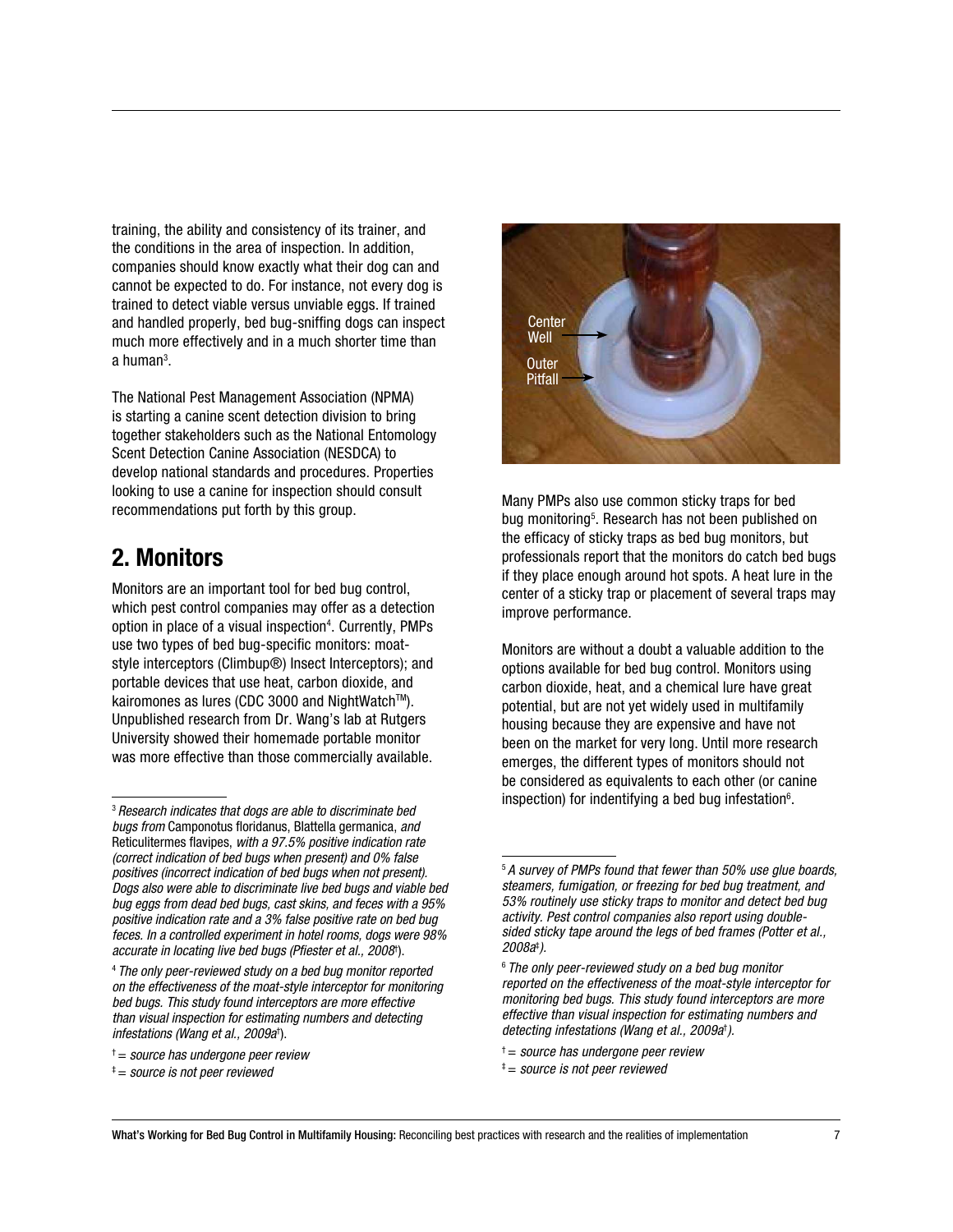#### 2.1 Moat-Style Interceptors

#### *Pros*

When users place a bed frame leg in the center of the interceptor, the device makes a moat around the leg. Talcum powder applied to the walls of the moats causes bed bugs to slip and fall in, where they remain trapped. These devices are cost effective and PMPs can use them to help confirm complete elimination, show where bed bugs are coming from (an inner and outer moat shows whether the bed bugs came from the floor or the bed), detect an infestation early on, and give residents some reassurance that bed bugs won't get on their bed. While moat-style interceptors are not a complete control tool, they do trap bed bugs in addition to monitoring. Most PMPs consider interceptors worthwhile.

Interceptors are an effective tool for determining the presence of bed bugs and the need for action. Residents often contact experts (e.g., cooperative extension staff) when they suspect they have bed bugs. Experts can save time by giving monitors to residents who suspect they have bed bugs but lack evidence. Asking the resident to use the interceptors to catch a bed bug before asking for a full consultation can save valuable time and help put the person at ease.

#### *Cons*

Moat-style interceptors use a sleeping human as the lure and catch bed bugs when they try to crawl up (or down) the bed legs. Their effectiveness can be compromised in several ways:

- 1. Bed bugs can crawl in and out of the device if the talcum powder that coats the inner-sides of the moat is not kept fresh. Residents or maintenance staff need to maintain the devices.
- 2. Alternative "bridges" from the floor to the mattress (such as a blanket, bed skirt, or headboard touching the wall) will reduce effectiveness.
- 3. They cannot be used where furniture does not have legs or the legs cannot fit into the device.
- 4. The device should be placed on a solid surface to prevent cracking. If there is doubt, a square of 1/4" plywood should be put under the interceptor.

#### *Recommendations*

Interceptors are recommended for bed bug monitoring. As passive monitors, interceptors don't share some of the faults associated with canine and visual inspection because their success isn't contingent upon training or thoroughness. PMPs or property managers should use interceptors to monitor for bed bugs. When published research becomes available comparing interceptors to sticky traps for bed bug monitoring, the latter may also be a defensible option.

#### 2.2 Portable Monitoring Devices<sup>7</sup>

Portable monitors attract bed bugs using heat, carbon dioxide, and a pheromone lure and then trap the insects in a compartment where they die. While effective, use of these interceptors is limited by their cost and availability. The monitors commercially available use the same concepts, but differ in design. For a comparison of the monitors on the market and how to make a low-cost alternative watch for published research by Wan-Tien Tsai in the Wang lab at Rutgers University.

- *Heat above ambient was found to be overwhelmingly attractive when compared with humidity, blood, carbon dioxide, muscle and subcutaneous tissue, liver, bile, skin, hair, perspiration, sebum, and cerumen (Rivnay, 1930; Marx, 1955; Aboul-Nasr and Erakey, 1967, in Siljander, 2006*‡ *). These studies also show that the upper limit of heat attractiveness is 110º F. Higher temperatures are repellent (Rivnay, 1930, in Siljander, 2006*‡ *). These finding should be kept in mind when setting the temperature of monitoring devices, monitoring, and conducting heat treatments.*
- *• The results reported by Siljander are in conflict with two studies that found carbon dioxide to be more attractive than heat and chemical lure (Anderson et al., 2009*† *; and Wang et al., 2009c*† *). All studies show that bed bugs are attracted to carbon dioxide and heat, regardless of which is more attractive.*
- *• Traps baited with chemical lure attract more bed bugs than the control, but not at a statistically significant level (Wang et al., 2009c*† *).*
- † = *source has undergone peer review*
- ‡ = *source is not peer reviewed*

<sup>7</sup>*Existing monitors marketed specifically for bed bugs take advantage of the bed bugs' attraction to heat, carbon dioxide, and a chemical lure to mimic their communication pheromone, usually in some combination. The research supporting these bed bug behavioral triggers is as follows:*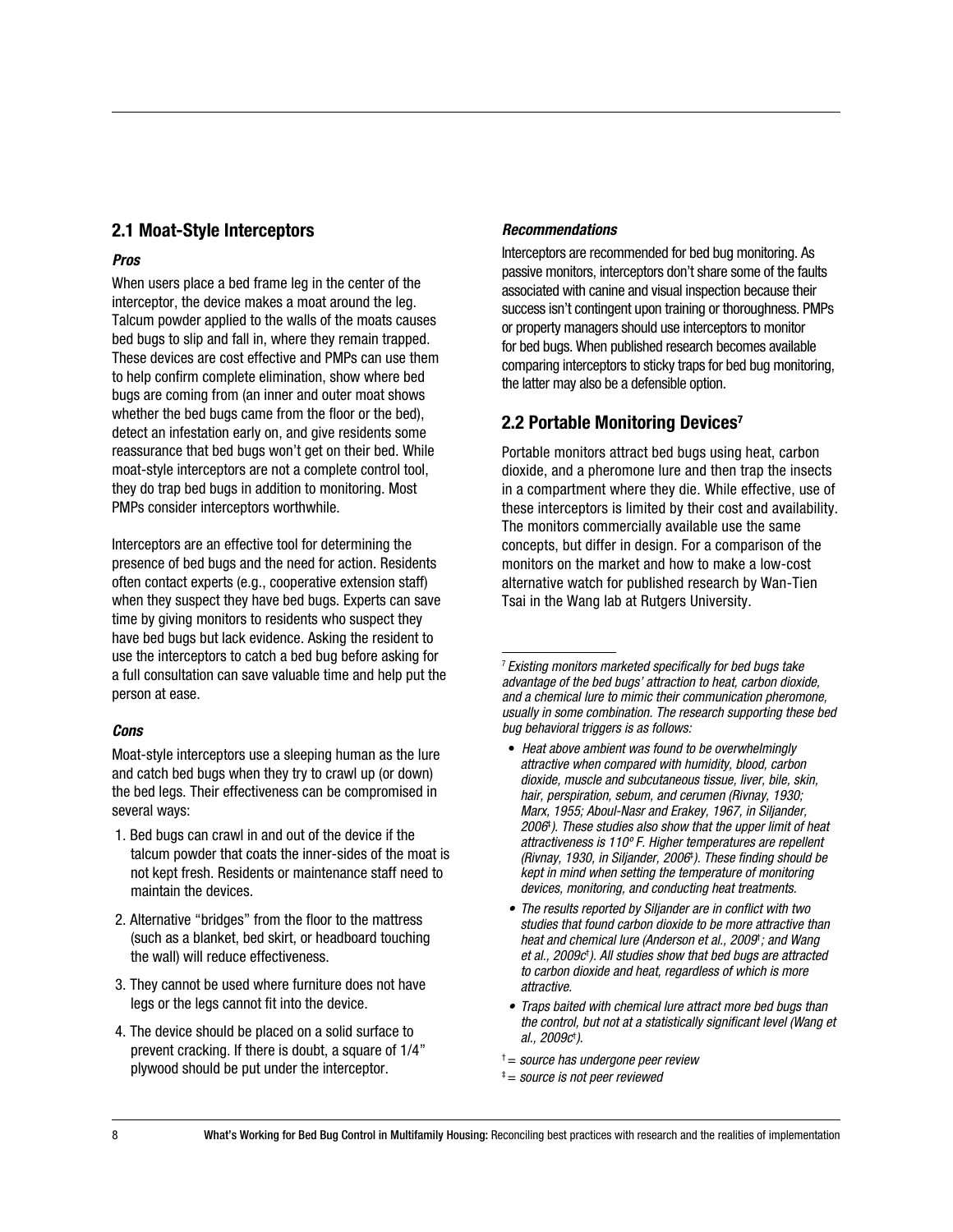#### *Pros*

This alternative monitoring and inspection option should work better than interceptors in the following situations:

- 1. To help confirm that the unit does not have bed bugs when it is vacant. This can also be achieved by canine inspection.
- 2. To keep bed bugs from migrating from a vacant unit to find an alternative host until the PMP does a bed bug service.
- 3. To confirm the presence of bed bugs in areas not inhabited by humans at night (such as a laundry room or office space). Canine inspection can also achieve this.
- 4. To monitor when there is a bed frame without legs such as a captain's bed (platform bed with drawers under the mattress) or a mattress directly on the floor.

#### *Cons*

Commercially available portable devices that use heat, carbon dioxide, and kairomones as lures can are expensive (over \$500). Researchers are experimenting to determine their effectiveness. This will help justify their cost and give guidance to operators (PMPs) on how often they need to replace carbon dioxide canisters and lures.

#### *Recommendations*

PMPs who have done their own field tests on portable devices report good results, especially in vacant areas. Peer-reviewed research is needed to confirm the efficacy of portable devices and identify the situations in which they are most effectively used. Until then, the only situation for which it appears that portable devices are uniquely qualified is for use in vacant, infested units awaiting treatment. A portable device used in such a situation may minimize the chance of bed bug migration to adjoining units.

### 3. Non-Chemical Treatment Methods

#### 3.1 Clutter Removal

#### *Pros*

The bed bug's ability to hide is one of the main reasons why it is such a formidable opponent. Reducing the

harborage available to bed bugs increases the chance that a PMP will find (and thus be able to kill) the insects $^8$ .

#### *Cons*

It is important to be sensitive to the time and financial limitations of residents and property staff. PMPs also need to accommodate residents' desire to keep sentimental belongings as well as handicaps that may impede residents' ability to control clutter. If the PMP asks more than is necessary of the residents and/or management or if those doing prep work do not understand the rationale behind the preparation requirements, then the task may seem daunting and they may be less likely to attempt to prepare the unit. In addition, any disruption to the area may cause bed bugs to spread.

#### *Recommendations*

Experts often tout clutter removal as an essential part of bed bug elimination. When an effort to eradicate an infestation fails, it is almost always due to clutter and lack of cooperation with the pest control company's preparation and follow-up instructions. The most complex environment for bed bug eradication is in multifamily housing, especially in low-income housing. The complexity comes from the number of people involved and limited resources for costly preparation materials, such as mattress encasements.

Before the initial visit, the pest control company should only request that residents do a basic clean up of the bedroom and other suspect locations. Residents should pick up items strewn on the floor and vacuum as they ideally would for a landlord inspection. The property

‡ = *source is not peer reviewed*

<sup>8</sup>*No unit preparation was required of the residents in Moore and Miller's study which evaluated pesticides commonly used for bed bug control. Their traditional treatment (pyrethroid and insect growth regulator [IGR]) reduced bed bugs by 95% by the end of eight weeks (having been treated four times) and isolated the bed bug infestation to the mattress and bed area. The novel treatment (pyrrole, alcohol, dust, and IGR) reduced bed bugs by 86%, but did not isolate the infestation to the bed (Moore and Miller, 2008*† *). In this study, bed bug infestations were reduced, but not eliminated. The researchers state that this is due in part to the fact that no cleaning or preparation was done.*

<sup>† =</sup> *source has undergone peer review*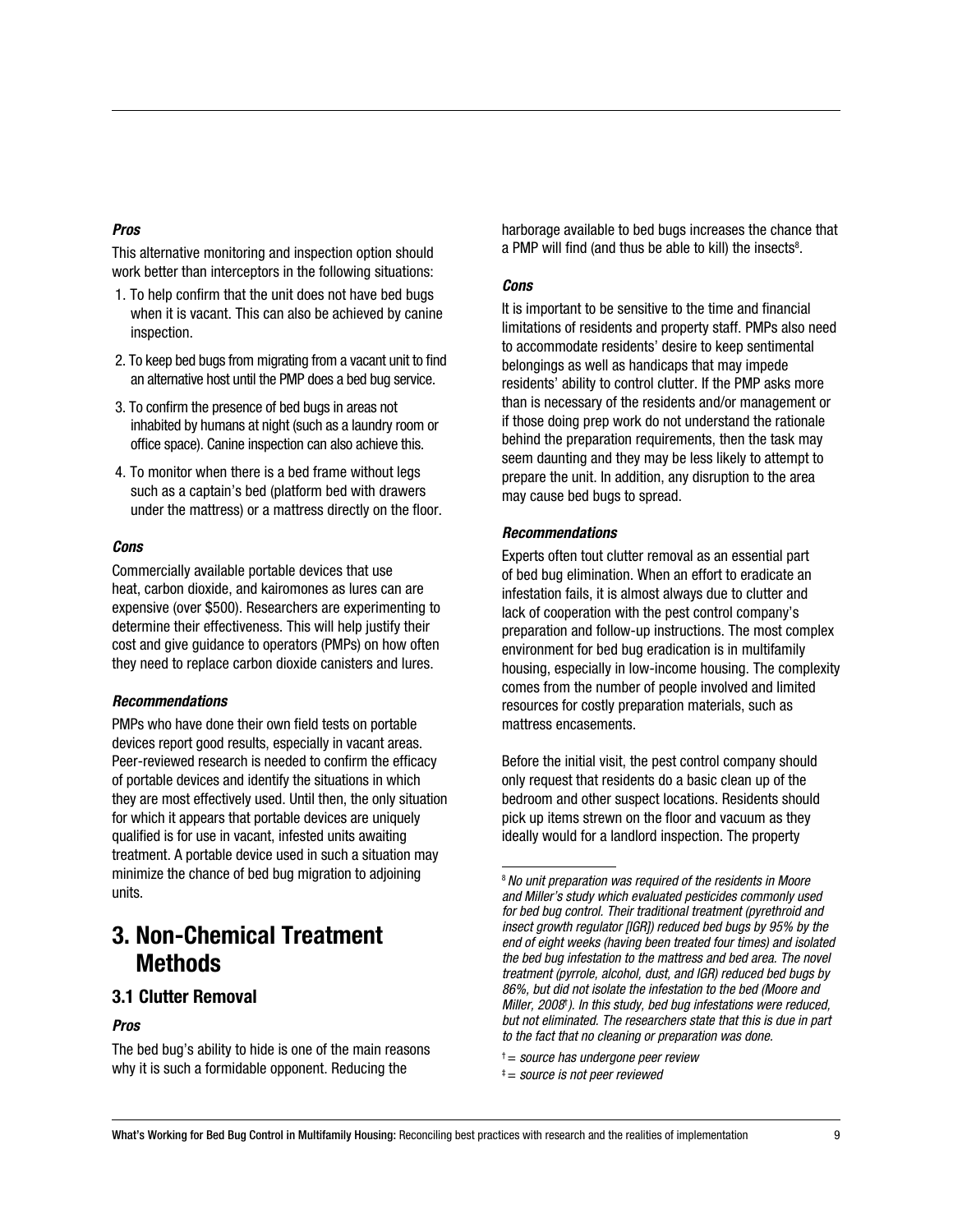manager should include instructions for this basic clean up with the notice of service. Minimal preparation avoids disrupting the bed bugs and limits the burden on staff and residents. To expedite inspection and minimize the chance of PMPs chipping paint, maintenance personnel are sometimes asked to loosen the screws and plates on any switch or outlet plates in the vicinity of the bed.

If the infestation is light and the bed can be isolated as an island, the PMP may treat during the initial visit and schedule the follow-up treatment. Alternatively, the PMP should leave detailed preparation instructions for the resident and schedule his next visit (at which time he will treat). Regardless of the level of preparation needed, any time a PMP finds a bed bug, he should kill and remove it.

If correct room preparation is essential to the effective and efficient elimination of a bed bug infestation, then PMPs should plan this aspect of control as carefully as they do chemical choices. At first, property management will not have the knowledge to determine the level of preparation necessary and must rely on the PMP for education and instructions. Once management and the PMP work together on a few successful eliminations, management may be able to begin to predict the level of preparation necessary in a given situation and advise the residents accordingly before the PMP's first visit.

#### 3.2 Disposal of Infested Items

#### *Pros*

Although it seems logical to get rid of bed bugs by getting rid of the things they hide in, the number of items thrown away does not seem to correlate with the success of the control effort. In most cases, infested items do not have to be thrown away. In fact, in multifamily settings, the risk of spreading the infestation (by bed bugs falling off the furniture during transport and by others scavenging the items) is often greater than the benefit to the control effort. Two scenarios that may warrant removal are the following:

- 1. Disposal may be the most sanitary option when a wellestablished infestation exists on a piece of furniture.
- 2. Disposal may be the most practical option if the PMP finds a heavily infested, complex piece of furniture (one

that offers lots of harborage to bed bugs) for which encasements are not available.

#### *Cons*

PMPs must be sensitive to the potential for disrupting the bed bugs when asking residents to dispose of items. Also, PMPs must take the limited resources of the residents into consideration when recommending disposal. The mattress and box spring are usually the most heavily infested items. Replacing them can be a significant financial burden on the resident. If a company delivers the new mattress and takes away the old one in the same truck, there is potential for spread. Residents may also unintentionally re-introduce bed bugs with replacement mattresses because the cheapest mattresses are often from the curb or refurbished. Residents bringing home infested items they find outside the building are often blamed for building-wide infestations.

#### *Recommendations*

Disposal of items should never be part of a control effort before the PMP visits the home unless the building staff members have experience with successful bed bug control and think it is necessary. The PMP should identify what needs to be thrown away and give specific instructions for disposal. If the budget allows, treating the infested item (at least to significantly reduce the population) before removing it is recommended as a part of reinfestation prevention. Staff or PMPs should wrap identified items (so that bed bugs don't fall off and migrate to new locations during transport and storage) and immediately bring them to a secure location where others cannot pick them up and bring them home. Inspection and treatment of vehicles and locations involved in disposal can be included as part of the bed bug service. If there is any chance of passers by seeing the item, whoever is responsible for disposal should make it unusable by breaking it or cutting open the fabric on all sides. Marking the item with a picture of a bed bug or writing "Bed Bugs Chinches" may also deter passers by from bringing the item back in the building.

In low-income housing settings, management should give residents bed bug-proof encasements for mattresses and box springs when the PMP finds bed bugs. Encasements eliminate the need to apply pesticides on bedding, make inspection easier, and trap bed bugs inside where they eventually die.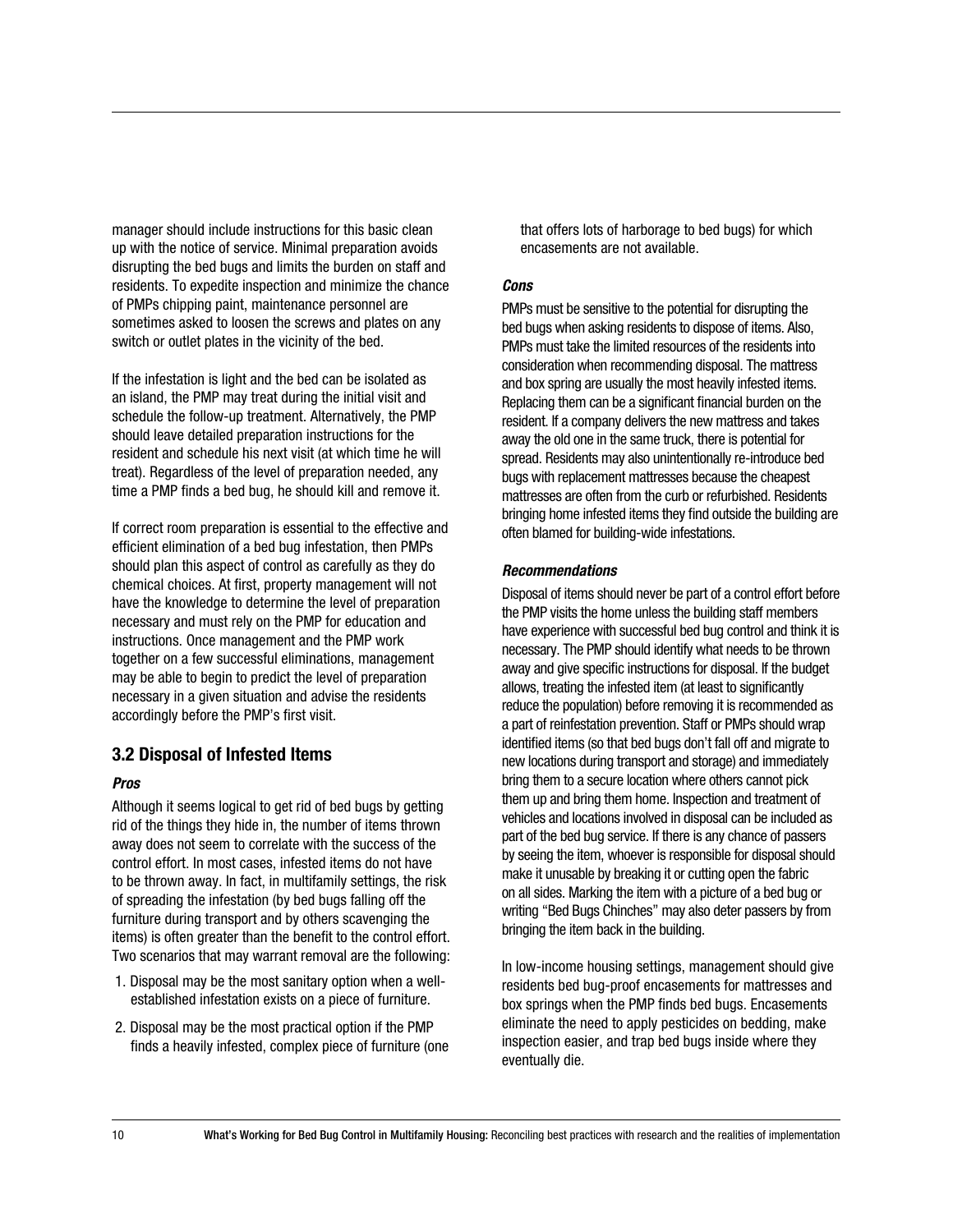#### 3.3 Isolation in Plastic Containers or Bags

#### *Pros*

Containing items in containers or bags simplifies the habitat for treatment, keeps items that do not have bed bugs from becoming infested, and contains infested items for later treatment. Knowing that items sealed in bags are protected from future infestation may comfort residents.

#### *Cons*

Containment efforts kill bed bugs only if the insects have no chance for escape and the items are either left enclosed for a long enough time to starve the bed bugs<sup>9</sup> or if the PMP uses a chemical in the bag or sealed container<sup>10</sup>.

#### *Recommendations*

As discussed previously, PMPs should determine the extent of the infestation and take resident time and financial limitations into consideration before requiring this type of preparation. If plastic containers are used, the PMP or resident should treat items in containers so that the bed bugs die. Laundry, carbon dioxide, heat, and fumigation are all options for treatment. Freezing the container and its contents in a freezer is unreliable $11$ .

#### 3.4 Petroleum Jelly as a Barrier

#### *Pros*

Residents can use a barrier of petroleum jelly for a variety of situations. Building a barrier on a table around a television may be an effective way of protecting hard-totreat items from infestation $12$ .

#### *Cons*

Petroleum jelly is messy and could damage surfaces on which it is left. In addition, any break in the barrier would significantly reduce the chance of it working. We do not know the specifications for the width and height of an effective barrier. One staff member at a shelter in Pennsylvania (see Case Studies) said that when they used this strategy (around bed legs) bed bugs were found stuck in the petroleum jelly (see Case Studies section). It is unclear whether the barrier discourages the bed bugs, traps them, or simply catches an unlucky few that don't make it across.

#### *Recommendations*

This practice is popular on discussion boards, but professionals do not include it in their control programs. When possible, residents should use more vetted barriers such as interceptors.

#### 3.5 Metal Furniture

#### *Pros*

Bed bugs can travel on metal and plastic, but not as well as on wood, cloth, or other rough surfaces. Loudon at the University of California-Irvine analyzed( the movement of bed bugs on different surfaces and found that bed bugs slip often and struggle to move forward on plastic and glass, even on a horizontal surface. The links between metal and bed bug behavior need research. The greatest benefit of metal furniture is that it often has fewer locations where bed bugs can hide compared to wood or wicker. If a piece of metal furniture does have gaps through which a bed bug could crawl to find harborage, the resident should seal up the gaps. Smooth surfaces and lack of hiding places makes inspection and treatment easier.

#### *Cons*

If residents do not keep the metal clean, rust-free, with holes sealed, bed bugs will be able to travel on the surface as easily as they would on wood.

#### *Recommendations*

Because early detection is the goal of a proactive bed bug program, management could advise residents purchase metal furniture. Plastic furniture may also help prevent

<sup>9‡</sup> *Unpublished research by Andrea Polanco out of the Miller lab at Virginia Tech has shown that starved bed bugs die faster than previously thought. Whereas existing recommendations (based on old research) tout that bed bugs can live over a year without a meal, bed bugs used for this research died within three months.* 10 *The latter option will be more available in the near future (see* 

*discussion of dichlorvos).* 11 *Specifications for temperature and time have not been* 

*confirmed by research.* 

<sup>12</sup> *Research has not been performed on this strategy.*

<sup>† =</sup> *source has undergone peer review*

<sup>‡ =</sup> *source is not peer reviewed*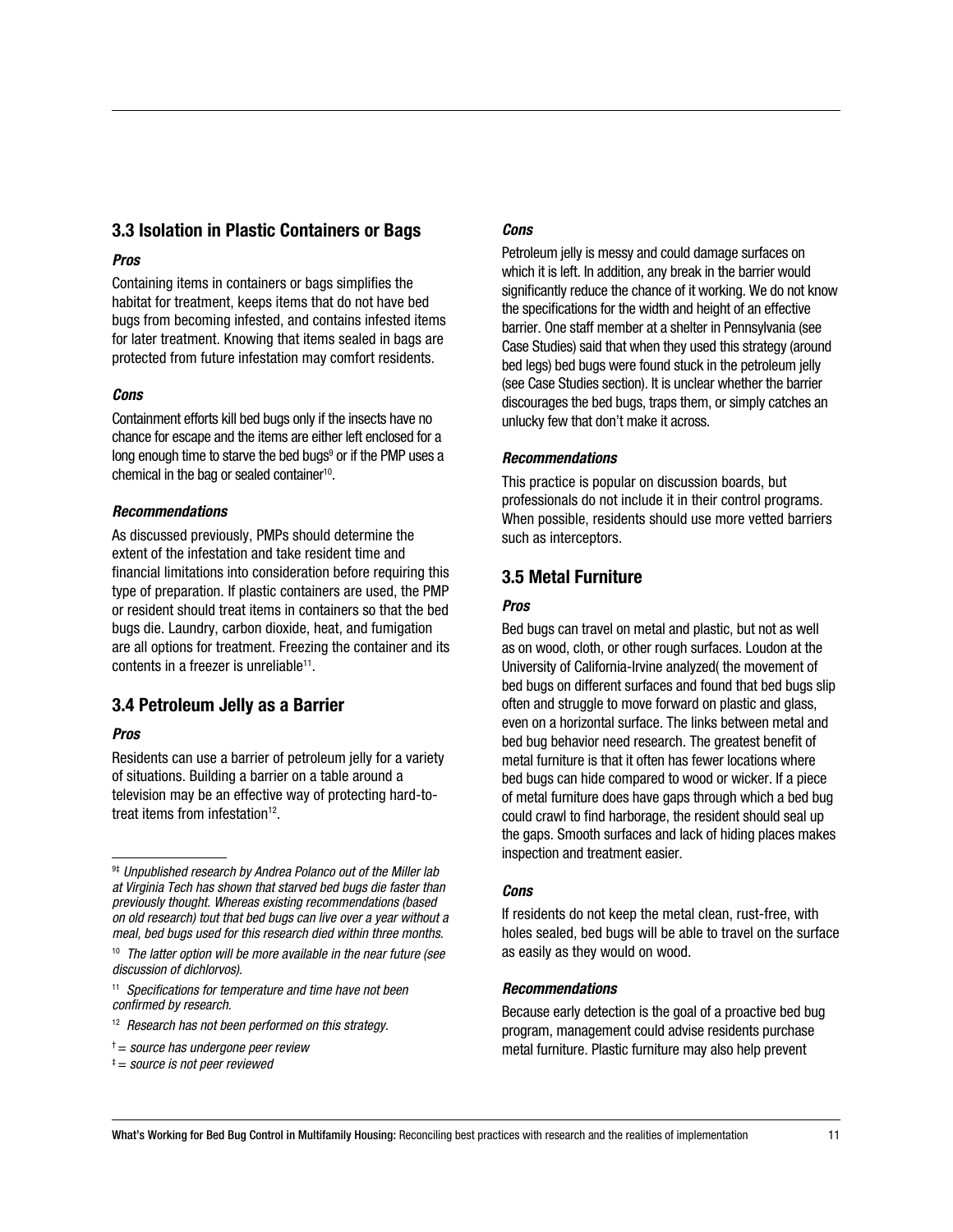bed bug movement on to furniture because of the slippery surfaces. Regardless of construction material, residents should avoid purchasing complex platform beds (such as captains' beds). The staff at a homeless shelter that successfully eliminated bed bugs stated that replacing all of their existing furniture with metal furniture was one of the most essential parts of the process. See the Case Studies section for the shelter's procedure.

#### 3.6 Cleaners

#### *Pros*

By cleaning up blood spots on infested furniture, PMPs can help provide the most sanitary living conditions possible and detect new evidence of bed bugs. In the process of removing blood spots, the PMP can also distinguish between cockroach frass and bed bug blood spots. The latter will smear reddish-brown before washing away. Although PMPs do not consider it a control method per se, keeping objects clean will help with early detection and treatment.

#### *Cons*

A solution of isopropyl alcohol will kill bed bugs (Harrison and Lawrence, 2009() and sanitize the area, but no research has been done on its efficacy. Since isopropyl alcohol does not have an EPA pesticide label listing bed bugs, users should check with their state's pesticide program before recommending its use.

#### *Recommendations*

Cleaning with soap and water should be used as a supplement to control methods when an infested item requires special care. This cleaning will remove bed bugs and eggs, but not necessarily kill them. The key to this control is detail-oriented cleaning; simply dousing an area with soapy water will not control bed bugs. Soap and water should only be used where electrical shock is not an issue and where water damage cannot occur to cleaned surfaces including electrical and electronic equipment.

#### 3.7 Laundry

#### *Pros*

Laundering is probably the best bed bug control method when evaluating options in terms of both practicality and effectiveness. The heat in a clothes dryer is extremely effective at killing bed bugs and eggs. Clothes dryers are accessible to almost everyone. Dissolvable laundry bags are recommended for transporting infested items to the laundry room.

#### *Cons*

Laundering takes time and (unless the machines are in the home) can be expensive. Some items cannot be laundered. There is also potential for disrupting the bed bugs if residents launder everything before consulting a PMP. When management recommends laundry, the resident needs to understand they cannot transport the laundry to and from the infested area in the same container.

#### *Recommendations*

Ideally the resident, PMP, or preparation contractor will:

- 1. Take all fabrics to the laundry room (or facility) in dissolvable bags (bags that dissolve in the wash such as Green Clean Dissolvable Laundry Bags).
- 1. Wash them using the hottest setting the fabric can stand.
- 2. Dry them for a full cycle on the hottest setting that the fabric can stand.
- 3. Place them in a new clean plastic sealed bag to prevent re-infestation of the items. To optimize effectiveness of treatment, residents should keep all but essential items in the sealed bags for as long as practical or at least during the treatment period.

While this is an ideal plan (because it almost guarantees that bed bugs will not be in or on fabric), laundering every fabric item in a home is rarely a practical recommendation. In most cases, this extensive work is not even necessary for bed bug control. After doing an initial inspection and treatment, the PMP should make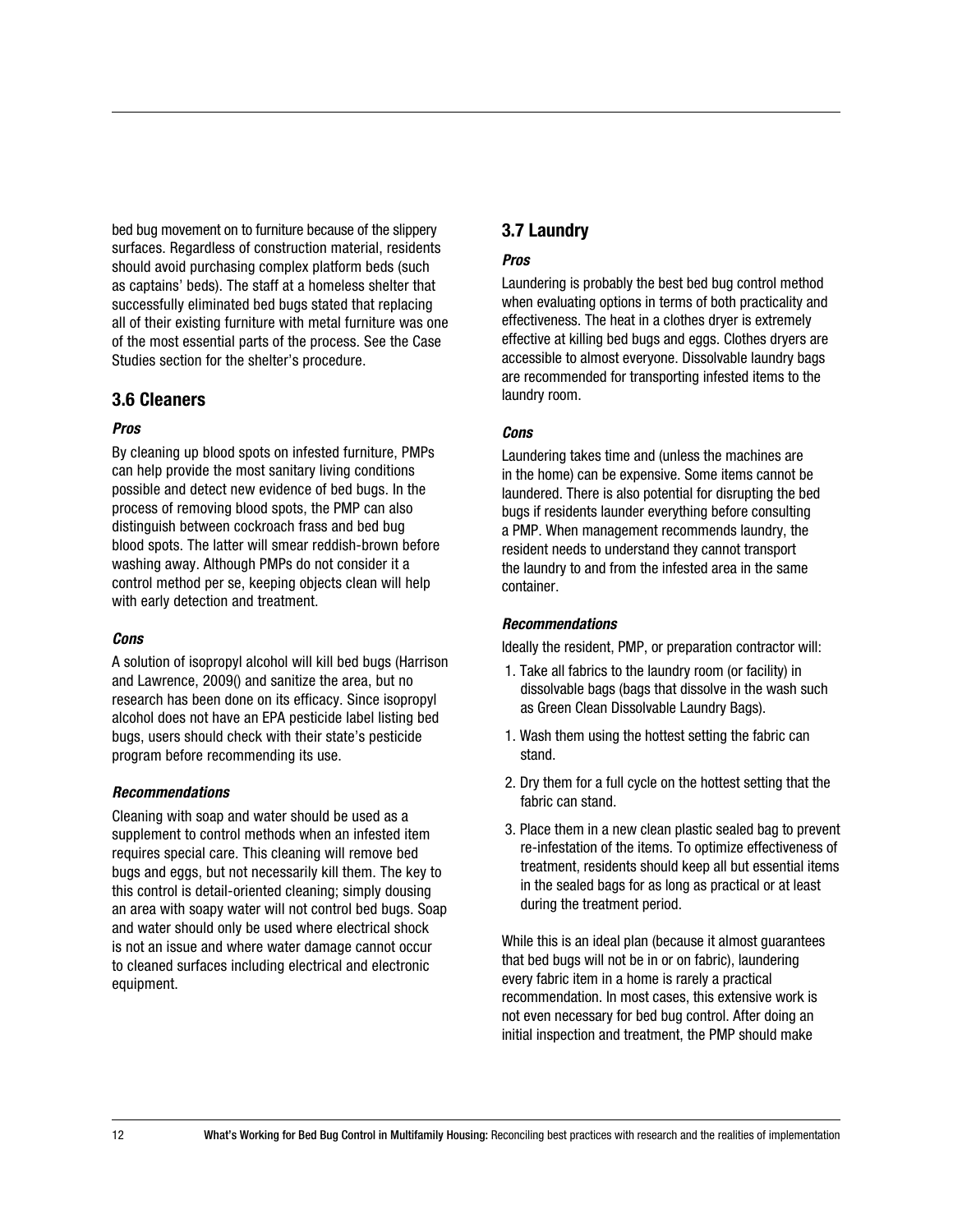site-specific recommendations for what residents need to launder<sup>13</sup>. Residents can avoid the possibility of reinfestation by using dissolvable bags, transporting clothes in cloth bags that get washed with the clothes, or using two sets of bags (preferably different colors) for infested and clean items<sup>14</sup>.

What is the most practical recommendation for using laundering to kill bed bugs? Residents should take fabrics the PMP determines need laundering to the facility in one bag, place items directly into a dryer, run the dryer on the hottest cycle for 30 minutes (or a full cycle at a lower heat setting if high heat will damage the fabric), and bring items home in a bed bug-free bag. Note that this recommendation does not involve washing and that fabric put into the dryer is already dry. This is effective for killing bed bugs, minimizes cost and time, and can usually be done with dry clean-only items<sup>15</sup>.

#### 3.8 Steam

#### *Pros*

Steam kills bed bugs and eggs with a short period of exposure and leaves no chemical residue. The user moves the nozzle over the bed bugs at a rate of 20 seconds per linear foot. Where PMPs can't use pesticides, steam is invaluable. Steam is less costly than dry heat or fumigation that achieve the same results, but are generally used on a larger scale.

#### *Cons*

Faults with steam are that it does not penetrate materials very deeply and if applied with too much pressure may blow bed bugs away. Steam treatment leaves moisture behind that may damage treated surfaces that must dry. Steam may damage materials and can conduct electricity<sup>16</sup>. One PMP indicated that it is best to use a "dry" steam unit (one that produces 5% or less moisture). Steaming has no residual effect.

#### *Recommendations*

PMPs have found that an upholstery nozzle wrapped in a piece of fabric diffuses the pressurized air so that bed bugs are not blown from the treatment area. Although lack of residual is a downside of steaming, most professionals admit they don't rely on the action of residual products much anyway. In an ideal world, the PMP would use steam to kill each bed bug seen during inspection and a thorough steam treatment would be the source of initial population knock down<sup>17</sup>. This is not the common practice because steaming takes a long time. Many companies make steam units available to their PMPs, but few PMPs routinely use them as part of their standard bed bug service<sup>18</sup>.

<sup>&</sup>lt;sup>13</sup> In the article, "The Business of Bed Bugs," Michael Potter re*ports on a survey conducted with PMPs from across the country. He asked, "Which of the following methods do you routinely use to control bed bugs?" and 86% had their clients launder clothes (Potter, 2008a*‡ *).*

<sup>14</sup>*One PMP alleviated some worry about infested laundromats. He believes lack of infestation at these sites (in his experience, with his clients) is due in part to the fact that they are so well lit and he applies insecticide dust to the underside of the tables. He does warn laundromat owners about allowing people to store bags of clothes in the facility overnight.* 

<sup>15</sup>*If using a dry cleaner, residents need to take precautions to avoid spreading bed bugs to the facility (Kells, 2006 b*‡ *& c*‡ *).*

<sup>† =</sup> *source has undergone peer review*

<sup>‡ =</sup> *source is not peer reviewed*

<sup>16</sup>*Experts advise PMPs steam items with low moisture, "dry" steam using a commercial unit and a floor/upholstery attachment (Harrison and Lawrence, 2009*‡ *; Kells, 2006 b*‡ *& c*‡ *; and Miller, 2009*‡ *).*

<sup>17</sup>*The only study with steam as a variable was not peer-reviewed, but the observed results were promising. PMPs treated one hotel with conventional techniques using dust material under the carpet at the floor/wall junction and in the wall voids. PMPs treated the mattresses per the pesticide label directions with a liquid residual and encased them. PMPs treated the second hotel with residual dust materials in the same fashion as the first, but they treated the mattress and box spring with steam instead of pesticide. The PMP monitored for recurrences. In both hotels, the bed bug population crashed after 60 days. Within 90 days, the company received callbacks from the first hotel. The second hotel remained controlled for the duration of the monitored time (12-plus months) (Meek, 2003*‡ *).*

<sup>18</sup>*In the article "The Business of Bed Bugs," Michael Potter reports on a survey done with PMPs from across the country. He asked, "Which of the following methods do you routinely use to control bed bugs?" Of PMPs surveyed, 25% used steamers (Potter, 2008a*‡ *).* 

<sup>† =</sup> *source has undergone peer review*

<sup>‡ =</sup> *source is not peer reviewed*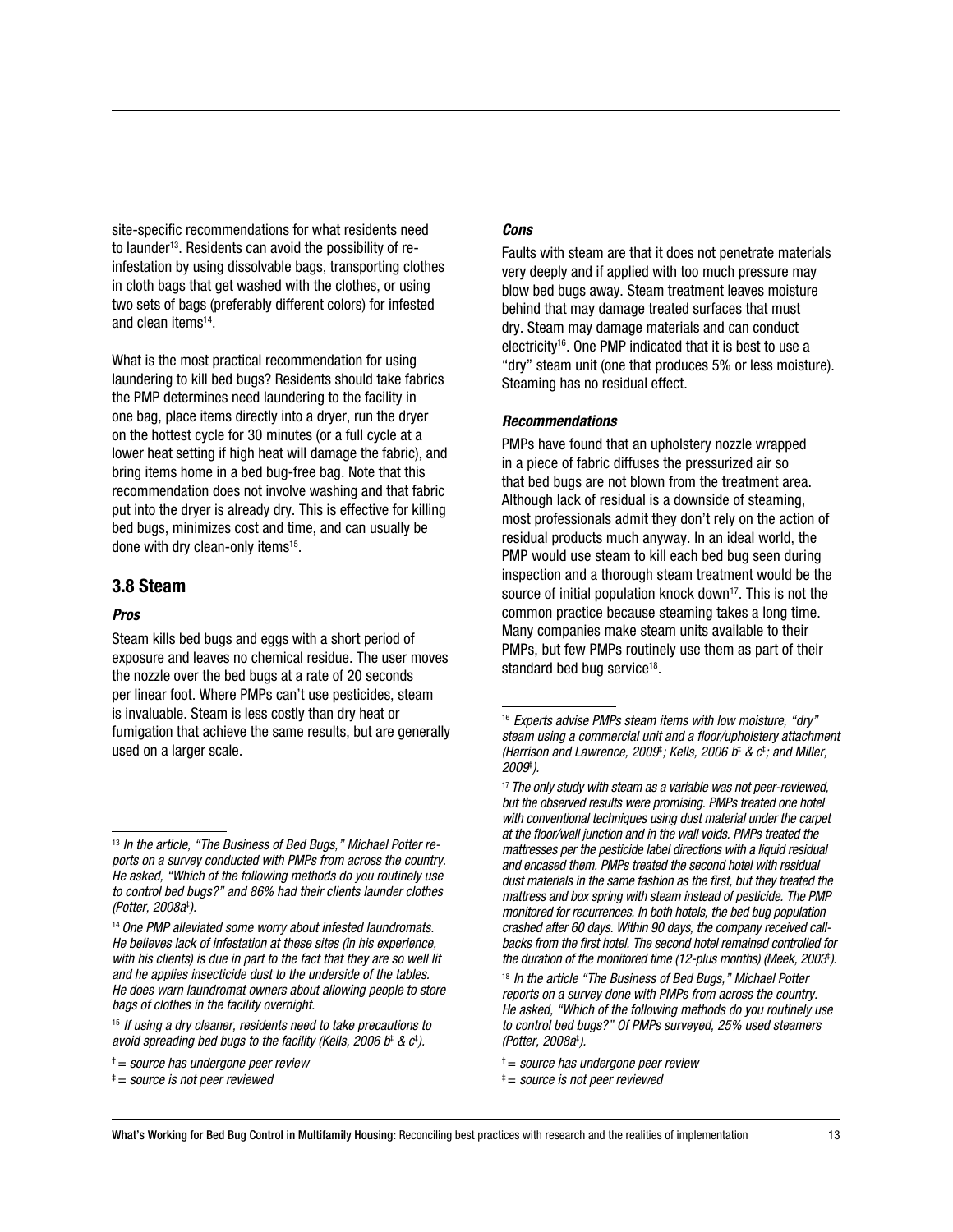#### 3.9 Mattresses and Box Spring Encasements

#### *Pros*

Mattress and box spring encasements simplify the habitat around the bed. From the perspective of a bed bug, a mattress and (even more so) a box spring offers endless locations to hide and wait until the next meal, especially if there is a hole in the fabric. Encasements eliminate hiding spots and make it easier to detect an infestation early on. They make the daunting task of eliminating a bed bug infestation a little bit easier. When encasements are used, the PMP does not need to use pesticides on the bedding. Since there are many concerns with using pesticides on bedding, encasements are an invaluable control tool. An added benefit comes to residents with asthma from using encasements because encasements limit exposure to dust mites.

#### *Cons*

Mattress and box spring encasements generally cost more than \$50. This cost is prohibitive for many low-income residents<sup>19</sup>. To be used for control, the encasement must remain on and intact for over a year to ensure starvation of all trapped bed bugs<sup>20</sup>. Cheaper mattress covers, such as those made of vinyl, can be uncomfortable and usually rip before a year.

#### *Recommendations*

Both mattress and box spring encasements purchased for use in a bed bug program (including the early detection part of a program) should be both escape-proof and rip-resistant. Where most products fail is in their being escape-proof. The zipper area is the common site of



escape. At this time, two encasements recommended by experts are Protect-A-Bed and ActiveGuard™. Before purchasing mattress encasements, consumers should make sure the product has been tested with bed bugs. Based on observation and opinion, quality mattress encasements on both the box spring and mattress are an essential part of bed bug control.

Ideally, when a bed bug infestation is discovered, encasements would be put on the box spring and mattress immediately after the first visit by the PMP. Shelters, hotels, and multifamily housing with high turnover rates should consider encasements before a problem arises to help with early detection. The reality is, the majority of residents in low-income housing will not be able to afford encasements. Managers may need to be creative and find supplemental funding for the purchase of encasements for low-income residents. Box springs are structurally more complex and more difficult to treat than are mattresses, so if only one encasement can be purchased, the box springs should be encased.

Experts rarely mention pesticide-impregnated mattress encasements. The main concern with these is that, in theory, they will expedite the already-evolving problem of resistance in bed bug populations. Secondly, residents would be in close contact with pesticides as they sleep which raises health concerns. Because of the resistance concerns, if the PMP recommends a pesticide-impregnated encasement for a control effort, someone should remove and replace it with an untreated encasement after the bed bugs die. Without overlooking the risks of exposure implicit any time a person is near pesticides, PMPs should consider pesticide-impregnated mattress encasements where the bed bug population is susceptible and either the resident wants to keep a heavily

<sup>19</sup>*Wang et al. used mattress encasements as part of their IPM treatment, but as part of every IPM treatment, not a variable (Wang et al., 2009a*† *). The mattress encasements, along with time spent steaming, were the costliest components of their control program.* 

<sup>20‡</sup> *Personal communication regarding unpublished research by Andrea Polaneo out of the Miller lab at Virginia Tech has shown that starved bed bugs die faster than previously thought. Whereas existing recommendations (based on old research) tout that bed bugs can live over a year without a meal, it seems modern bed bugs die within three months.*

<sup>† =</sup> *source has undergone peer review*

<sup>‡ =</sup> *source is not peer reviewed*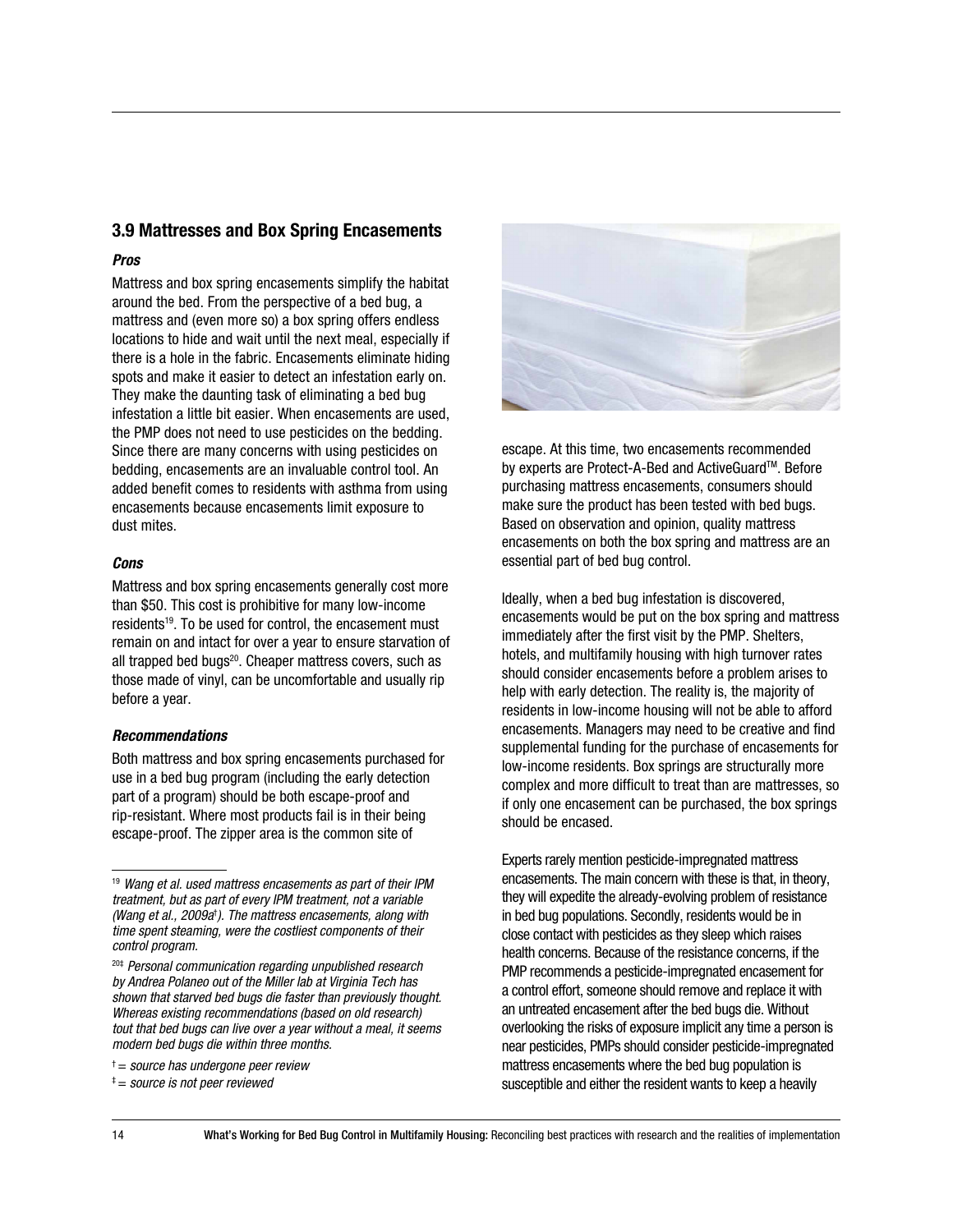infested mattress or management wants to treat the mattress (or box spring) before transporting it to the garbage<sup>21</sup>. Before recommending the latter, industry needs research on how long these encasements need to be in place in order to kill bed bugs.

#### 3.10 Freezing

#### *Pros*

The two options for freezing are: place items in a freezer or use solid carbon dioxide (which is exempt from FIFRA registration requirements) to flash-freeze the bed bugs and eggs. Solid carbon dioxide is more commonly known as dry ice. One company that mainly offers non-chemical treatment options uses dry ice in a container for infested items that are sensitive to heat. Due to the lack of research and the variability of home freezer temperatures, this method cannot be recommended at this time.

#### *Cons*

The lack of penetration achieved with the frozen carbon dioxide method, along with the time and its expense, often dissuades companies from using it. Those who have tried the application marketed specifically for bed bugs also report that the solid carbon dioxide comes out at such a high rate that it often blows the bed bugs away rather than killing them. Steam is thought to be more effective, practical, and can be used in most of the same situations.

Using a freezer may fail for a number of reasons. The freezer will not be effective at killing the bugs if the item is not frozen to a sufficiently cold temperature for a long enough period of time. Current research has not been done to determine these thresholds.

<sup>21‡</sup> *One PMP reported second-hand on a field study on pesticide-impregnated encasements. The PMP who did the study replicated the results twice. For each, in the control infested unit he put mattress encasements on both the mattress and the box spring; in the treatment unit he put a pesticide encasement on the box spring and an untreated encasement on the mattress. The encasements were the only treatment used. One week later, in both trials, the units with the pesticide encasements had a few crawling bed bugs, but most were dead. The other units had bed bugs crawling all over the encasements.* 



‡ = *source is not peer reviewed*

#### *Recommendations*

Time and temperature varies between freezing recommendations, but no peer-reviewed research exists that defines the correct temperature. One recommendation maintained by all is that the cooling has to be quick. If given time to adjust, bed bugs can survive extremely cold temperatures. Simply putting items outside in the winter won't work because an item may not cool to a killing temperature or a passer-by might pick up and bring it home.

If a prevention program uses public freezers, management needs to develop a communication and coordination system so that residents transport belongings in a way that minimizes the chance of spreading bed bugs. There is no guarantee for control using this method. A chest freezer was used in the prevention efforts of a shelter described in the Case Studies section.

#### 3.11 Vacuums

#### *Pros*

When trying to minimize pesticide exposure, vacuuming is preferable to contact pesticides as a way of eliminating bed bugs that the inspector spots. When the PMP removes bed bugs, the findings of his follow-up inspections are more relevant because the evidence is new.

#### *Cons*

"Normal vacuuming by clients is generally of little benefit in bed bug management because the bugs reside in places where housecleaning efforts normally do not reach" (Potter, 2006‡ ). Experts' main concern with vacuuming is that it does not reliably get the eggs. Whoever is vacuuming must take precautions to avoid re-infestation from live bed bugs in the vacuum. There is also the possibility of re-infestation (or spreading an infestation) from the vacuum.

#### *Recommendations*

Where vacuums may realistically play a role in bed bug control is during a PMP's inspection. As with cockroach control, use of a HEPA vacuum to suck up any insects found upon inspection is recommended from the perspective of pesticide use reduction. Steam will have a greater impact on eggs (than vacuuming or most pesticides), but steam doesn't remove the evidence.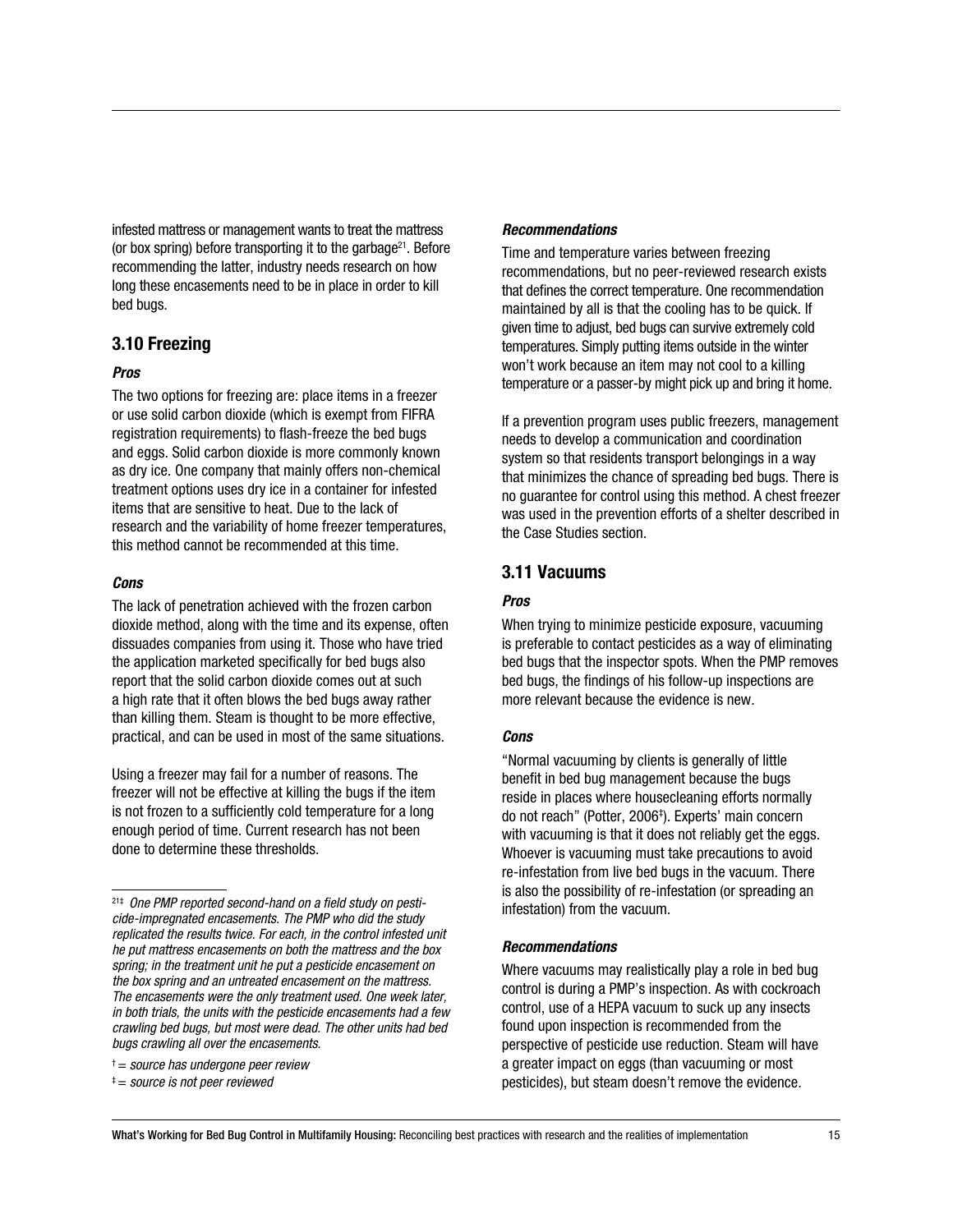Cleaning contractors who use the same vacuum throughout a building should know to look for bed bugs. They can help detect infestations early and the knowledge will help them prevent spreading bed bugs. Experts recommend using a vacuum with a removable bag and putting talcum powder or insecticidal dust in the bag according to the label instructions. See Section 5.3 for a discussion of insecticidal dusts.

#### 3.12 Ambient Heat Treatments

#### *Pros*

Ambient heat treatments use fans and a heat source to heat a space to 130°F to 140°F and hold that temperature for a sufficient enough time to heat all areas within the space to 120°F. These treatments are popular for scenarios where unit preparation cannot (or will not) be done. Clients who do not want the PMP to use pesticides will usually opt for a heat treatment. This chemical-free control method can either provide complete control, or significant knock down depending on the quality of preparation and treatment.

#### *Cons*

Although the process of heating a space sounds simple, companies are learning the hard way that ambient heat treatments can fail in a number of ways. Most failures come from an area not reaching 120°F. PMPs must open drawers and peel carpet away from baseboards, as they are two areas that often fail to reach 120°F. Someone must prepare the unit to minimize areas of insulation (such as piles of fabric) and heat sinks where the heat can escape. Because the PMPs need to be in the unit rearranging fans and heaters anyway, they can do the necessary preparation with a resident's permission. Southern companies who have been using heat treatments for termites and cockroaches can be mentors for Northern companies who are new to the technology and don't know about building variables associated with heat treatments.

#### *Recommendations*

Ambient heat treatments heat a space to 130°F to 140°F and hold that temperature for a sufficient enough time

to heat all areas within the space to  $120^{\circ}F^{22}$ . PMPs may choose to heat up a whole room or heat items contained in an insulated compartment (see Pereira et al. 2009† for a description of a compartment for heating). Containing items in an insulated area has great potential because it may be more cost effective than heating an entire unit. In this treatment, a group of items is isolated in the unit with an insulated five-sided box $23$ . Heaters raise the temperature in the box while the PMP treats the surrounding unit.

Propane, infrared, and electric (usually from a generator) are all options for heat sources. Each has its limitations, especially for use in a multifamily building. Propanepowered heaters generate large volumes of heated air blown in through flexible ducts from outside the building. While propane heaters are efficient, they are not always able to force hot air to the upper levels of multi-story buildings (Potter et al., 2008a‡ ) and may not be allowed by local housing codes. All have potential to work, but the PMP has to regulate heat throughout the space using thermometers and fans. A PMP must be on hand during the entire course of the heat treatment to monitor temperatures and make adjustments, as necessary. As with all bed bug control efforts, a system must be in place for preventing re-infestation after treatment.

<sup>22</sup>*Heaters have been shown to work to heat a home to 130°F, killing all bed bugs and eggs exposed to the heat for three hours (Getty et al., 2008*‡ *).*

<sup>23</sup>*Among all heat-treatment trials where an insulated box was placed over objects on the unit floor and the contents heated, those in rooms with carpeted floors produced lethal temperatures for the bed bugs in the shortest times (2.4-3.1 hours), compared with treatment times between 4.9 and 7.3 hours for rooms with tile floors. Temperatures at different locations within the treatment envelope varied depending on the position of the heaters and fans, amount of furniture and other materials within the envelope being heat-treated, and level of insulation between the temperature monitor and the heated air inside the treatment envelope. In order for heat to penetrate all objects in the compartment in the shortest amount of time, heaters must be placed at opposite corners of the treatment envelope and fans placed so that the circulation of heated air is maximized (Pereira et al., 2009*† *).*

<sup>† =</sup> *source has undergone peer review*

<sup>‡ =</sup> *source is not peer reviewed*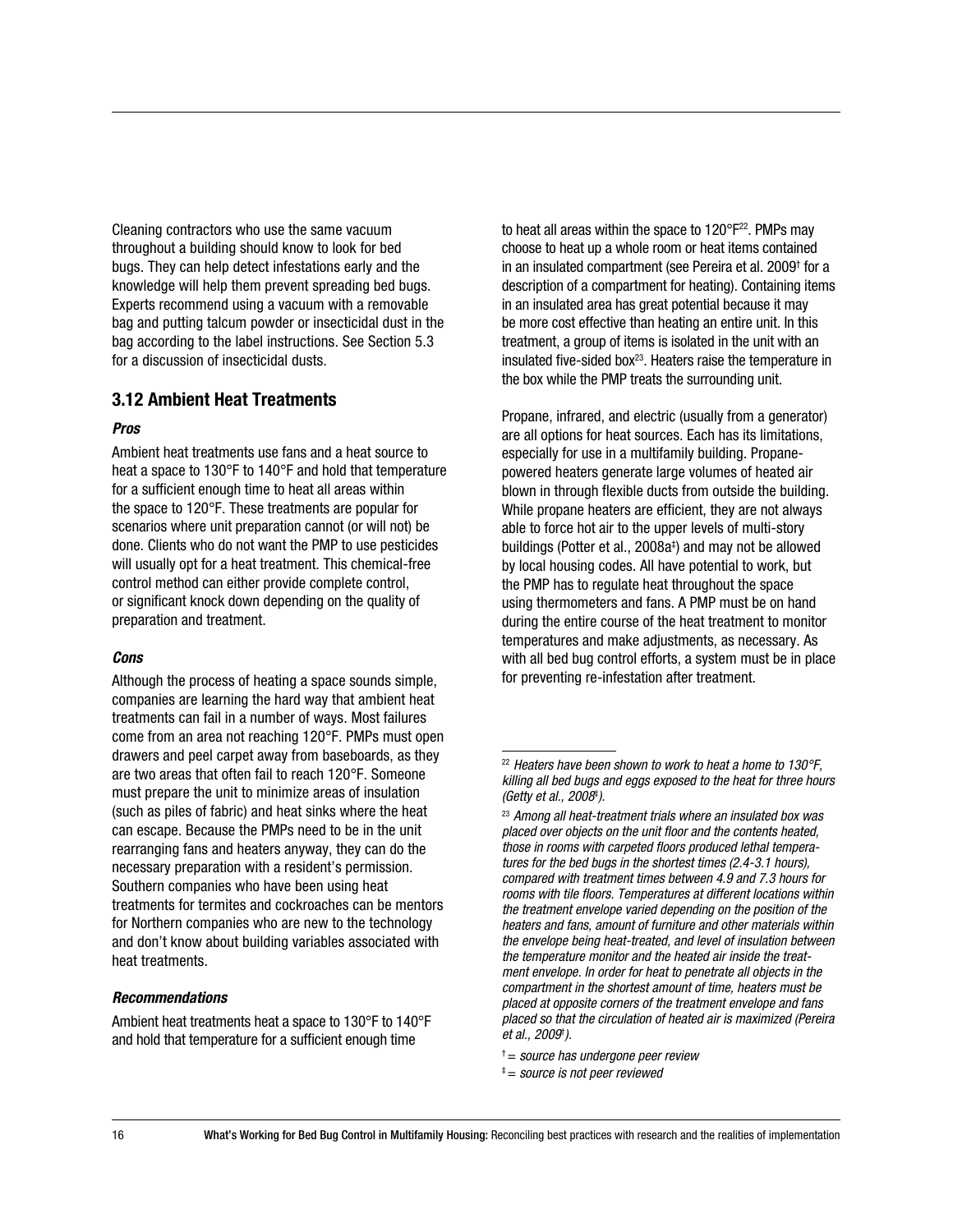If the landlord is responsible for re-housing residents displaced for treatment, the total treatment time is an  $im$  important consideration<sup>24</sup>. One housing authority switched from infrared heaters to heaters that are wired into the electrical panel because infrared heating took too long to heat up the entire unit. Heat works, if done correctly, but management should consider the factors tied to each method of heat treatment (such as expense for personnel, carbon monoxide poisoning, and local codes pertaining to propane) before investing.

#### 3.13 Ineffective Non-Chemical Alternatives

#### *3.13.1 Increasing Heat in the Infested Area with a Thermostat*

Pest control companies that supply preparation instructions before determining the extent of the infestation sometimes have this as part of the protocol. They rationalize that increased heat will increase the activity of bed bugs and thus have them walk over pesticide residuals. No research exists that determines whether this increases treatment success, but research has shown that dry residuals of most liquid pesticides are not effective at killing bed bugs. Increased heat will dry the liquid pesticide products faster. This recommendation should not be used in the preparation instructions for a bed bug treatment.

#### *3.13.2 Putting Items in Black Plastic Bags and Leaving Them in the Sun for a Day*

In one study, the maximum-recorded temperature on the upper (sun-exposed) sides of mattresses placed in black plastic in the sun was 185°F, whereas lower side temperatures for the thick mattress never exceeded 95°F. Since bed bugs need to be exposed to temperatures above 100°F for an extended period of time to be killed, and because areas of sub-lethal temperature exist within the bed at any given time, this technique seems to be not suitable for bed bug management (Doggett et al., 2006† ).

### 4. Unit Preparation

Proper preparation makes a treatment successful. Even with the best preparation, bed bug treatments will fail if management doesn't hire an experienced company. Property management can use the following process to minimize inconvenience for the resident and property staff while maximizing the chance that the PMP's efforts will be effective:

- 1. A pest control company receives a call to do a bed bug treatment.
- 2. The company gives instructions to the property manager requesting the residents of the reportedly infested unit and units adjacent to the infested unit to clean and organize the room as they would for a housekeeping inspection. No further preparation is required so that the infestation is not disrupted before the PMP has a chance to evaluate the situation. This also minimizes the burden of unnecessary preparation. With this plan of action the PMP does not depend on management to pass on crucial information about extensive unit preparation to the resident. The manager then delivers the instructions by hand.
- 3. One or two PMPs (accompanied by property management or maintenance) visit the unit equipped to do a treatment (whether that be with pesticides, steam, vacuum, monitors, or a combination thereof).
	- a. First, they perform a thorough inspection of the infested unit and adjacent units to identify the extent of the infestation. If a bed bug is found, they use the least toxic option to kill and remove the bed bug. As the inspection is done, every effort should be made to educate both the resident and the accompanying staff person.
	- b. Once the thorough inspection is complete, the PMP has two options:
		- i. Not treat, give site-specific preparation instructions, and schedule the next treatment. PMPs should choose this option when there is extensive clutter or a widespread infestation. Preparation instructions will include laundering, installing mattress encasements, and organizing

<sup>24</sup>*PMPs need to consider the rate of heating since some items (such as wood laminates) run a greater risk of damage if heated too quickly. No faster than 15°F per hour is recommended (Potter et al., 2008a*‡ *).*

<sup>† =</sup> *source has undergone peer review*

<sup>‡ =</sup> *source is not peer reviewed*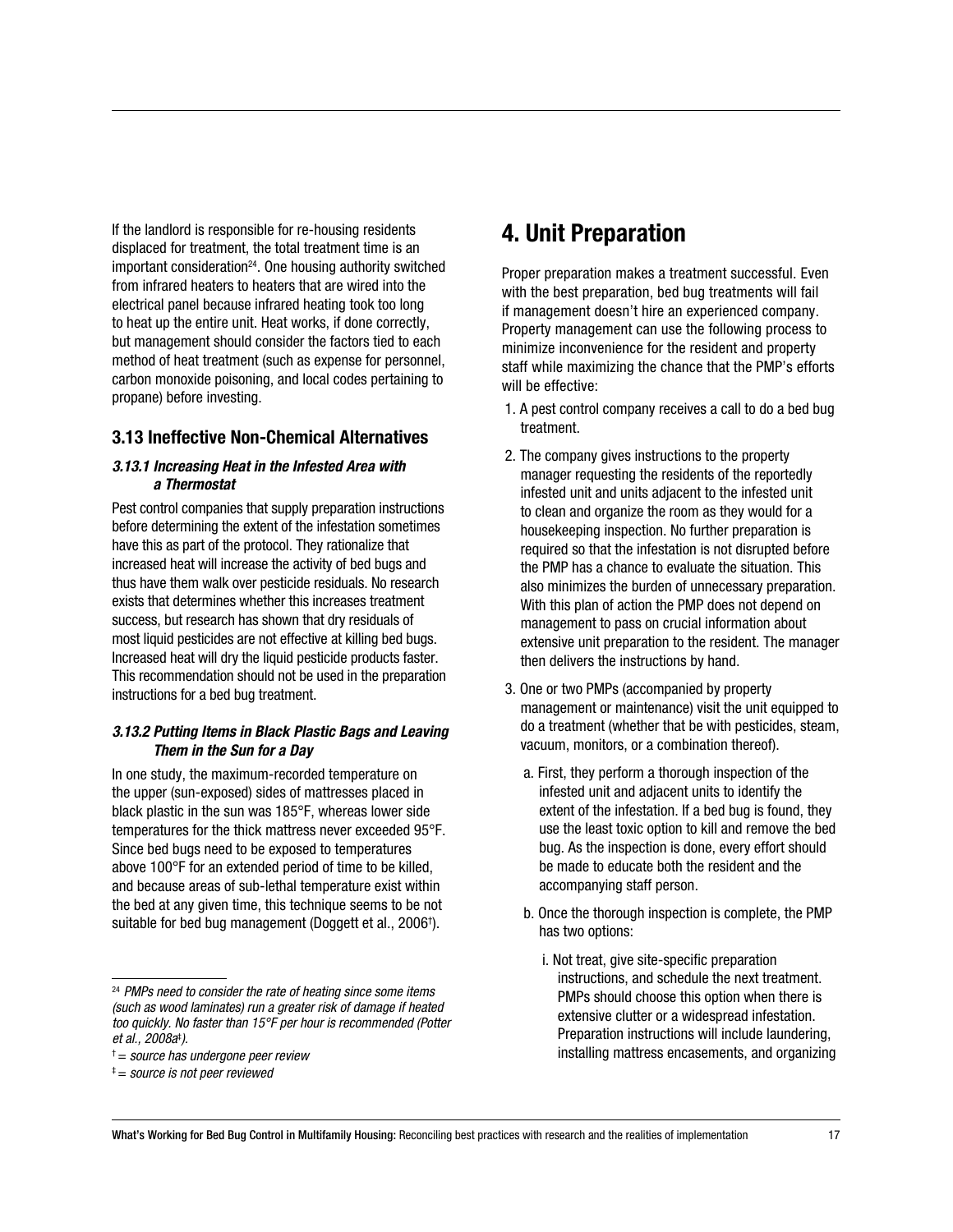clutter. Resident cooperation is key to clutter reduction. For a discussion of this, see the Solutions for Compliance section.

- ii. Perform an initial treatment, give site-specific follow-up instructions (which may be as simple as installing a mattress encasement and keeping the bed isolated from the rest of the room), and schedule the next visit. PMPs should choose this option when the infestation is light or if the room does not have much clutter.
- 4. The PMP returns for a follow-up inspection and possible treatment in the units where he found bed bugs. This treatment may be more extensive (in terms of PMP time and tools used) than the first if he left site-specific preparation instructions. Alternatively, it may simply be an inspection if the initial inspection and treatment was thorough. The timing will depend on what the PMP did during the first visit. If the first visit was a full treatment, the follow-up should be two to three weeks later.

### 5. Pesticides

#### *Pros*

In general, the message coming from pest control experts is that if you can find bed bugs, you can kill them with a pesticide. Although nontoxic options exist that are equally or more effective than pesticides, PMPs usually use pesticides because they can be a quicker and cheaper way to eliminate bed bugs. All of the active ingredients below are either labeled for bed bugs or are in the process of having the label revised (by EPA) to include bed bugs.

#### *Cons*

Bed bug resistance to pesticides is well documented, and the levels of resistance vary between populations. Despite resistance concerns, none of the PMPs interviewed thought it factored in to why their control efforts failed. PMPs plan their chemical treatments so that they don't rely too heavily on residuals and they are constantly on the lookout for bed bugs that are so resistant that a direct spray does not kill them. "Despite the fact that many of the registered products have residual properties, few if any of the current residual

liquids appear to be very effective against bed bugs once they have dried" (Pinto et al., 2007† ).

Total release foggers are detrimental to bed bug control. Setting off one of these "bug bombs" does not kill most bed bugs, and significantly increases their migration. PMPs attribute bed bugs moving into adjacent rooms to the use of foggers. In a number of cases, residents' use of foggers disrupts the bed bugs before the PMP gets involved and they (like any pesticide) can be unsafe if the residents don't follow the label instructions.

#### *Recommendations*

The key is to involve an experienced PMP who will find as many bed bugs as possible before he treats. Pesticides should only be used for bed bug treatment by a licensed applicator. Pest control companies need continuing education and special certification options to help ensure that their PMPs do a thorough job.

Before trying an all-pesticide control plan, managers should seriously weigh all options in terms of probability of success given the conditions and people in the area. When there is lack of cooperation from people involved, resistance to products, or a PMP with limited experience, multiple pesticide treatments may be unsuccessful. An alternative control plan may be faster and cheaper in the long run.

The vast majority of PMPs chooses pesticides carefully and applies them judiciously based on the factors present in each infestation. Some residents and landlords use pesticides ineffectively—and even illegally. The impact of the use of over-the-counter products on bed bug control success has not been documented, but one can deduce the effectiveness of the active ingredients in the products available to both consumers and professionals from research. Experts warn against pesticide application by unlicensed and inexperienced individuals because of the potential for disrupting the bed bugs and making the problem worse. There is no silver bullet for bed bug control. For more general pesticide questions not addressed in this paper, contact the National Pesticide Information Center at http://npic.orst.edu/ or by calling 1-800-858-7378.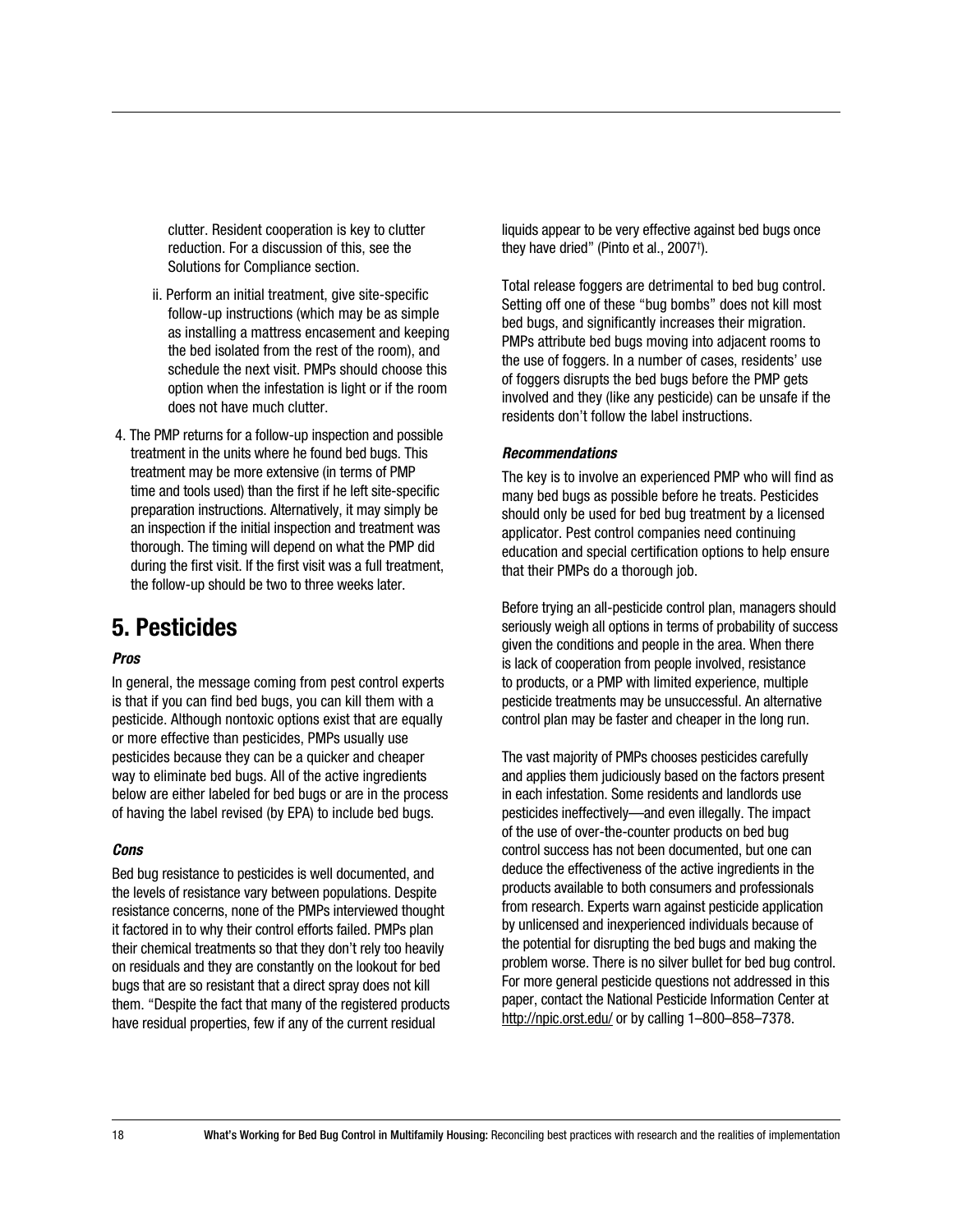#### 5.1 Pyrethroids

Pyrethroids are the principal category of chemical pesticides used for bed bug control, despite research that regularly finds bed bug resistance to pyrethroids $25$ . PMPs are using pyrethroids for the majority of their treatments because only a few other chemistries exist that can be legally used for bed bugs and PMPs report that pyrethroid products do quickly kill bed bugs coming in contact with the pesticide while it is still wet<sup>26</sup>. Once the liquid pesticide is dry, it usually won't be effective for control and may contribute to resistance. Most companies are not depending on pyrethroids for ovicidal properties, but unpublished tests show that some of the contact products labeled for use on mattresses will kill eggs. PMPs reported no major differences between pyrethroid products in the field $^{27}$ .

#### *5.1.1 D-Phenothrin with an Alcohol*

This product provided control when used to reduce a population of bed bugs on a mattress. There is no residue, so efficacy is based on thoroughness of application (Moore and Miller, 2008† , Romero et al., 2007b‡ ). These products also kill eggs on contact (Pinto et al., 2007† ).

#### *5.1.2 Permethrin*

An agricultural study showed insecticide with permethrin worked as a contact insecticide at low concentrations but exhibited residual activity only on metal and wood (not cardboard, cotton cloth, or cotton-polyester blend) (Fletcher and Axtell, 1993† ). These findings are at odds with the reported efficacy of permethrin-impregnated mattress encasements marketed for residual control.

These insecticidal liners are tested (see Ballard, 2008‡ ; Snell, 2008‡ ), but peer-reviewed, published research does not exist. A study using Olyset net (a polyethylene net used mainly for mosquito control with two percent permethrin incorporated within fibers) found only 25 percent mortality after 24 hours when the bed bugs crawled on the net for 30 minutes (Sharma et al., 2006† ).

#### *5.1.3 Beta-Cyfluthrin*

Research by Miller found resistance to beta-cyfluthrin, but the researchers used a product with cyfluthrin along with deltamethrin and hydroprene to reduce a bed bug infestation successfully by 95 percent. Although the control was not 100 percent, in situations where clutter and lack of resident cooperation severely hinders treatment, 95 percent is a considerable improvement. Moore and Miller attribute the success to the thoroughness of the applicators more than the residual toxicity of the product (Miller, 2009<sup>‡</sup>; Moore and Miller, 2008<sup>†</sup>).

#### *5.1.4 Deltamethrin*

As with other pyrethroids, researchers find resistance in field-collected populations to deltamethrin, particularly the dry residues. Two studies found that bed bugs avoided areas treated with deltamethrin. When there was an attractant on the other side of a treated strip or the treated area had bed bug eggs and feces, bed bugs readily traveled through the product (Haynes et al., 2008<sup>‡</sup>; Romero et al., 2009a† ). In the study done by Romero et al., deltamethrin caused low mortality and increased activity, which could lead to increased exposure or migration to a new location (Romero et al., 2009a† ). In contrast, Moore and Miller found that deltamethrin was not repellant (Moore and Miller, 2006† ).

#### *5.1.5 Lambda-Cyhalothrin*

On susceptible populations lambda-cyhalothrin is the fastest acting of the pyrethroid active ingredients (Moore and Miller, 2006† ). An agricultural product containing lambdacyhalothrin was active at low concentrations on all surfaces and exhibited relatively long-lasting residual activity (12 weeks) on wood, cardboard, metal, cotton cloth, and cottonpolyester blend, with the shortest residual life on metal (Fletcher and Axtell, 1993† ). Researchers find resistance in the lab, but the products still perform in the field.

<sup>25</sup>*In addition to the usual process of resistant population development due to selection, cross-resistance may be at play (Romero et al., 2007a*† *& b*‡ *; Yoon et al., 2008*† *).*

<sup>26</sup>*Pyrethroid-based products gave good (>60 percent) residual control, but mortality was not 100 percent in a study done by Todd. No contact pyrethroid products tested by Todd exhibited significant flushing action, but did give fair knockdown and good kill (Todd, 2006*‡ *).*

<sup>27</sup>*In their 2006 study, Moore and Miller found that pyrethroids work faster than chlorfenapyr. In terms of LT50, the order (fastest to slowest) was: lambda-cyhalothrin, bifenthrin, deltamethrin, and then permethrin (Moore and Miller, 2006*† *).*

<sup>† =</sup> *source has undergone peer review*

<sup>‡ =</sup> *source is not peer reviewed*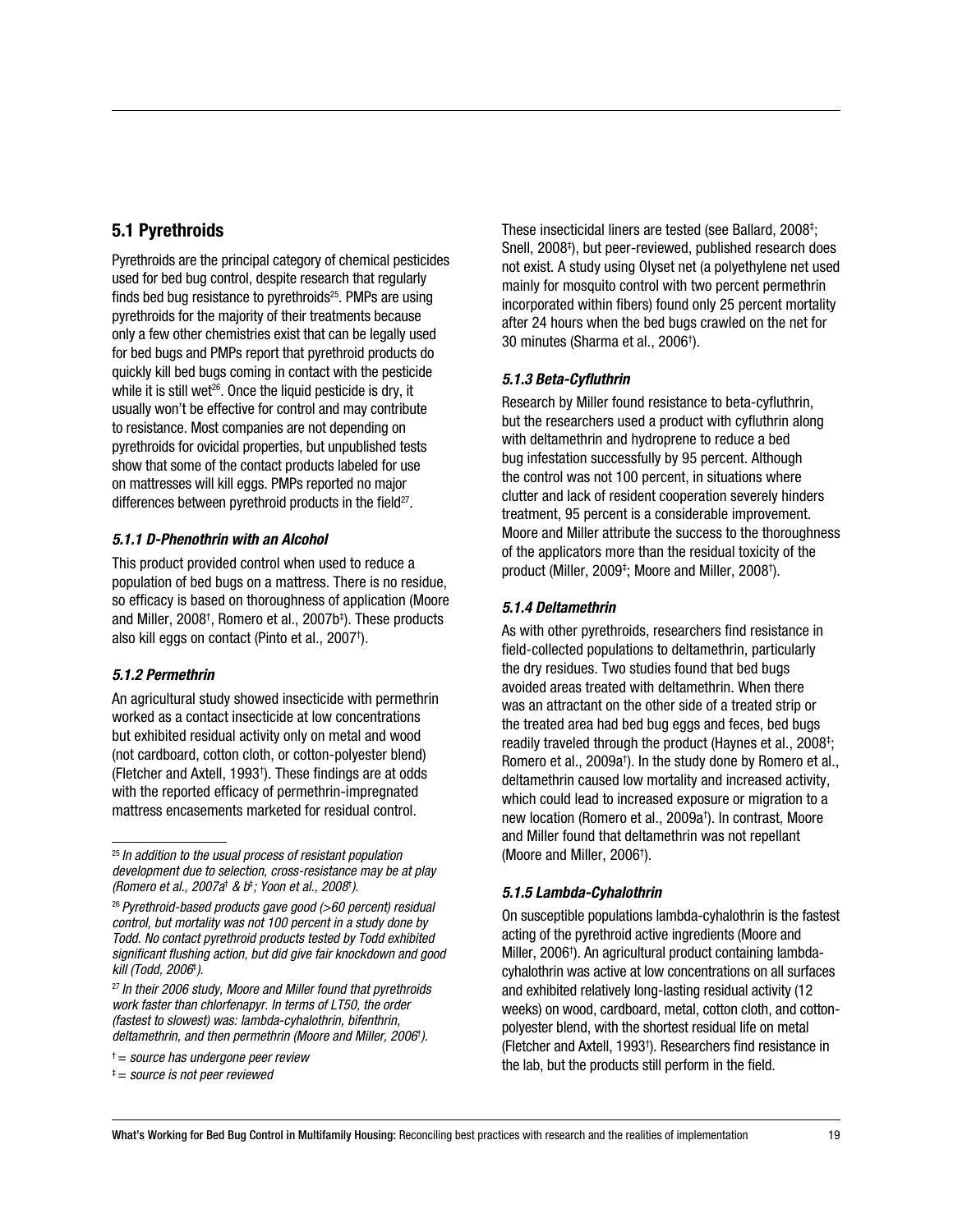#### 5.2 Chlorfenapyr

This pyrrole is the main alternative chemistry to pyrethroids. PMPs use it as a nonrepellant residual and are reporting success, but it may take more than a week $28,29,30$ . As with pyrethroids, PMPs are not relying heavily on the residual provided by chlorfenapyr-containing products. The experience with pyrethroids shook the industry's trust in all liquid residual products for bed bugs. In addition to its residual potential, this pesticide also kills eggs. As with any treatment, a professional follow-up inspection and possible retreatment is necessary.

#### 5.3 Dusts

Sometimes boric acid is mistakenly used for bed bug control. Boric acid is commonly used for cockroaches. The powder is abrasive to the insect's cuticle, but the main mode of action is as a stomach poison. Bed bugs would have to ingest this stomach poison for it to be effective, and since they only suck blood, this will not happen. Residents and PMPs should not use boric acid for bed bug control.

There are three active ingredients in insecticidal dusts available for bed bug control. These are pyrethroids, diatomaceous earth, and limestone. Diatomaceous earth and pyrethroid dusts have the best reputation. PMPs use both as dependable residuals. When the user applies it according to label directions pyrethroid dust remains effective as a residual (whereas liquid pyrethroid sprays don't). The pyrethroid in the dust does not break down readily in dark hidden areas where it isn't exposed to UV light or cleaning products and remains effective for many weeks.

As with any bed bug control method, the key to success is in the user. Of all treatment options, dusts are most often incorrectly employed. This jeopardizes the success of the overall treatment. As always, experts advise all users to read the labels and to adhere strictly to the manufacturer's instructions for each product.

#### *5.3.1 Silica with Pyrethrins*

Benoit et al. found pyrethroid-containing silica dusts to be more effective (higher water loss after 10 minutes of exposure) than diatomaceous earth. One study showed that an addition of pheromone to the dust increased activity over silica dust, enhancing its efficacy (Benoit et al., 2009† ). No dusts with an attractant are commercially available, but the topic deserves further research.

#### *5.3.2 Diatomaceous Earth (DE)*

Diatomaceous earth takes up to two weeks to kill bed bugs. This is too long for most residents to wait to see the effects of the PMP's visit. PMPs use it as a backup to other faster products. Because of its mode of action, DE does kill resistant bed bugs, but it (and other dusts) can't be applied as widely as other products, and it takes some time to kill (Romero et al., 2007b<sup>‡</sup>; Benoit et al., 2009† ).

#### *5.3.3 Limestone*

Most PMPs report that limestone dust is not very effective in the field; however, a few PMPs do think it works. Dust with limestone as the active ingredient killed only 20 percent of continuously exposed bed bugs after five days (Todd, 2006‡ ). Moore and Miller found that it took eight weeks to get high mortality using limestone dusts (Moore and Miller, 2008† ).

#### 5.4 Insect Growth Regulators (IGRs)

PMPs almost always use insect growth regulators in combination with other products when treating bed bugs. Although no obvious positive results of using IGRs have

<sup>28</sup>*Chlorfenapyr can take more than a week to kill bed bugs (Moore and Miller, 2006*† *; Haynes et al., 2008*‡ *; Romero et al., 2007b*‡ *) making it one of the slower-acting products. In one contrasting study, live bed bugs were treated directly with liquid and many died within three days (Moore and Miller, 2008*† *). Another study found that bed bugs exposed to chlorfenapyr mated and laid viable eggs (Moore and Miller, 2006*† *). Chlorfenapyr is not repellant (Haynes et al., 2008*‡ *; Romero et al., 2009a*† *; Moore and Miller, 2006*† *).* 

<sup>29</sup>*Wang et al. used it as the primary pesticide in an IPM study and found that it successfully reduced (but did not eliminate) populations (Wang et al., 2009a*† *).*

<sup>30</sup>*Using it along with other non-pyrethroids as the pesticides in a control effort may require the application of more active ingredient than if the PMP relied on pyrethroids (Moore and Miller, 2008*† *).*

<sup>† =</sup> *source has undergone peer review*

<sup>‡ =</sup> *source is not peer reviewed*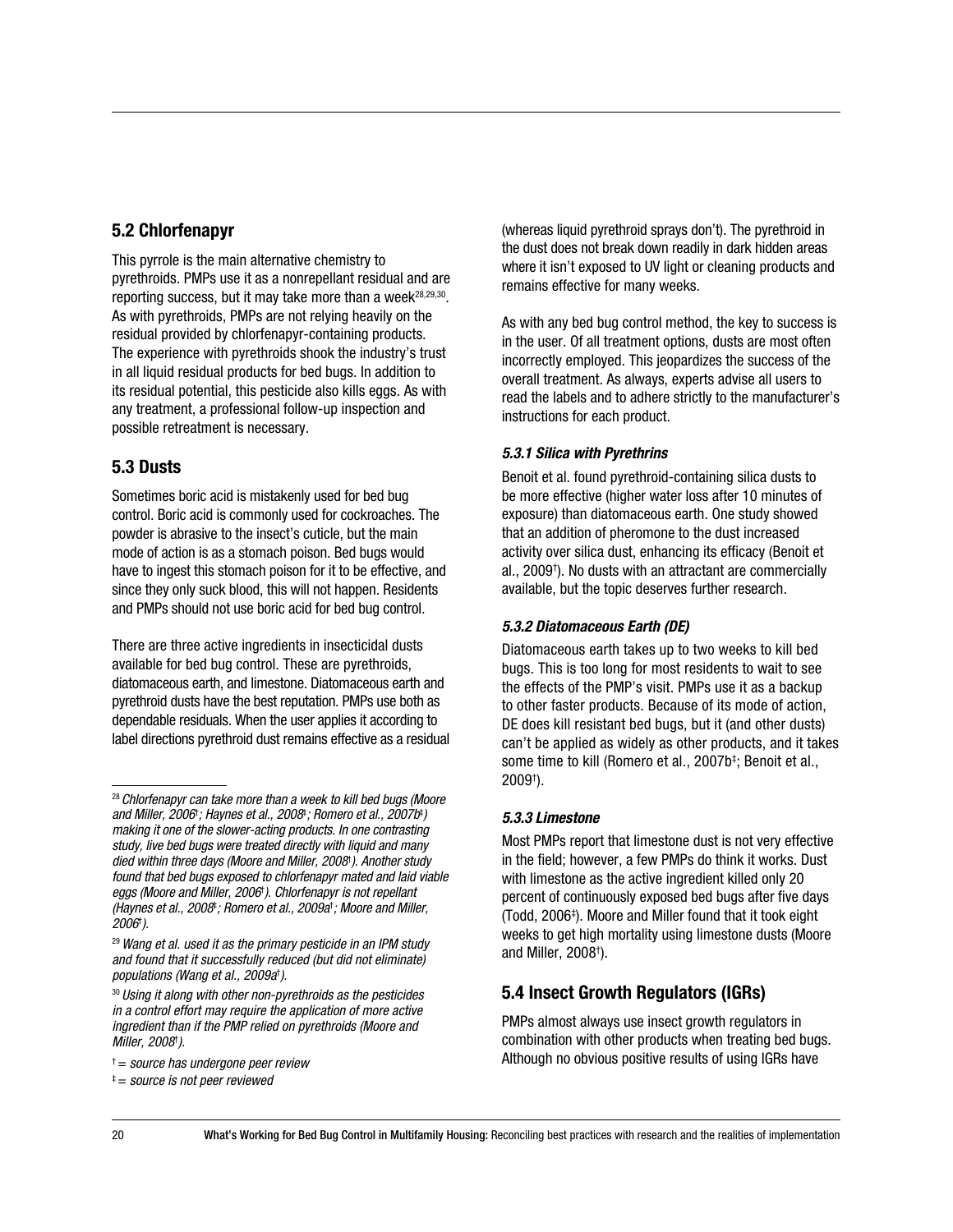been seen in the field, PMPs still use them because the risks are low and companies often want to try everything available. Two pest control companies went from using IGRs to not using IGRs without noticeable change in treatment efficacy. Researchers find that IGRs kill older nymphs, but not adults, and may significantly affect the mortality of nymphs hatched from the eggs of treated females.

No published research or observations report on IGRs being used alone to eliminate a bed bug infestation. Based on their actions on other insects, IGRs should cause water stress in bed bugs, prolong the juvenile stage, and affect the cuticle. Although IGRs have delayed effects, they could play a role in killing the few remaining bed bugs in treated locations.

#### *5.4.1 Pyriproxifen*

Boase found very substantial reduction in reproduction by female bed bugs exposed to the IGR pyriproxifen (Boase, 2001‡ ), but PMPs are not using it for bed bug control.

#### *5.4.2 Hydroprene*

Hydroprene does not work on bed bugs with the same efficacy that it does with other insects. It does not delay molting, but once nymphs reached adulthood, many die. Some adults that survive produce offspring (Todd, 2006<sup>‡</sup>; Miller, 2009‡ ). Since PMPs apply hydroprene in combination with other products for bed bug control, it is hard to determine how much of a successful eradication is due to its effect. Despite its unconfirmed efficacy, 65 percent of PMPs questioned by Potter reported incorporating IGR into their spray treatments (Potter, 2008a<sup>‡</sup>).

#### 5.5 Fumigation

#### *5.5.1 Sulfuryl Fluoride*

Fumigation is almost always prohibitively expensive, but it kills all life stages of bed bugs and can be a lastresort solution to a bed bug infestation $31$ . In multifamily settings, property managers usually have PMPs perform offsite container fumigation (as opposed to wholebuilding). Compartment treatments can be cost effective when combined with other treatments for the items not fumigated. Whole-building fumigation is rarely an option for multifamily housing because, in addition to the expense of the treatment, management may be left with the expense of finding alternative housing for their residents during treatment.

Hiring a qualified and experienced PMP to perform the fumigation is important. It is a risky treatment. Procedures for minimizing resident exposure to residual chemicals and preventing re-infestation of bed bugs must be in place before undertaking fumigation. See the Case Studies section to read how a shelter used fumigation as part of their control effort.

#### *5.5.2 Dichlorvos*

Small-scale fumigation using the organophosphate dichlorvos is currently in limited use, but it has great potential for effectiveness (and misuse). These treatments are effective for items that can be contained for two or three days in a plastic bag or container. Ideally this chemical would be used only as a last resort, when other less toxic options cannot do the job.

Potential for misuse of this highly toxic chemical includes using more than necessary in a given area, and using it as an area-wide treatment (such as using the product under a bed). PMPs observe this misuse in the field. When these products become available, reformulated and labeled for bed bugs, retailers must stress that the user follow the label directions.

#### 5.6 Essential Oils

There is no published peer-reviewed research on the effectiveness of these chemistries on bed bugs. Many of them are exempt from FIFRA registration under Section 25b. PMPs who use the botanical-based EcoSmart line of pesticides report that they are effective at killing on contact.

<sup>31</sup>*Fumigation with sulfuryl fluoride can be done either for a whole structure or within a compartment. It is expensive, but does provide 100 percent kill of both adults and eggs (Miller and Fisher, 2008*‡ *; Walker et al., 2008*‡ *).*

<sup>† =</sup> *source has undergone peer review*

<sup>‡ =</sup> *source is not peer reviewed*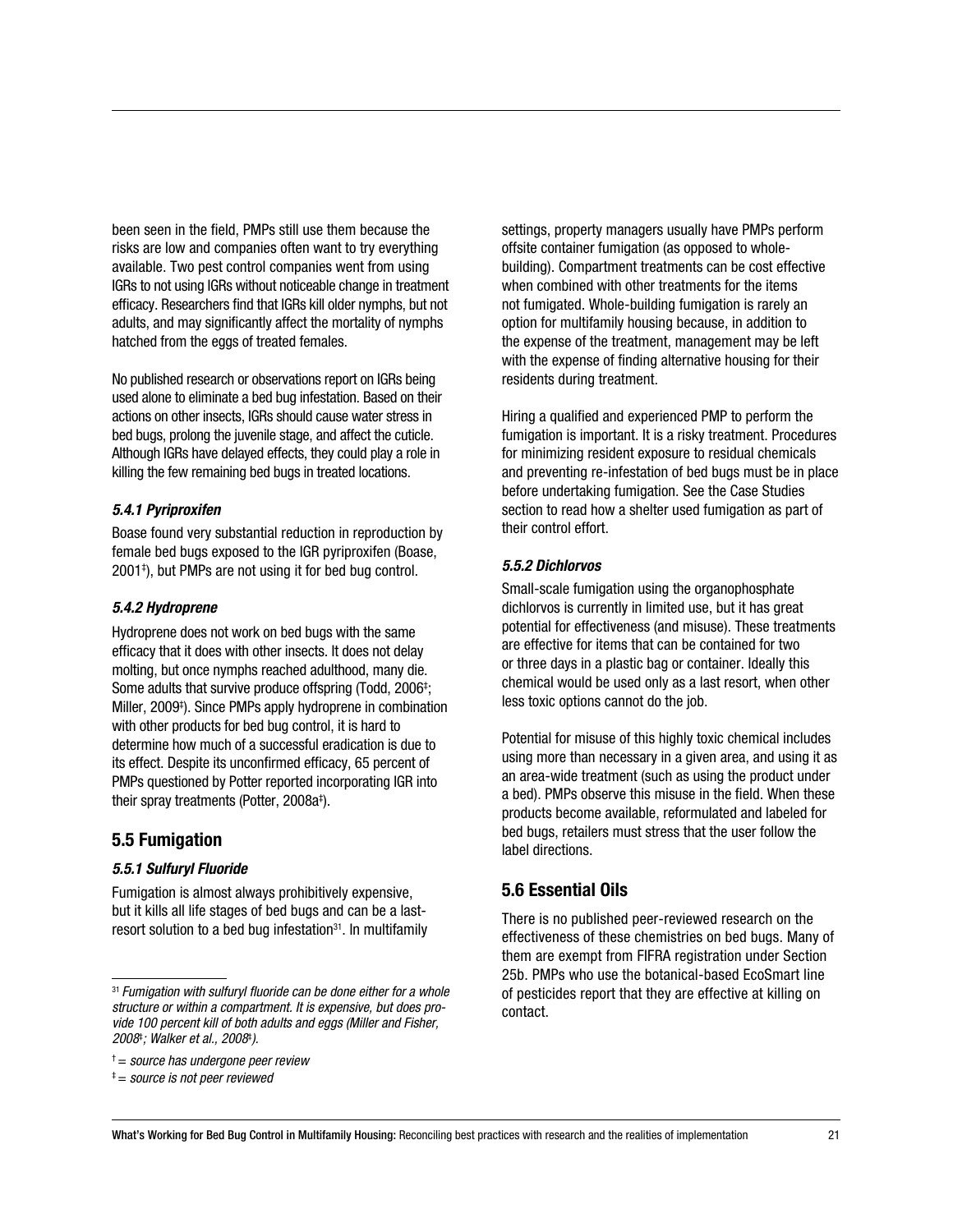#### 5.7 Chemistries Being Registered for Bed Bugs

In addition to the dichlorvos mentioned above, EPA is in the process of re-registering a few products for bed bugs. These chemistries are welcome additions to the limited options available now. None will be a silver bullet, but having alternatives to pyrethroids will better arm PMPs to battle bed bugs.

#### *5.7.1 Acetamiprid (with Bifenthrin)*

Data from preliminary university testing shows that this neonicotinoid insecticide is effective as a residual. It comes in various formulations, but the wettable powder seems to be the most effective. It may also be a repellant. PMPs use repellant products on the outer perimeter of an infestation to drive the bed bugs into an area treated with a non-repellant residual.

#### *5.7.2 Imidacloprid (with Beta-Cyfluthrin)*

Data from preliminary university testing shows that this neonicotinoid insecticide is effective as a residual.

#### *5.7.3 Indoxacarb*

PMPs expect products with this oxadiazine active ingredient to have bed bugs added to their label.

#### *5.7.4 Dinotefuran*

Expect to see more research on and use of this guanidine insecticide in the upcoming year.

#### *5.7.5 Propoxur*

At the request of more than 12 states, EPA is considering adding bed bugs to the label of this carbamate. University of Kentucky tests show propoxur residual kills bed bugs more consistently than other pesticides currently available, so it could potentially be a useful option for battling bad infestations.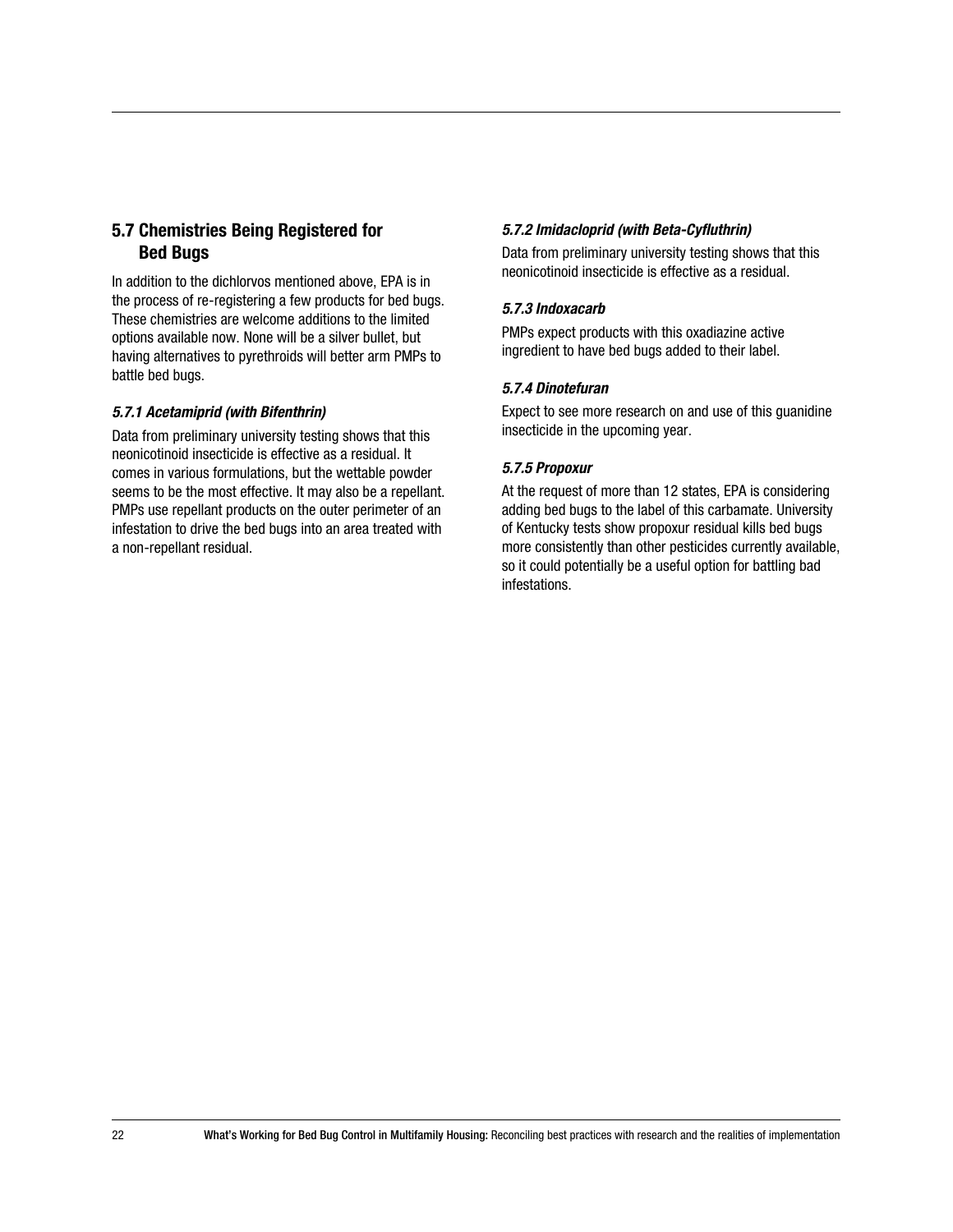## Case Studies

### 1. Pennsylvania Homeless Shelter: Procedure for Complete Elimination

A homeless shelter in Pennsylvania had two options-solve their bed bug problem or have the program shut down by the health department. To avoid losing the community resource and having bed bugs spread to other lowincome housing when the residents moved, the shelter staff (in cooperation with the residents and a pest control contractor) took on the challenge of eliminating bed bugs on the property. The shelter consists of three townhouses connected by shared walls. Thirty-nine people lived in 12 bedrooms within the townhouses at the time of treatment. To prevent re-infestation, property management developed protocols for admitting new residents. Their bed bug elimination program was successful.

#### 1.1 What Didn't Work

Prior to embarking on the program that eventually succeeded in eliminating bed bugs, the shelter tried to eliminate bed bugs using their PMPs and partial resident cooperation. The PMPs inspected, applied pesticides, and vacuumed and steamed each unit's mattresses, curtains, dressers, and bed frames. Management asked residents to keep all clothes and personal belongings in plastic totes (which management provided) and do laundry as much as possible. Management also provided mattress encasements and made a chest freezer available for all resident belongings that a dryer would damage.

Although the PMPs did their part, resident cooperation was not sufficient to knock down the population of bed bugs property-wide. Residents did not keep their belongings in the totes, they tore mattress covers and never replaced them, and the freezer had a limited capacity. Management spent significant time and money and the PMP applied a large quantity of pesticides during these unsuccessful efforts.

#### 1.2 What Worked

Management weighed the options available for complete elimination. Tenting and fumigating the entire building would have cost \$80,000. The alternative plan, described below, cost \$32,000 (including expenses for all control methods employed).

The effort began with a series of five daily meetings that management required all 39 residents to attend. Representatives presented specific aspects of bed bug control from the perspectives of the health department, shelter staff, pest control company, and shelter management. The fifth meeting was a question-and-answer session. Inevitably, not all residents made all five meetings, but by the end of the week every person knew the plan of action for the treatment and his or her responsibilities.

On the day of elimination, all residents received boxes into which they put all of their belongings. The PMP took the boxes and put them into an 18' truck for offsite fumigation. Only wooden and upholstered furniture remained in the townhouses. Shelter staff wrapped all the furniture (including mattresses) in plastic and immediately took items to an incinerator. Meanwhile, the PMPs inspected and thoroughly treated the now-empty rooms during a four-hour window. After treatment, staff brought in new furniture to re-furnish the rooms and applied petroleum jelly around the bottom of each of the bed and couch legs. All new furniture was metal or plastic-coated fabric. Although the new furniture looked institutional, shelter staff attributes much of the success of the program to the furniture's metal construction. Immediately after the 24-hour control program, staff found bed bugs stuck in the petroleum jelly, but by the time of the PMP's follow-up, no live bed bugs were detected.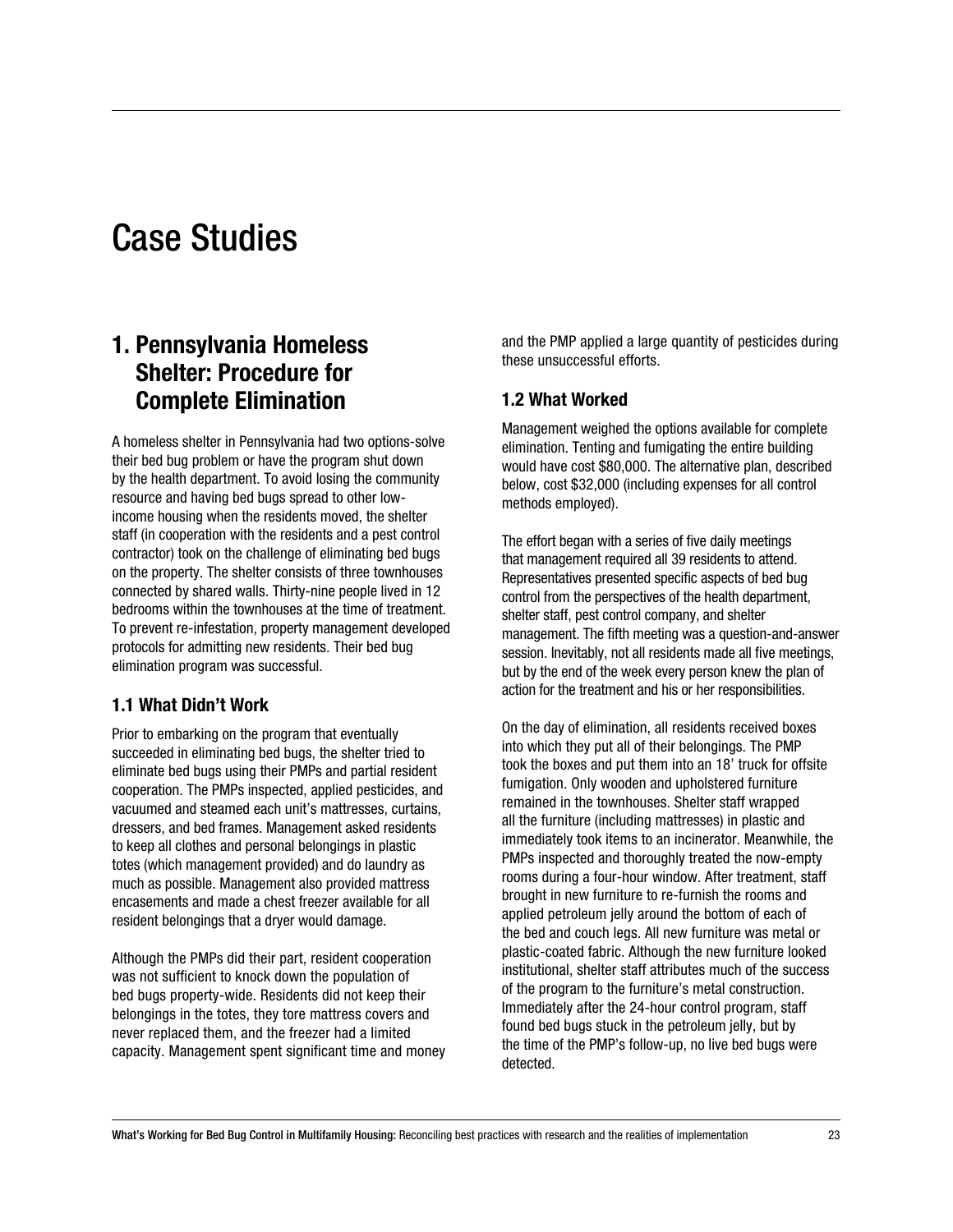During this four-hour period of time, residents brought one bag with clothes they would need for the day to a laundromat that the shelter had rented for the day. Residents washed and dried their clothes, put them in news bags, and returned to the shelter. After the 24-hour fumigation, the PMPs returned all belongings and the residents restocked their homes.

To maintain this level of control, procedures are strictly followed for the coming and going of people and their belongings. Every person who comes to stay at the property must wash and dry all items that can be laundered (in the shelter's machines) and place nonwashables in the chest freezer for 48 hours. The shelter still provides plastic totes to the residents, but this is more of a precaution than an essential part of control. Since the turnover of people is only about one person per day, a single freezer and one washer and dryer set are sufficient. The PMP comes regularly and thoroughly inspects (including the undersides of drawers and behind electrical outlet plates).

### 2. Massachusetts Housing Authority: Preventing Spread during Renovation

Since a significant amount of economic stimulus funding has been directed towards renovation projects in lowincome housing, it is worth mentioning the procedure used by one housing authority for residents who have to be relocated during renovation.

The housing authority has a contract that includes pest control with a relocation company. Four weeks before a resident move-out, the relocation company inspects the resident's home. If t bed bugs are found, the relocation company hires a PMP to treat. If the PMP requests that the residents launder potentially infested clothing,, the housing authority provides tenants with dissolvable bags.

Each temporary housing location has an onsite dryer dedicated to bed bug prevention. Incoming residents must put fabrics in the dryer for 30 minutes before they are allowed to move into their temporary home. In addition,

interceptor monitors are in place at the temporary site so that staff can detect infestations and deal with them early. Each temporary unit has a seven day vacancy in between occupancies during which time the contractor cleans, inspects, and uses portable monitoring devices for bed bugs.

### 3. Oregon Section 8 Property: Reducing Incidences of Bed Bugs with Building-Wide Policies

In Oregon, property staff noticed a trend in a projectbased Section 8 property with elderly/disabled residents: bed bug infestations. One staff member estimates that one-third of the building's units had bed bugs. Tenants and management were not cooperating with instructions from the PMP. Management did not understand why they couldn't rely on the PMP for the entirety of a bed bug control effort. Residents did not report bed bugs because they knew that they would be responsible for buying costly mattress encasements and possibly the PMP's services. This approach of PMP-only bed bug control did not work and the building-wide infestation level grew. With the goal of early detection and intervention based on a zerotolerance for bed bugs, property management and the pest control company developed a new protocol.

The process for each bed bug infestation at the property is now:

- 1. The resident reports bed bugs to management.
- 2. A housing staff employee who has experience with bed bugs inspects and verifies the infestation visually.
- 3. The housing staff member develops a trusting relationship with the resident to determine what outside help the resident will need in order to do his or her part in pest control. The staff member prescribes individualized preparation instructions for the unit. (This is not left to the PMP because staff has become very experienced with the process and rationale of unit preparation.)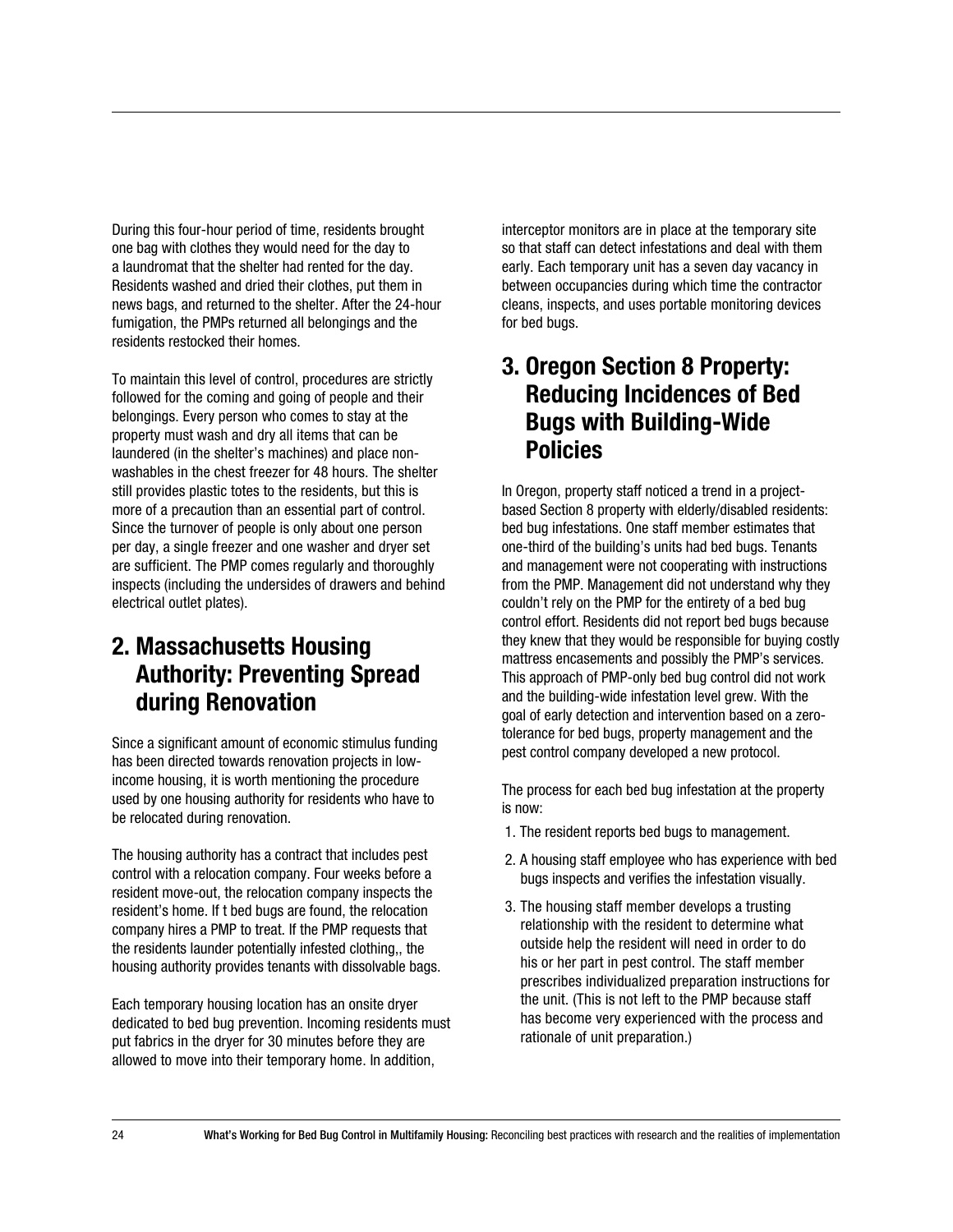- 4. Property management, social services, and residents work together to prepare the unit (all paid for by management). When residents can't or (sometimes) won't prepare, a contracted preparation team services the unit. The prep team does the physical work for preparation and reassembly of the room. The prep team personnel are educated about bed bugs and communicate well with the residents.
- 5. The PMP treats the unit when (and only when) the resident or preparation team has fully prepared it.

Education of staff and residents helped them understand the pest and how to prevent it. Two of management's goals for education were to remove the stigma associated with bed bugs, and inform everyone of the procedure in place for bed bug control. Management encouraged education with written materials, group education (with translators if needed), and one-on-one interventions.

Education increased communication and invested everyone in the program.

Because early detection by residents and prompt intervention by the PMP is the ultimate goal of this program, management carries the financial burden associated with bed bug control (including preparation contractors and mattress encasements). This asset management is feasible from a business sense. Before, management was continuously paying for service that never fully eliminated the problem; now the costs associated with bed bug control are mostly upfront and do not occur very frequently. Under this strategy, in six months, number of treatments per week was reduced from an average of ten to less than one. What was once a building-wide infestation has been reduced to a few sites in need of treatment and surveillance.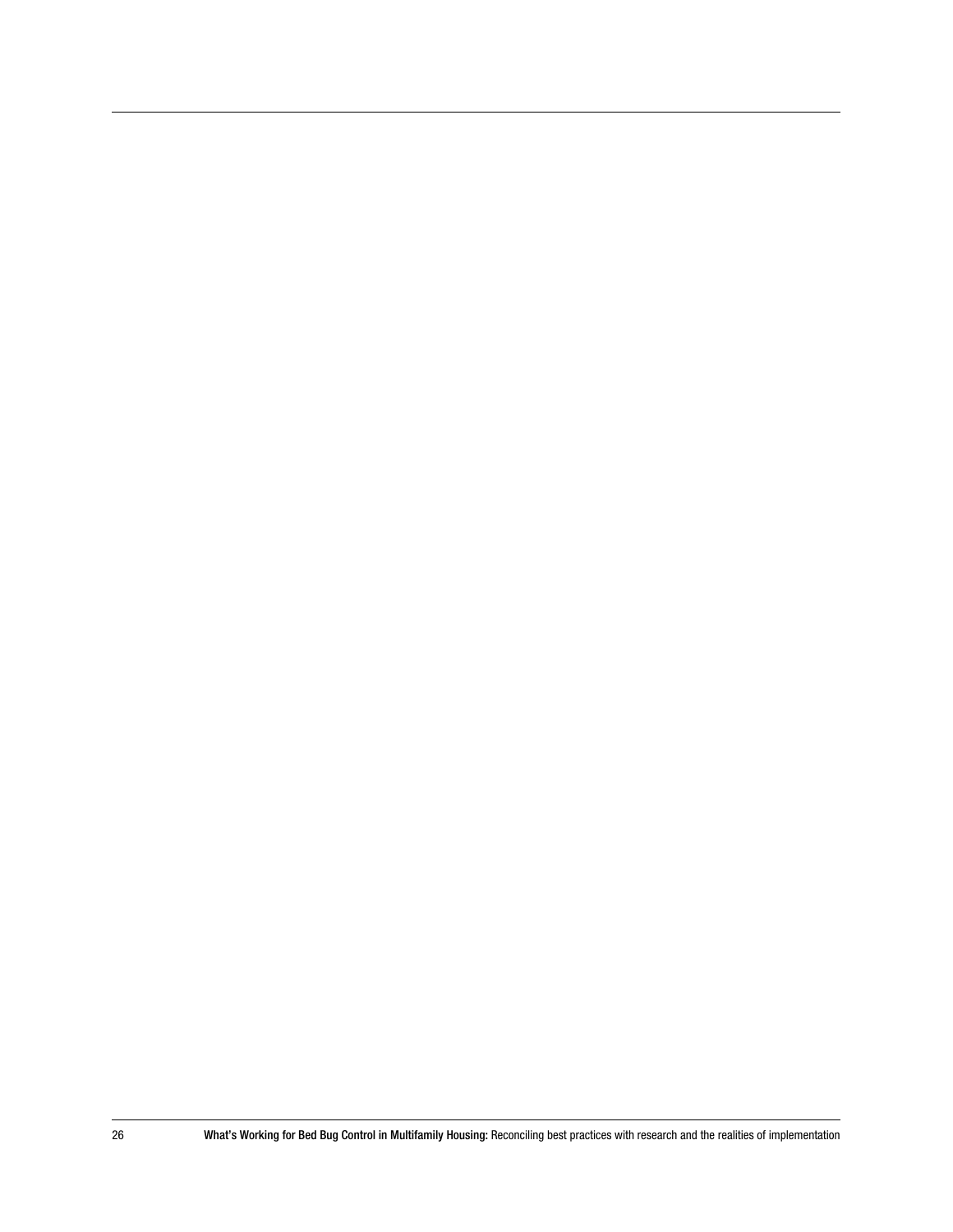## Compliance Solutions

## 1. Options for Education

Three educational approaches used by management in affordable housing are:

- Community-wide distribution of educational materials;
- Training in group settings; and
- One-on-one communication.

The goal of education campaigns is to educate everyone working and living in a particular facility about both bed bugs and building-specific procedures for controlling them.

Trying to resolve isolated bed bug infestations reactively is neither sustainable nor effective. Management must motivate staff, residents, and contractors to do their part in the process—and they must be patient in enlisting this support. Management should base the building-wide plan on national models but keep site-specific factors in mind. As soon as there is a suspected bed bug infestation, management should act quickly and consider the control effort an urgent need.

Achieving a sustainable solution may require going outside of the building to the community, especially if reinfestation is occurring from a known reservoir in another building. Some experts suspect that housing complexes run by property management companies without a zero-tolerance policy for bed bugs are reservoirs for bed bugs that can lead to community-wide infestations.. Communication, prevention, early intervention, and the integration of multiple control methods are the cornerstones of an effective bed bug control strategy.

#### 1.1 Written Materials

Written materials can be distributed through monthly rent bill mailings, newsletters, move-in materials, postings in public places, and door-to-door delivery. Property managers should review leases, tenant

handbooks, housekeeping standards, and pest control policies to endure these documents contain language articulating tenant and property management roles and responsibilities for pest control. Management should use unambiguous language to describe pests of concern and what constitutes an "infestation" that must be reported to management.. Documents should contain clear language about pest prevention and the requirement for tenant cooperation with PMPs. In addition to helping residents understand their responsibilities regarding pest management, such clear written language in leases and other key documents can be useful should enforcement action be required in the face of tenant non-compliance.

It is important that written materials be easily accessible to property managers, tenants and any other parties who may need them. Currently, many property managers develop their own materials based on what they read online. There is a need for professionally developed written materials about bed bugs that communicate the major messages at a third-grade reading level or lower. Educational materials should be translated into a variety of languages as well as Braille. As new documents are developed, they should be noted to indicate the importance of the information and need for translation for local audiences. All-visual materials for illiterate populations should also be developed. Materials should communicate what residents should do if they think they or someone they know in the building has bed bugs. This may help in early detection.

#### 1.2 Group Training

Training led by a bed bug expert in a group setting is the most time- and cost-effective way of educating, but only if the people whose participation is necessary to ensure program success are willing and able to attend the training. Unfortunately, it is often the residents that don't attend such training session who are housing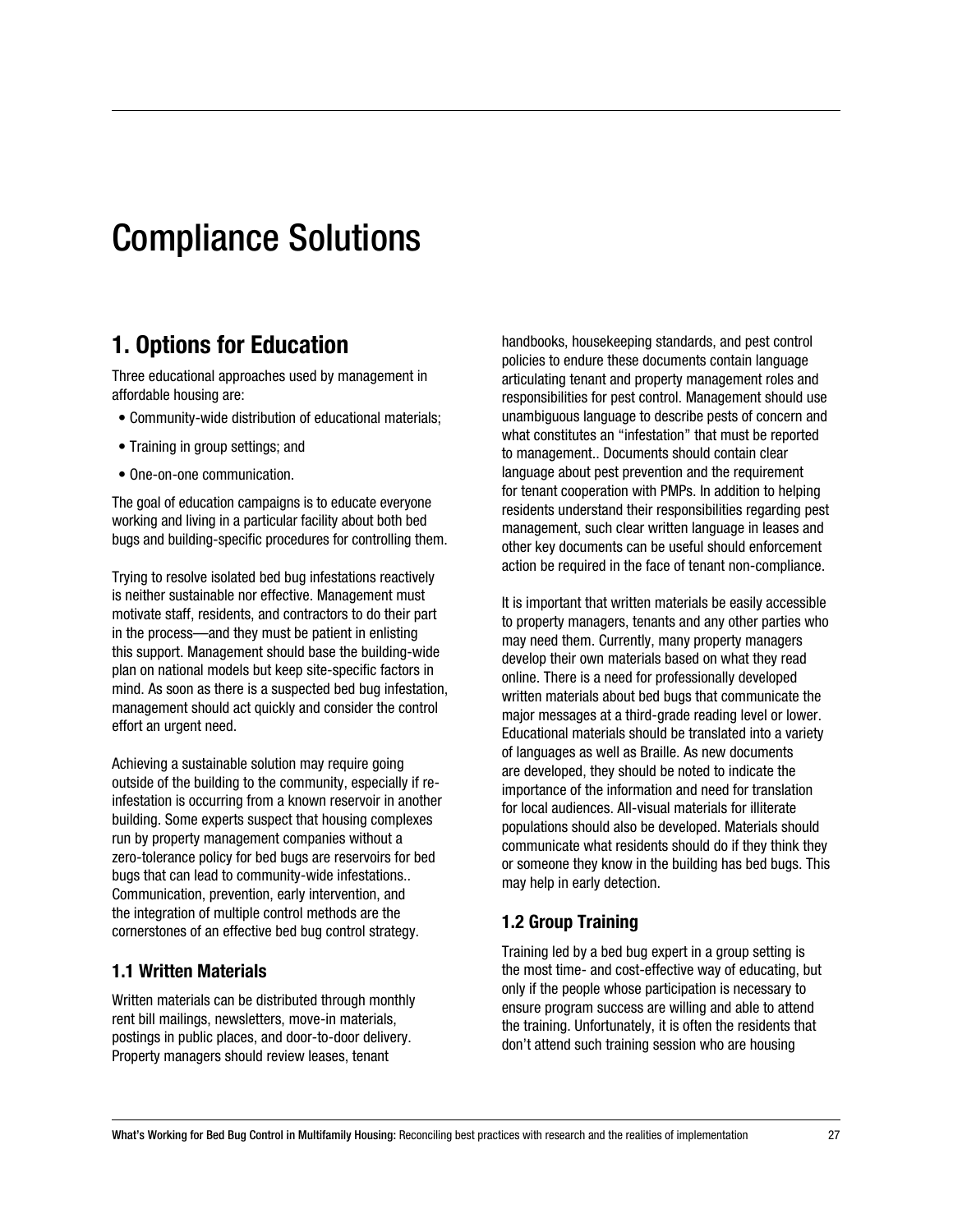the reservoirs of bed bugs in a building. Nevertheless, group education is an excellent means for informing tenant advocates, social service workers, maintenance staff, and management, and serves as a starting point for collaborative efforts to identify and resolve bed bug infestations. Moreover, holding group meetings is a clear demonstration of landlord support of the issue and may be a more comfortable environment than one-on-one interventions for people who are squeamish or ashamed.

Trainers use a combination of written materials, samples, and inspection exercises (using either a real or mock unit). Content should include where and how bed bugs live, nontoxic control measures, what to expect from a PMP, and what the procedures are for the building that hosts the training. If the attendees understand where and how bed bugs live, they are more likely to see the importance of recommendations for preparation made by the PMP. Almost all pest control companies are willing to lead group training at no additional charge. Management should schedule these sessions at various times (including the evening) to accommodate everyone's schedules. A bed bug-themed tenant council meeting is often effective as well. An excellent one-day training program for IPM in affordable housing, which includes a module on bed bugs, was developed jointly by EPA, CDC, HUD, USDA, the Northeast Regional IPM Center, the National Center for Healthy Housing, NPMA, and Penn State University. This training can be viewed on-line at www.stoppests.org/ or www.healthyhomestraining.org/ipm/training.htm. For further information on this course, contact Allison Taisey at aat25@cornell.edu or Tom Neltner at tneltner@nchh.org.

#### 1.3 One-on-One Education

One-on-one education is time intensive, but is the best for residents who have severe bed bug infestations in their homes. This form of education is more personal and involves a meaningful, personalized investment of time from both the trainer and the trainee. Trainers should attempt to determine how bed bugs began so that steps can be taken to avoid reinfestation during and after the treatments.

The person administering the one-on-one education must know about bed bug control and building-specific procedures for pest control. Attending one of the group education sessions should be a minimum standard for those working one-on-one with residents. Management, maintenance, resident support services, the PMP, or outside agencies all have opportunities to educate residents when they visit a unit (whether it be for pest control or not). There is a great need for multilingual educators. Every door that opens should be seen as an opportunity for pest control education. The personnel *and* resources needed for one-on-one training should be available to communicate effectively with whoever is behind the door.

### 2. Solutions for Difficult Residents

#### 2.1 Residents Who Can't

Those who provider input on this report suggested the following options for accommodating residents who can't prepare their homes for bed bug treatment. People in the pest control profession need to network with social service groups to identify other options available.

- Early in a bed bug control effort, identify residents who cannot do unit preparation so that support services can be employed.
- Contact the families of residents who are unable to prepare their homes to ask if they can dedicate time or money to the effort.
- Utilize social service agencies to help residents who do not have family to help.
- Have the PMP, building maintenance, or hired preparation contractor prepare the physical unit.
- When residents are hoarding, PMPs should try to make the bed an island and make as much of an impact as possible with contact treatments. Sustainable control will not be achieved without the help of a therapist.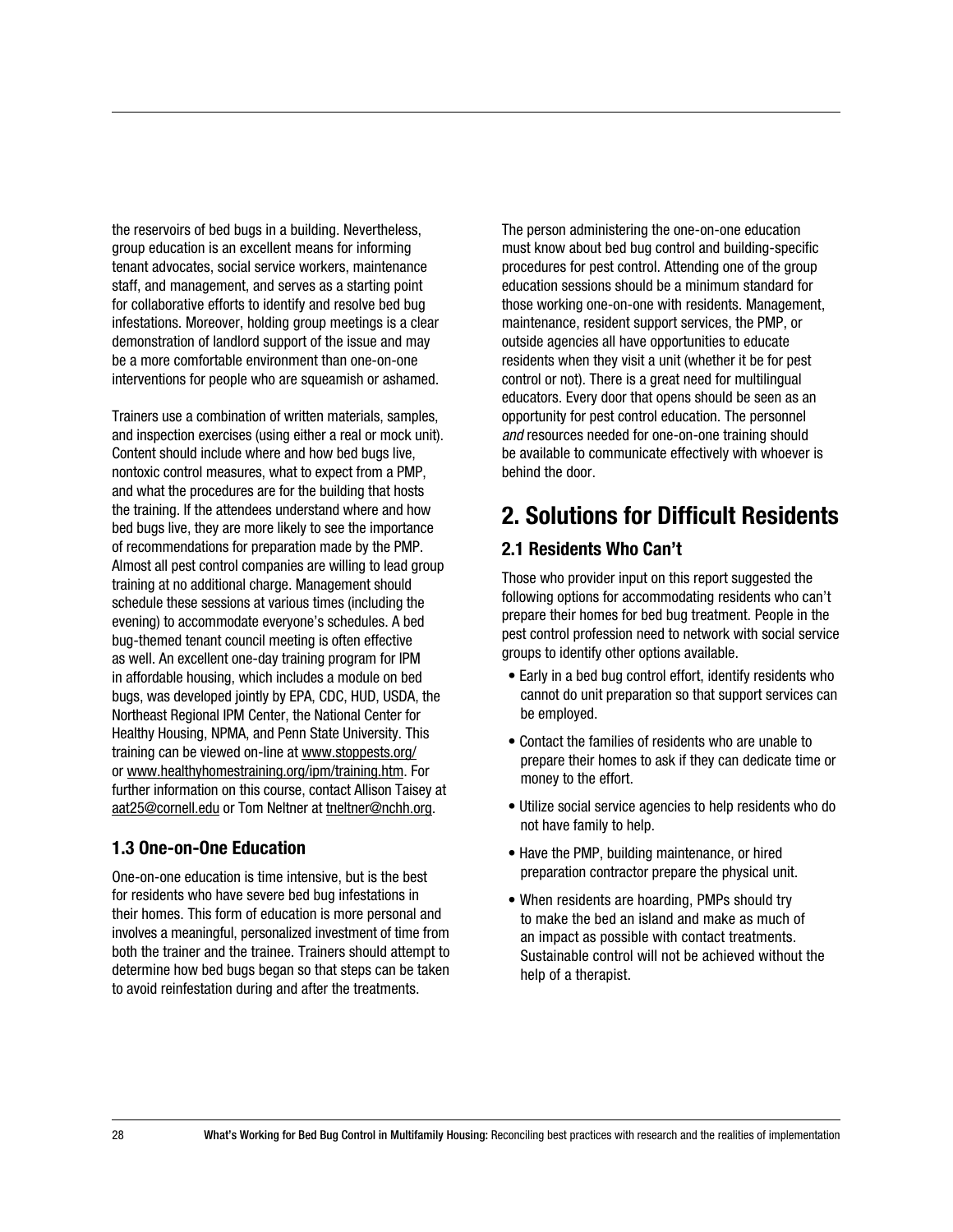#### 2.2 Residents Who Won't

Those who gave input on this report suggested the following options for dealing with residents who refuse to prepare their homes for bed bug treatment. People in the pest control business may need to network with social services and law enforcement groups to identify other options available.

- Management gives notices requesting cooperation and detailing consequences.
- Management charges the resident for lack of compliance with PMP's instructions.
- Management proceeds to lease enforcement. (Management should try to avoid eviction since the resident will likely both take the problem to the next residence and cause migration due to disruption during the moving process.)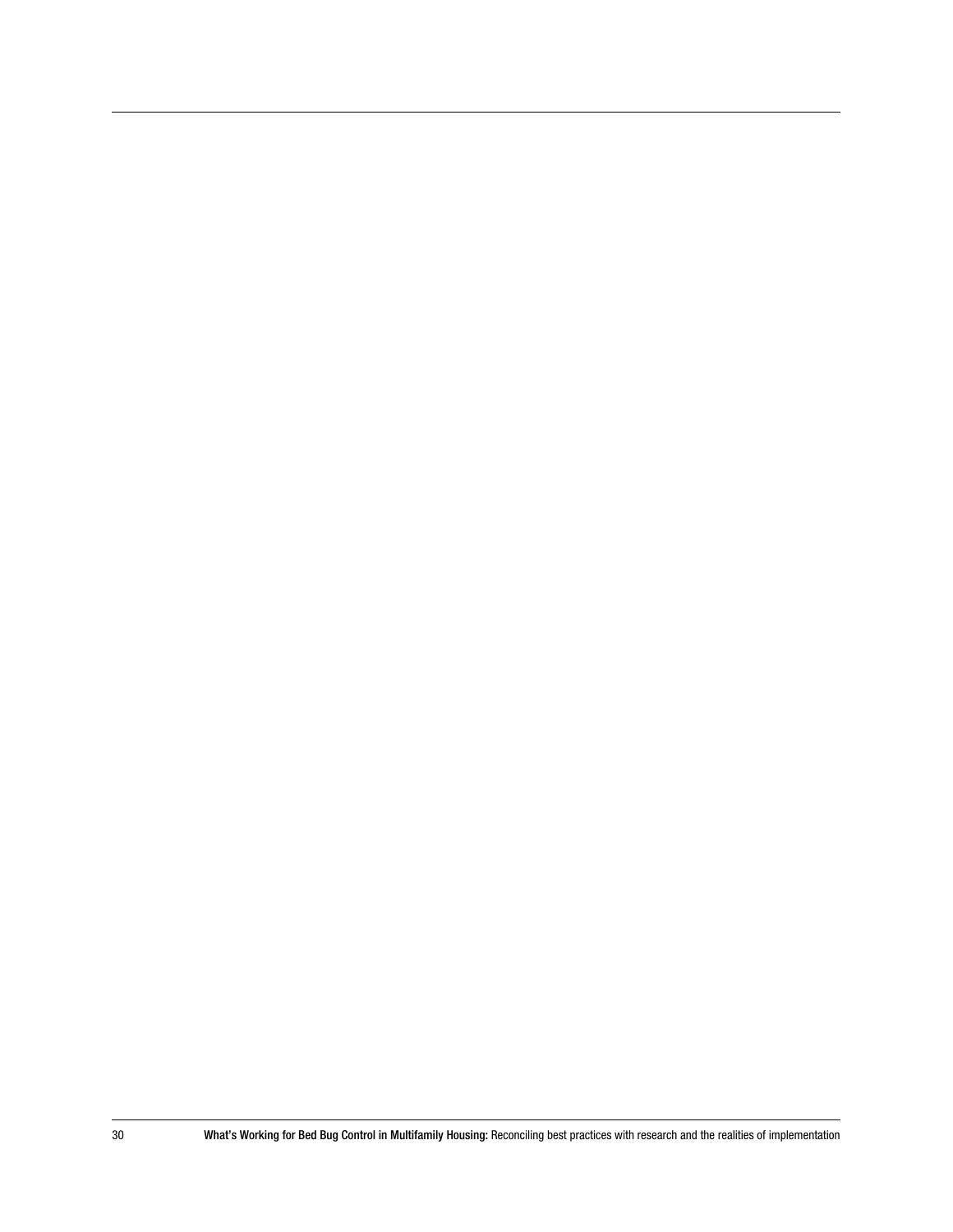## Questions for Further Research

Researchers should strive to test every tool and active ingredient available for bed bug control as an independent variable. Ideally, studies would follow comparing efficacy of tools and products that can be used together in various types of infestations (e.g., different buildings and levels of infestation). In this way, peer-reviewed research can support PMPs' plans that involve multiple control methods. Questions posed for research are:

#### Inspections

- Which is more effective at identifying a light bed bug infestation in vacant units: dogs, sticky traps, moatstyle interceptors, or portable monitors? In occupied units?
- What visual inspection procedure is most effective at detecting a light infestation when done by a nonprofessional?

#### **Monitors**

- Are interceptors more effective at monitoring for bed bugs than sticky traps?
- Which chemicals are most attractive as lures?

#### Unit Preparation

- What are design specifications for the furnishing and organization of a bedroom that is least conducive to bed bug infestations?
- What is the best way to work with residents who can't cooperate with pest control efforts?
- What is the best way to work with residents who won't cooperate with pest control efforts?
- What impact does metal furniture have on bed bug control efforts?
- What impact does the use of dissolvable bags have on the success of building-wide bed bug control efforts?
- What specific impact did laundering have on a successful bed bug control program?

#### Non-Chemical Treatment Methods

- What impact do mattress encasements have on a building-wide bed bug control program? (This research may also consider the fact that encasements help control dust mites.)
- How much of an impact can steam have on a population when compared to other non-residual treatments?
- What triggers the dispersal behavior of adult female bed bugs and how far do the (potentially fertilized) females travel?
- Which is more effective at killing bed bugs and eggs on upholstered furniture: steam or frozen carbon dioxide? (What is the penetrating ability of each of these?)
- What is the temperature of the freezer (household, deep, and container truck) and for how long must the item stay in the freezer to kill adult bed bugs and eggs if they are in the center of a bag full of fabric?
- Does petroleum jelly work as a barrier? If so, what is the width of the barrier needed to guarantee that bed bugs won't make it across?
- Does double-sided tape work as a barrier?

#### Pesticides

- At what threshold of clutter and infestation level should a PMP refuse to apply a chemical treatment?
- Do pheromone lures make insecticidal dusts more effective?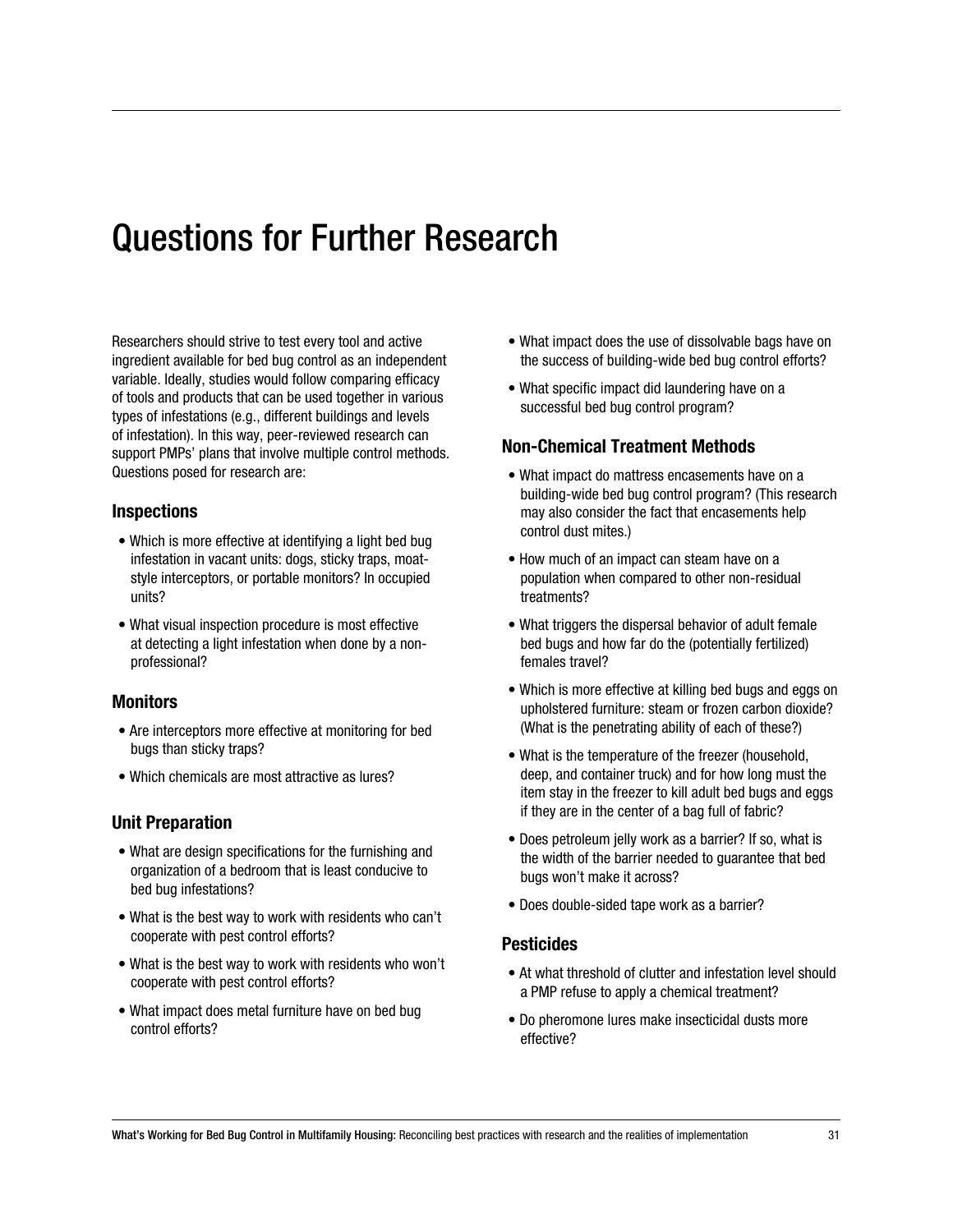- Do foggers or pesticide sprays interfere with the ability of bed bug detection canines to detect bed bugs?
- Why is there a difference between pyrethroid efficacies in the lab versus the field?
- How long do pesticide-impregnated encasements need to be in place in order to kill bed bugs and eggs trapped inside?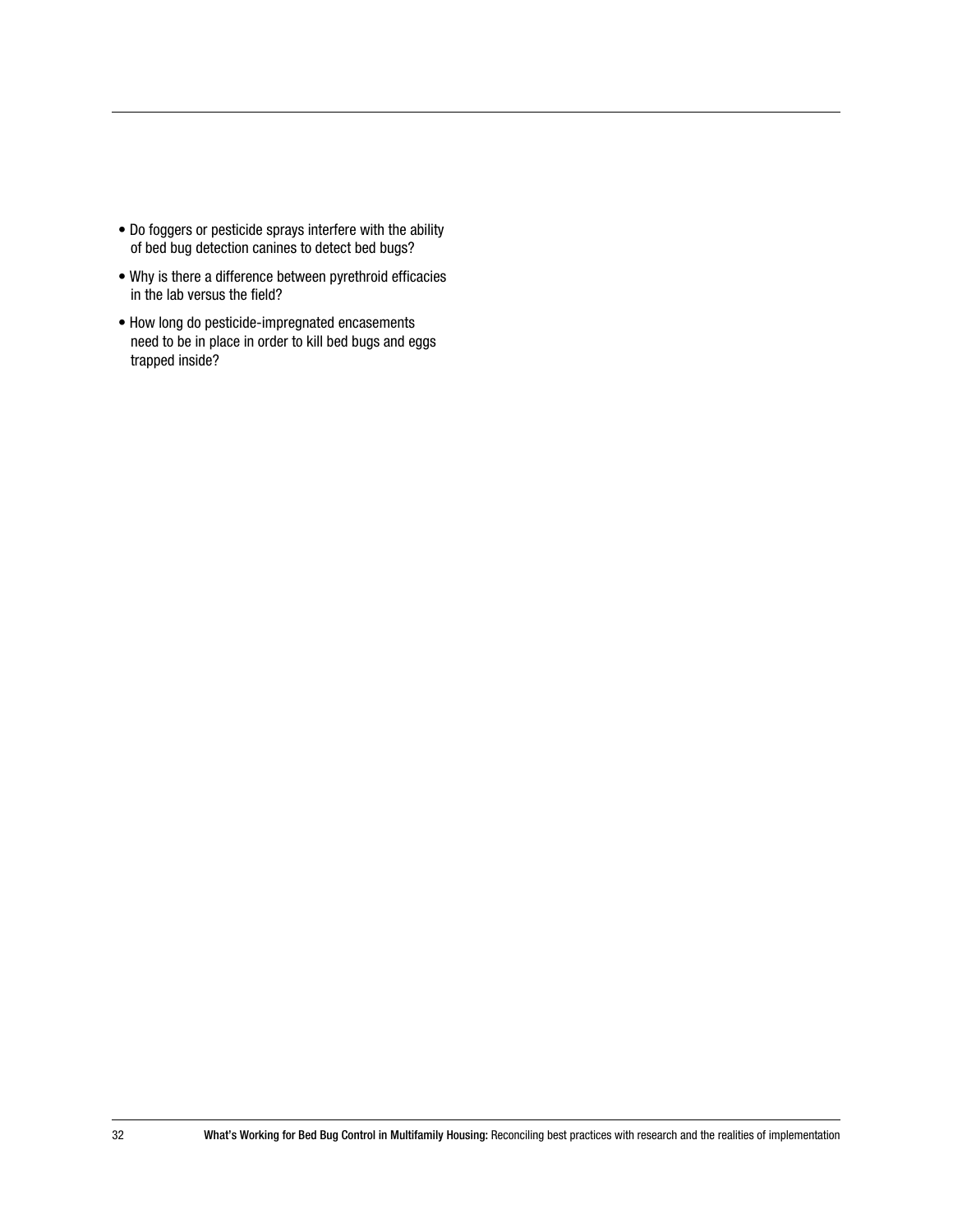## References Updated February 7, 2010

#### Peer Reviewed and Book Sources

- Anderson, J.F., F.J. Ferrandino, S. McKnight, J. Nolen, and J. Miller. 2009. A carbon dioxide, heat and chemical lure trap for the bedbug, *Cimex lectularius*. Journal of Medical and Veterinary Entomology. 23(2): 99–105.
- Benoit, J.B., N.A Grosso, J.A. Yoder, D.L. Denlinger. 2007. Resistance to dehydration between bouts of blood feeding in the bed bug, Cimex lectularius, is enhanced by water conservation, aggregation, and quiescence. The American Journal of Tropical Medicine and Hygiene. 76(5): 987.
- Benoit, J.B., S.A. Phillips, T.J. Croxall, B.S. Christensen, J.A. Yoder, and D.L. Denlinger. 2009. Addition of alarm pheromone components improves the effectiveness of desiccant dusts against *Cimex lectularius*. Journal of Medical Entomology. 46(3): 572–579.
- Cooper, R. and H. Harlan. 2004. Ectoparasites, part 3: bed bugs & kissing bugs, pp. 494–529. In S. Hedges [Ed.]. 9th ed., Mallis' handbook of pest control. GIE Publishing, Cleveland, OH.
- Doggett, S., M. Geary, and R. Russell. 2004. The resurgence of bed bugs in Australia: with notes on their ecology and control. Journal of Environmental Health. 4(2): 30–38.
- Doggett, S., M. Geary, R. Russell. 2006. Encasing mattresses in black plastic will not provide thermal control of bed bugs, *Cimex* spp. (Hemiptera: Cimicidae). Journal of Economic Entomology. 99(6): 2132–2135.
- Fletcher, M. G., R.C. Axtell. 1993. Susceptibility of the bedbug, *Cimex lectularius*, to selected insecticides and various treated surfaces. Journal of Medical and Veterinary Entomology. 7(1):69–72.
- Hwang, S.W., T.J. Svoboda, I.J. De Jong, K.J. Kabasele, and E. Gogosis. 2005. Bed bug infestations in an urban environment. Journal of Emerging Infectious Disease. 11(4): 533–538.
- Moore, D.J., and D.M. Miller. 2006. Laboratory evaluations of insecticide product efficacy for control of *Cimex lectularius*. Journal of Economic Entomology. 99(6): 2080–2086.
- Moore, D.J., and D.M. Miller. 2008. Field evaluations of insecticide treatment regimens for control of the common bed bug, *Cimex lectularius* (L.). Pest Management Science. 65(3): 332–338.
- Myamba, J., C.A. Maxwell, A. Asidi, and C.F. Curtis. 2002. Pyrethroid resistance in tropical bedbugs, *Cimex hemipterus*, associated with use of treated bednets. Journal of Medical and Veterinary Entomology. 16(4): 448–451.
- Olson, J.F., R.D. Moon, S.A. Kells. 2009. Off-host aggregation behavior and sensory basis of arrestment by *Cimex lectularius* (Heteroptera: Cimicidae). Journal of Insect Physiology. 55(6): 580–587.
- Pereira, R.M., P.G. Koehler, M. Pfiester, and W. Walker. 2009. Lethal effects of heat and use of localized heat treatment for control of bed bug infestations. Journal of Economic Entomology. 102(3): 1182–1188.
- Pfiester, M. 2009. Effect of population structure and size on aggregation behavior of *Cimex lectularius* (Hemiptera: Cimicidae). Journal of Medical Entomology. 46(5): 1015.
- Pfiester, M., P. Koehler, and R.M. Pereira. 2008. Ability of bed bug-detecting canines to locate live bed bugs and viable bed bug eggs. Journal of Economic Entomology. 101(4): 1389–1396.
- Pinto, L.J., R. Cooper, and S.K. Kraft. 2007. Bed bug handbook: the complete guide to bed bugs and their control. Pinto and Associates, Mechanicsville, MD.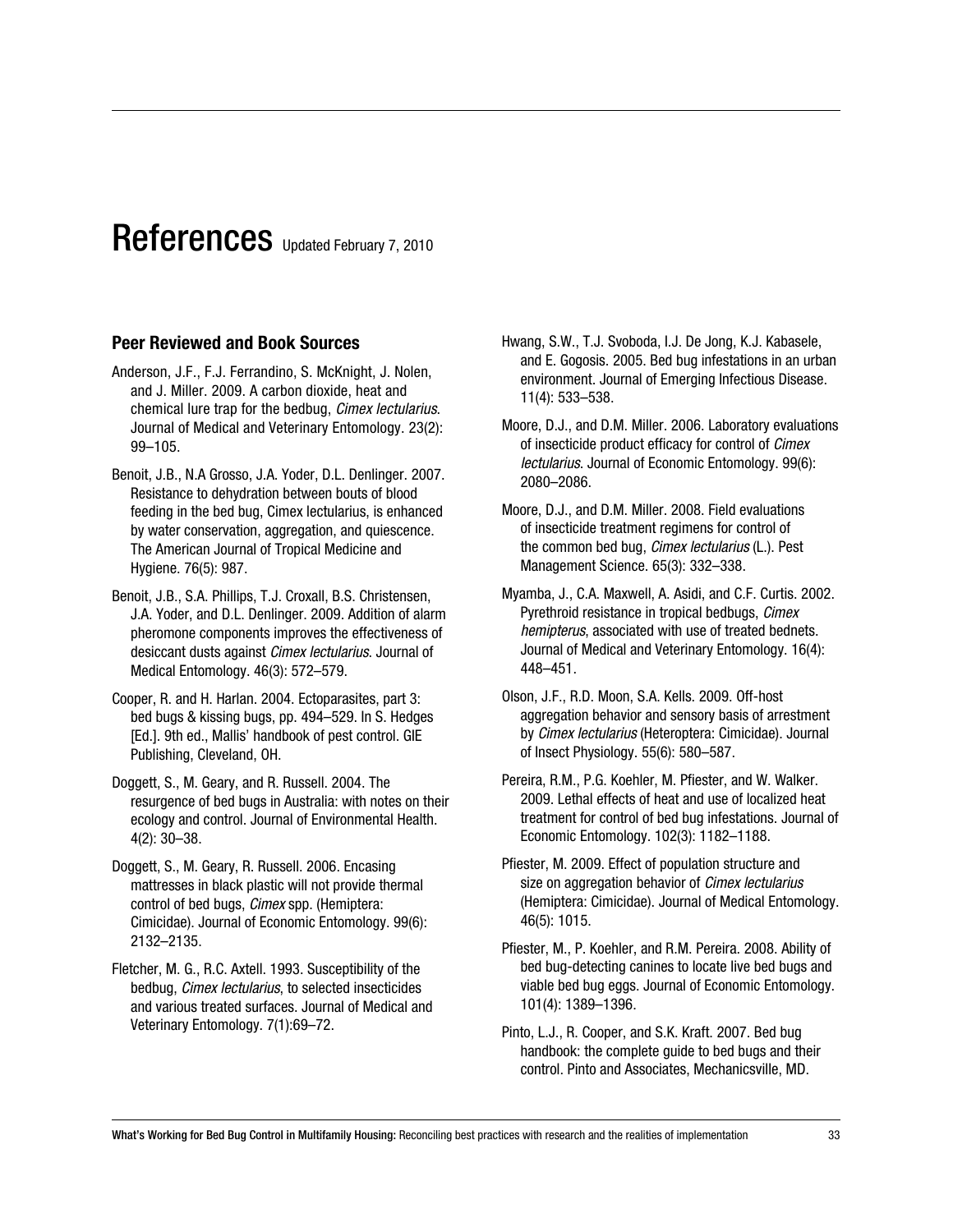Reinhardt, K., A. Harder, S. Holland, J. Hooper, and C. Leake-Lyall. 2008. Who knows the bed bug? Knowledge of adult bed bug appearance increases with people's age in three counties of Great Britain. Journal of Medical Entomology. 45(5): 956–958.

Romero, A., M.F. Potter, D.A. Potter, and K.F. Haynes. 2007a. Insecticide resistance in the bed bug: a factor in the pest's sudden resurgence? Journal of Medical Entomology. 44(2): 175–178.

Romero, A., M.F. Potter, D.A. Potter, and K.F. Haynes. 2009a. Behavioral responses of the bed bug to insecticide residues. Journal of Medical Entomology. 46(1): 51–57.

Sharma, S.K., A.K. Upadhyay, M.A. Haque, K. Padhan, P.K. Tyagi, M.A. Ansari, and A.P. Dash. 2006. Wash resistance and bioefficacy of olyset net—a long-lasting insecticide-treated mosquito net against malaria vectors and nontarget household pests. Journal of Medical Entomology. 43(5): 884–888.

Snetsinger, R. 1997. Bed bugs & other bugs, pp. 392–424. *In* S. Hedges [Ed.]. 9th ed., Mallis' handbook of pest control. GIE Publishing, Cleveland.

Steelman, C.D., A.L. Szalanski, R. Trout, J.A. McKern, C. Solorzano, and J.W. Austin. 2008. Susceptibility of the bed bug *Cimex lectularius* L. (Heteroptera: Cimicidae) collected in poultry production facilities to selected insecticides. Journal of Agricultural and Urban Entomology. 25(1): 41-51.

Temu, E.A., J.N. Minjas, C.J. Shiff, A. Majala. 1999. Bedbug control by permethrin-impregnated bednets in Tanzania. Journal of Medical and Veterinary Entomology. 13(4): 457–459.

Wang, C., K. Saltzmann, E. Chin, G. Bennett, and T. Gibbs. 2010. Characteristics of *Cimex lectularius* (Hemiptera: Cimicidae), Infestation and Dispersal in a High-Rise Apartment Building. Journal of Economic Entomology. 103(1): 172–177.

Wang, C., T. Gibb, and G.W. Bennett. 2009a. Evaluation of two least toxic integrated pest management programs for managing bed bugs (Heteroptera: Cimicidae) with discussion of a bed bug intercepting device. Journal of Medical Entomology. 46(3): 566–571.

Wang, C., T. Gibb, G.W. Bennett, and S. McKnight. 2009c. Bed bug (Heteroptera: Cimicidae) attraction to pitfall traps baited with carbon dioxide, heat, and chemical lure. Journal of Economic Entomology. 102(4): 1580–1585.

Yoon, K.S., D.H. Kwon, J.P. Strycharz, C.S. Hollingsworth, S.H. Lee, and J.M. Clark. 2008. Biochemical and molecular analysis of deltamethrin resistance in the common bed bug (Hemiptera: Cimicidae). Journal of Medical Entomology. 45(6): 1092–1101.

#### Non-Peer Reviewed Sources

Ballard, J.B. 2008. Manufacturer research update-a new option. Pest Control Technology. 36(10): Website: www.pctonline.com/articles/article.asp?ID=3316&CatI D=6&SubCatID=86.

Boase, C. 2001. Bed bugs-back from the brink. Pesticide Outlook.12: 159–62.

Boase, C. 2008. Bed bugs (Hemiptera: Cimicidae): an evidence-based analysis of the current situation. In W.H. Robinson and D. Bajomi. Proceedings of the Sixth International Conference on Urban Pests. OOK-Press Kft., H-8200 Veszprém, Pápai út 37/a, Hungary.

Busvine, J.R. 1958. Insecticide resistance in bed bugs. Bulletin of the World Health Organization 19(6): 1041–1052.

Cabrera, B.J. and C.K. Heinsohn. 2006. Instant symposium: not letting the bed bugs bite...bed, lab, and beyond. American Entomologist. 52(2): 98.

Cooper, R. 2006. Bed Bugs-still more questions than answers: a need for research and public awareness. American Entomologist. 52(2): 111–112.

Cooper, R. 2007a. Technology—are bed bug dogs up to snuff? PMPs must consider many factors when evaluating the use of canine scent detection as a bed bug inspection tool. Pest Control. 75(1): 49.

Cooper, R. 2007b. Technology—just encase—mattress and box spring encasements can serve as essential tools in effective bed bug management. Pest Control. 75(4): 64.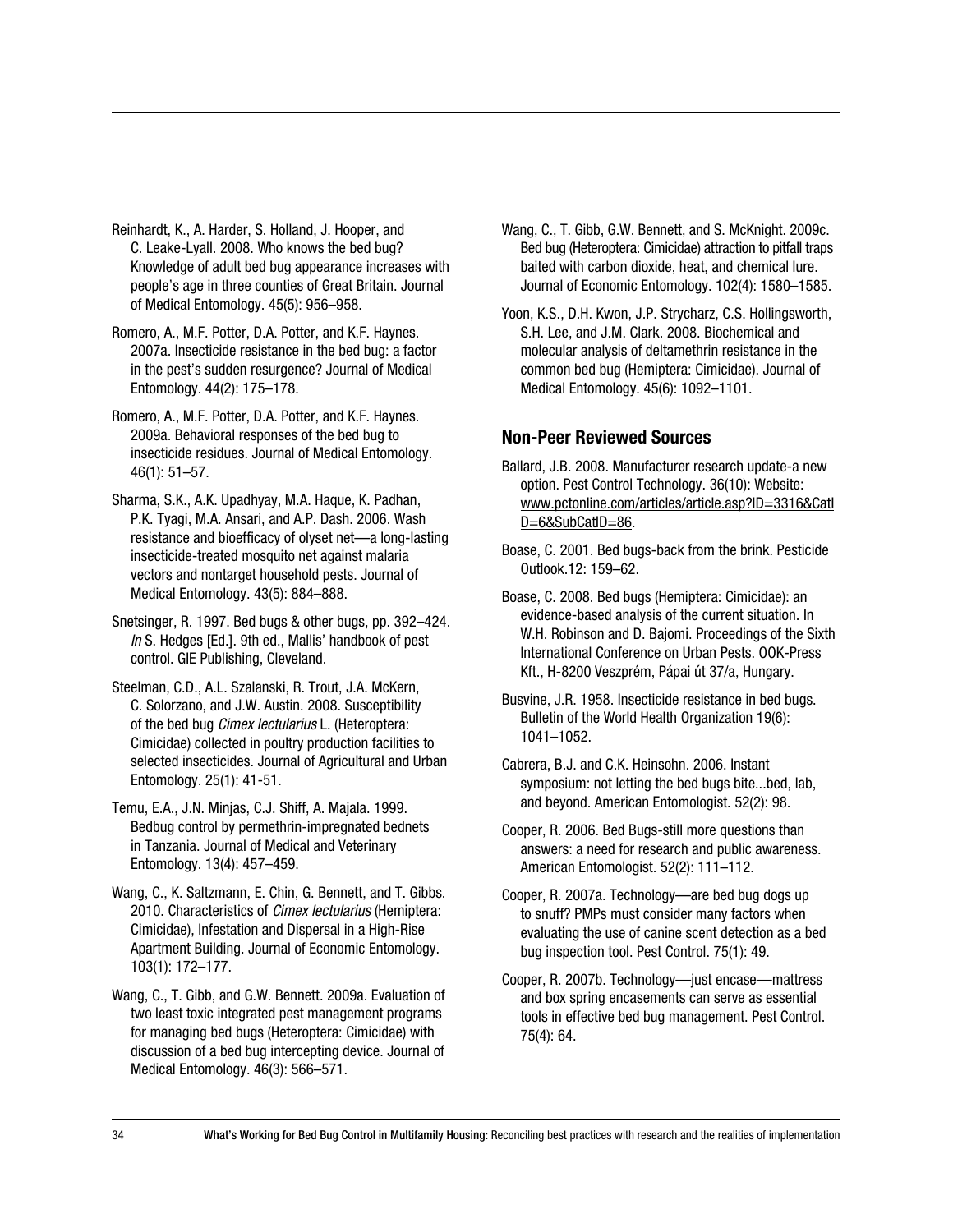Doggett, S. 2009. A code of practice for the control of bed bug infestations in Australia. 3rd Edition Draft. Website: http://medent.usyd.edu.au/bedbug/bedbug\_cop.htm.

Donaldson, A. 2006. Bed bug service: proceed with caution. Pest Control. 74(1): 42.

Fournier, A., F. Whitford, T.J. Gibb, and C.Y. Oseto. 2003. Protecting U.S. school children from pests and pesticides. Pesticide Outlook. 14(1): 36–39.

Gangloff-Kaufmann, J., C. Hollingsworth, J. Hahn, L. Hansen, B. Kard, and M. Waldvogel. 2006a. Bed bugs in America: a pest management industry survey. American Entomologist. 52(2): 105–106.

Gangloff-Kaufmann, J., C. Hollingsworth, J. Hahn, L. Hansen, B. Kard, and M. Waldvogel. 2006b. Bed bugs in America: a pest management industry survey. Pest Control Technology. 34(11): Website: www.pctonline. com/articles/article.asp?MagID=1&ID=2794&Issue  $ID = 224$ .

Getty, G.M., R.L. Taylor, V.R. Lewis. 2008. University research-hot house. Pest Control Technology. 36(2). Website: www.pctonline.com/articles/article.asp?MagI D=1&ID=3113&IssueID=239.

Harlan, H.J. 2006. Bed bugs 101: the basics of *Cimex lectularius*. American Entomologist. 52(2): 99–101.

Harrison, R. and B. Lawrence. 2009. Pulling back the sheets on the bed bug controversy: research, prevention and management in hospitals and long-term care facilities. American Society for Healthcare Environmental Services. Website: www. healthcarepestcontrol.com/files/ashes-bedbug-whitepaper.pdf.

Haynes, K.F., A. Romero, R. Hassell, and M.F. Potter. 2008. The secret life of bed bugs- sublethal effects of insecticides on bed bug behavior: a pest management foundation funded research project. Pest World. March/ April: 4–8.

Kells, S.A. 2006a. Bed bugs: a systemic pest within society. American Entomologist. 52(2): 107–108.

Kells, S.A. 2006b. Nonchemical control of bed bugs. American Entomologist. 52(2): 109–110.

Kells, S.A. 2006c. Control of bed bugs in residences: information for pest control companies. University of Minnesota Extension.

Lilly, D., S.L. Doggett, C.J. Orton and R.C. Russell. 2009a. Bed Bug Product Efficacy under the Spotlight—Part 1. Professional Pest Manager. 13(2): 14,19–20.

Lilly, D., S.L. Doggett, C.J. Orton and R.C. Russell. 2009b. Bed Bug Product Efficacy under the Spotlight—Part 2. Professional Pest Manager. 13(3): 14–15,18.

Meek F. 2003. Bed bugs bite back. Pest Control Technology. 31(7): 43,44,46,47,50,52.

Miller, D. and M.L. Fisher. 2008. Bed bug (Hemiptera: Cimicidae) response to fumigation using sulfuryl fluoride. In Proceedings of the Sixth International Conference on Urban Pests. William H Robinson and Dániel Bajomi. OOK-Press Kft., H-8200 Veszprém, Pápai út 37/a, Hungary.

Miller, D. 2009. Bed bugs: what you need to know part 3-living with bed bugs. Pest Management Professional. 77(7): 37, 39–41, 43.

Pinto, L.J. 2008. Bed bug supplement-other aspects of control. Pest Control Technology. 36(3). Website: www.pctonline.com/articles/article. asp?ID=3147&IssueID=240.

Potter, M.F. 2005. A bed bug state of mind: emerging issues in bed bug management. Pest Control Technology. 33(10): 82–85, 88, 90, 92–93, 96–97.

Potter, M.F. 2006. The perfect storm: an extension view on bed bugs. American Entomologist. 52(2): 102-104.

Potter, M.F. 2008a. The business of bed bugs. Pest Management Professional. 76(1): 24–25, 28–32, 34, 36–40.

Potter, M.F. 2008b. Bed bug supplement- lessons from the past. Pest Control Technology. 36(8): Website: http:// pct.texterity.com/pct/200808/#pg59.

Potter, M.F., A. Romero, K.F. Haynes, and W. Wickemeyer. 2006. Battling bed bugs in apartments. Pest Control Technology. 34: 44–52.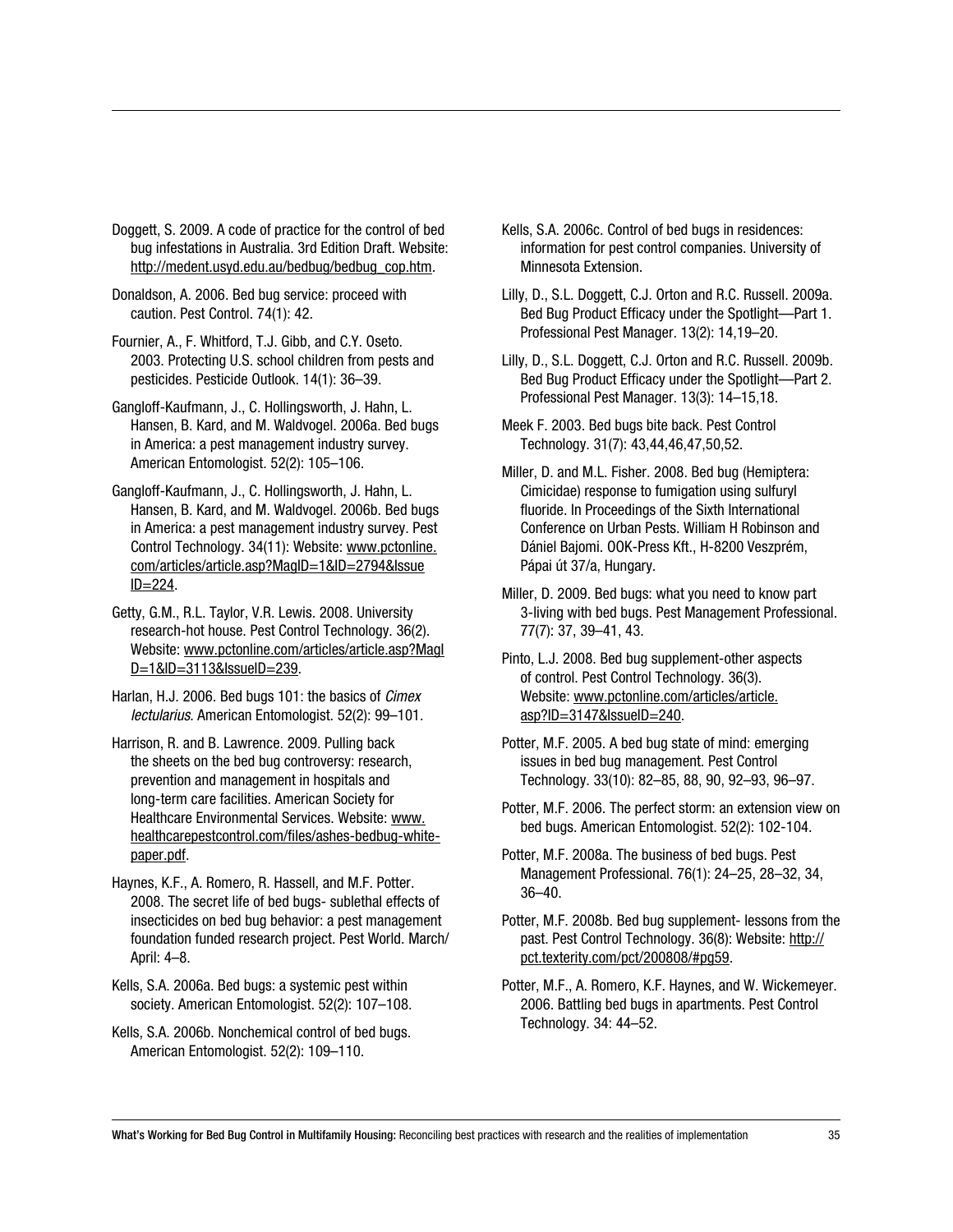Potter, M.F., A. Romero, K.F. Haynes, and E. Hardebeck. 2007. Killing then softly- battling bed bugs in sensitive accounts. Pest Control Technology. 35(1): 24–25, 27, 29–30, 32.

Potter, M.F., K.F. Haynes, A. Romero, E. Hardebeck, and T. Jarzynka. 2008a. University research-bed bugs, heat and hotel rooms. Pest Control Technology. 36(10). Website: www.pctonline.com/articles/article. asp?ID=3311&IssueID=247.

Potter, M.F., K.F. Haynes, A. Romero, E. Hardebeck, and W. Wickenmeyer. 2008b. Is there a new bed bug answer? Pest Control Technology. 36(6): 116, 118–124.

Robinson, W. 2004. Technologies—Bed bugs knock roaches off the list—bed bug training grows in importance. Pest Control. 72(10): 51.

Romero, A., M.F. Potter, D.A. Potter, and K.F. Haynes. 2007b. University research-insecticide-resistant bed bugs: implications for the Industry. Pest Control Technology. 35(7). Website: www.pctonline.com/ articles/article.asp?ID=2954&IssueID=232.

Romero A., M.F. Potter, K.F. Haynes. 2009b. Bed bugs; are dusts the magic bullet? Pest Management Professional. 77(5): 22–23, 26, 28, 30.

Rotramel, G. 2009. Bed bug service-tactical treatments for bed bugs. 37(1). Website: www.pctonline.com/articles/ article.asp?ID=3385&IssueID=250.

Russel, D. 2006. Evaluation of a permethrin-treated fabric for killing bedbugs. ICR Project No.: 0206–383–0136.

Sakamoto, J.M., and J.L. Rasgon. 2006. Endosymbiotic bacteria of bed bugs: evolution, ecology and genetics. American Entomologist. *52(2): 119–122*.

Siljander, E.D. 2006. Foraging and communication ecology of bed bugs *Cimex lectularius* L. (Heteroptera: Cimicidae). American Entomologist. 52(2): 116–117.

Small, G. 2006. Field trial to assess the efficacy of a combined Cryonite/diatomaceous earth treatment against bed bugs, Cimex lectularius. Insect Investigations Ltd. Wentloog, UK.

Snell, E. 2008. Mortality of selected bed bug strains exposed to ActiveGuard mattress liner fabric. Trial report and pictures from Snell Scientifics.

Testerman, M. 2005. resources—solution center communication is key to bed bug service. Pest Control. 73(9): 116.

Todd, R.G. 2006. Efficacy of bed bug control products in lab bioassays: do they make it past the starting gate? American Entomologist. 52(2): 113–116.

Walker, W., K. Glover, P. Koehler, E. Thoms and E. Hobelmann. 2008. Bed bug control-fumigation, steam, dusting and labor. Pest Control Technology. 36(1). Website: www.pctonline.com/articles/article. asp?ID=3085&IssueID=238.

Wang, C., M. Abou El-Nour, and G.W. Bennett. 2007. Controlling bed bugs in apartments: a case study. Pest Control Technology. 35(11): 64, 66, 68, 70.

Wang, C., T. Gibb, and G.W. Bennett. 2009b. Interceptors assist in bed bug monitoring. Pest Control Technology. 37(4). Website: www.pctonline.com/articles/article. asp?ID=3434&IssueID=255.

Wegner, G. 2007. Technology—pest spotlight recognition, biology and control of the bed bug. Pest Control. 75 (1): 52.